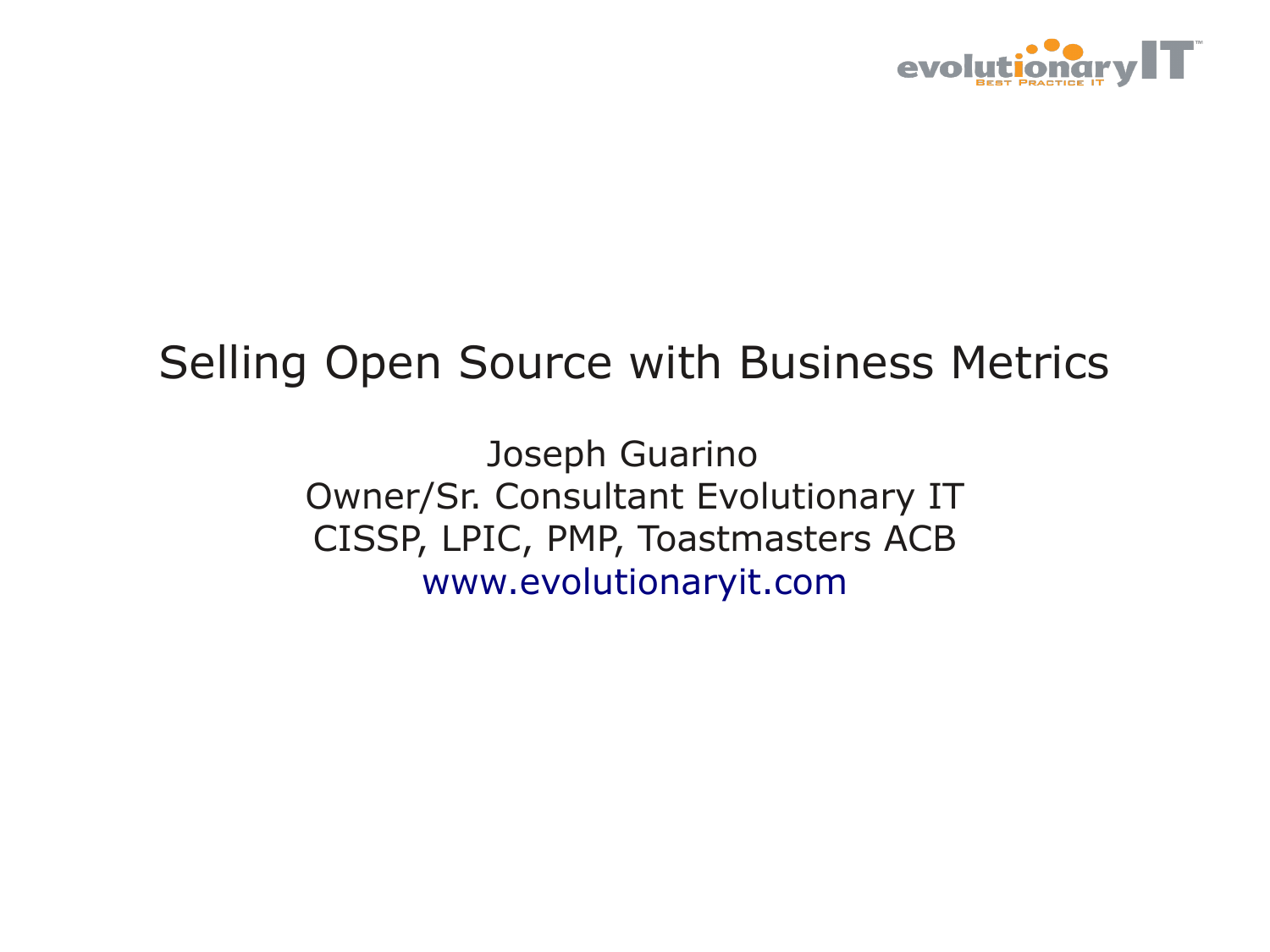

# **Objectives**

- The Solvable Misunderstanding
- A Few Open Source Wins
- Influencing Management with Metrics
- Selling Open Source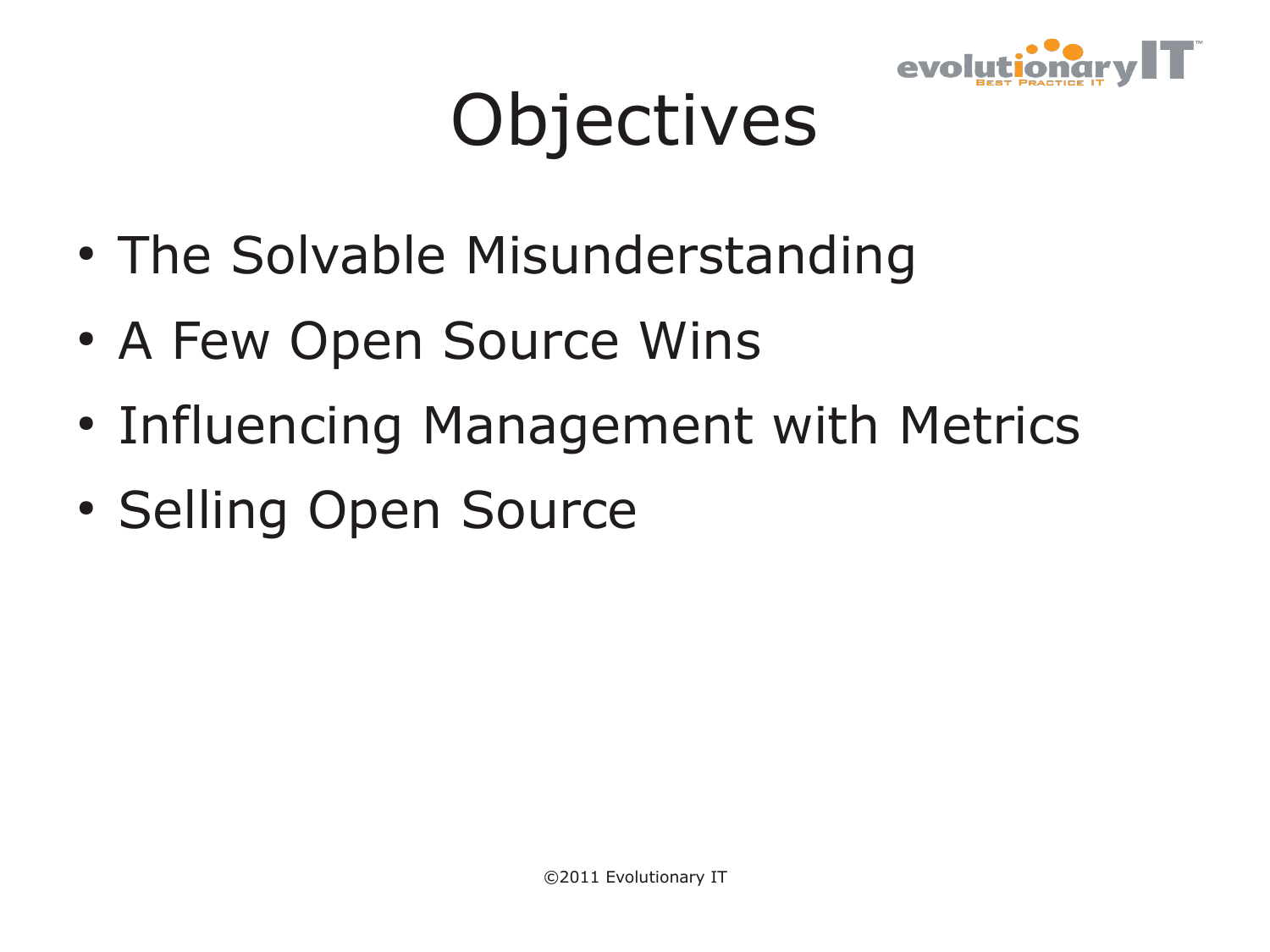

### The Solvable Misunderstanding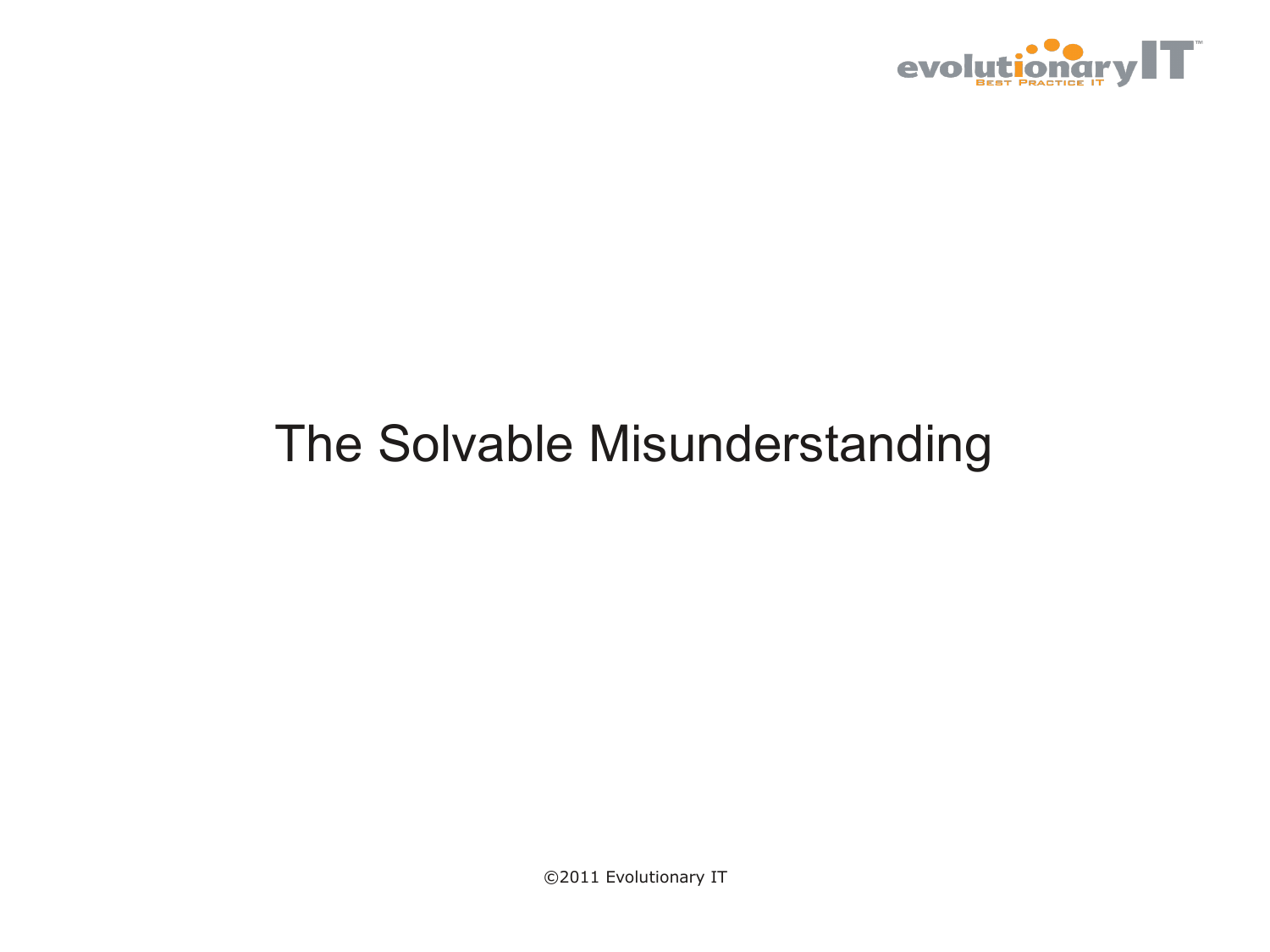

# Business vs. IT

### Business Confusion

- ➔ Hard time understanding IT
- ➔ And the value it delivers

### IT Confusion

- ➔ IT feel business doesn't understand them
- ➔ And the true value we deliver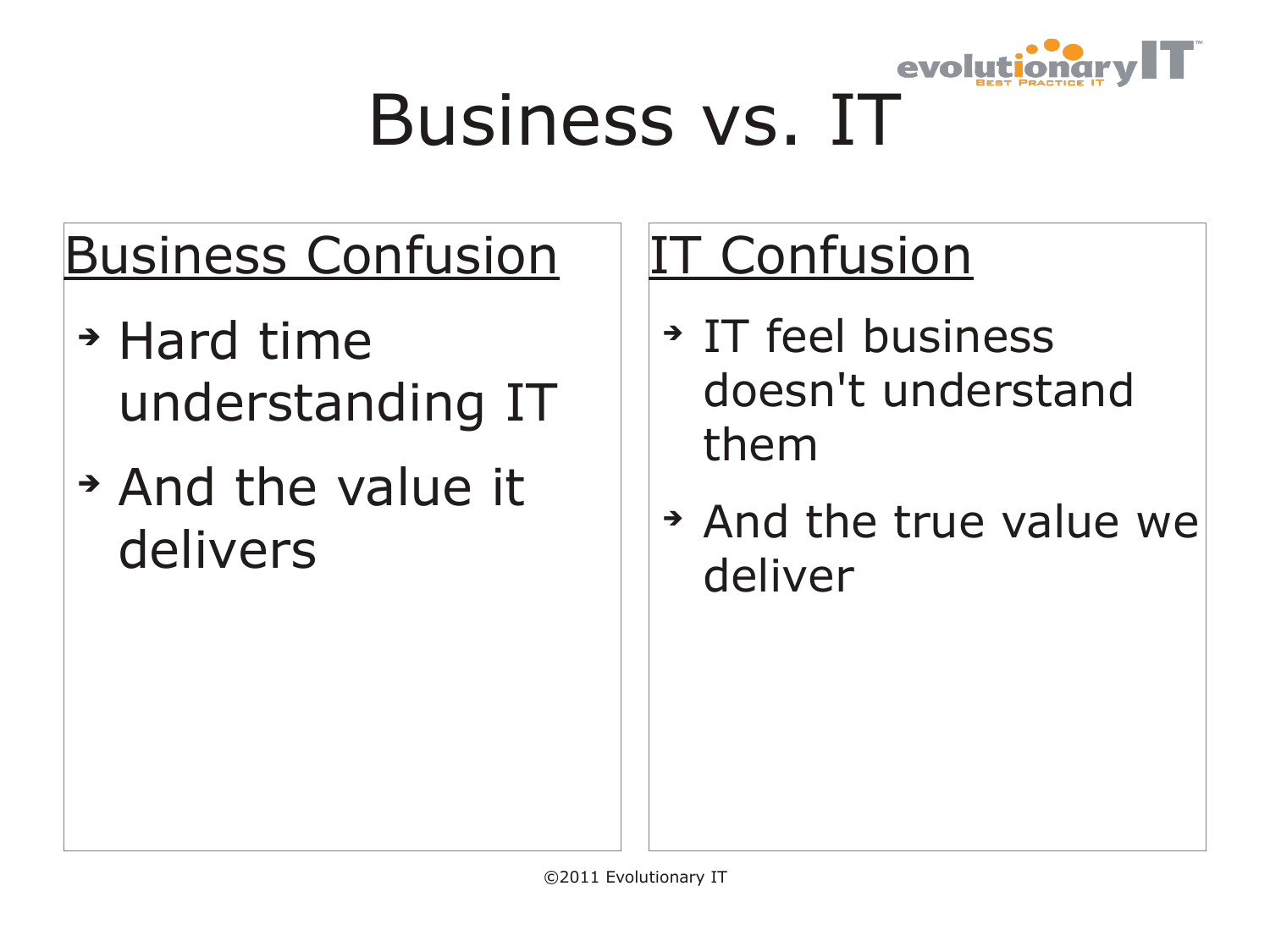

# IT Needs to Improve

- We can be better at communicating the value we bring
- Communicating in the same terms at the business understands
- We can learn to understand more of the business needs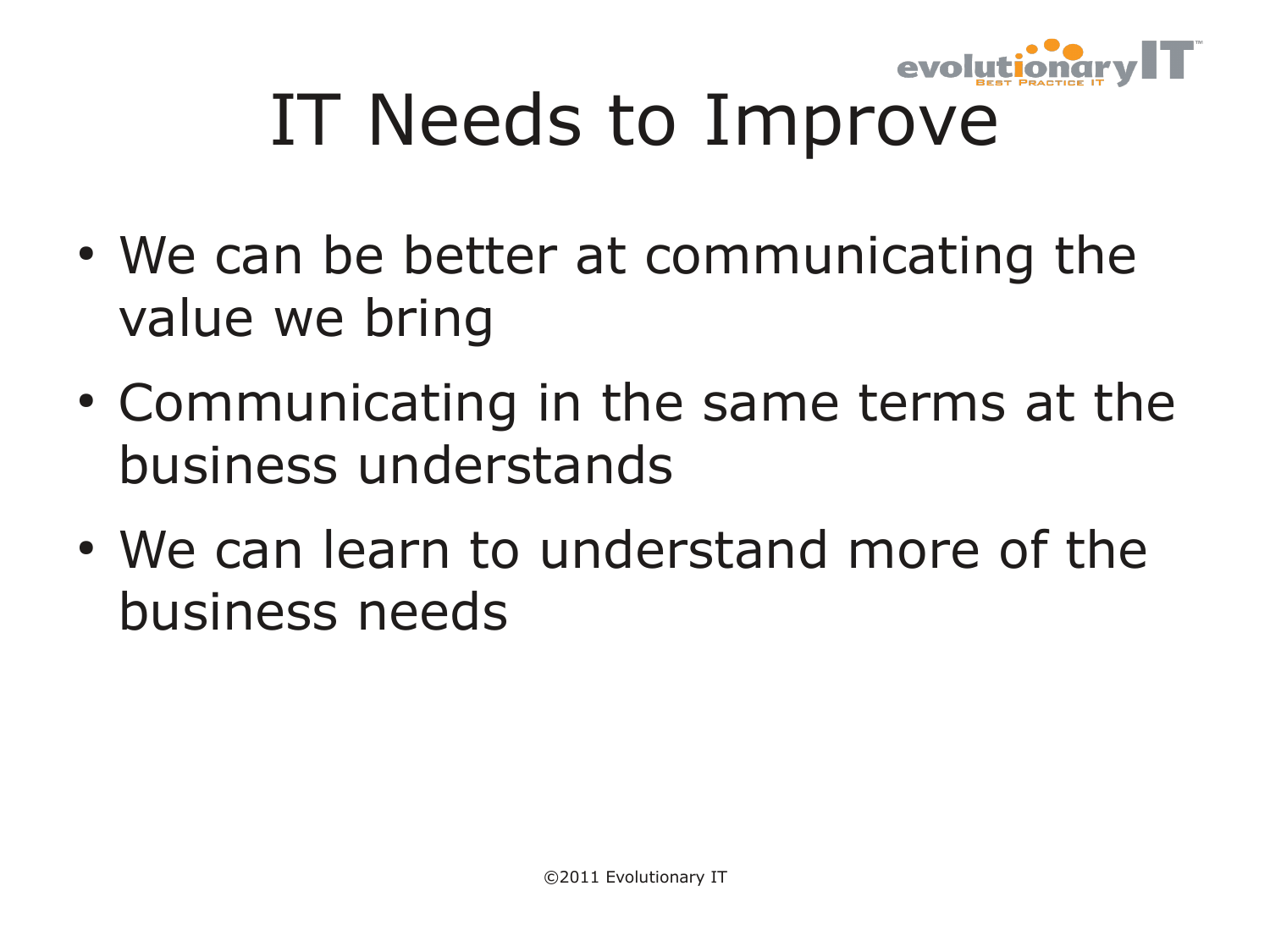

### Business Needs to Improve

- Understanding of IT
- Business improvement opportunities of IT
- Competitive advantages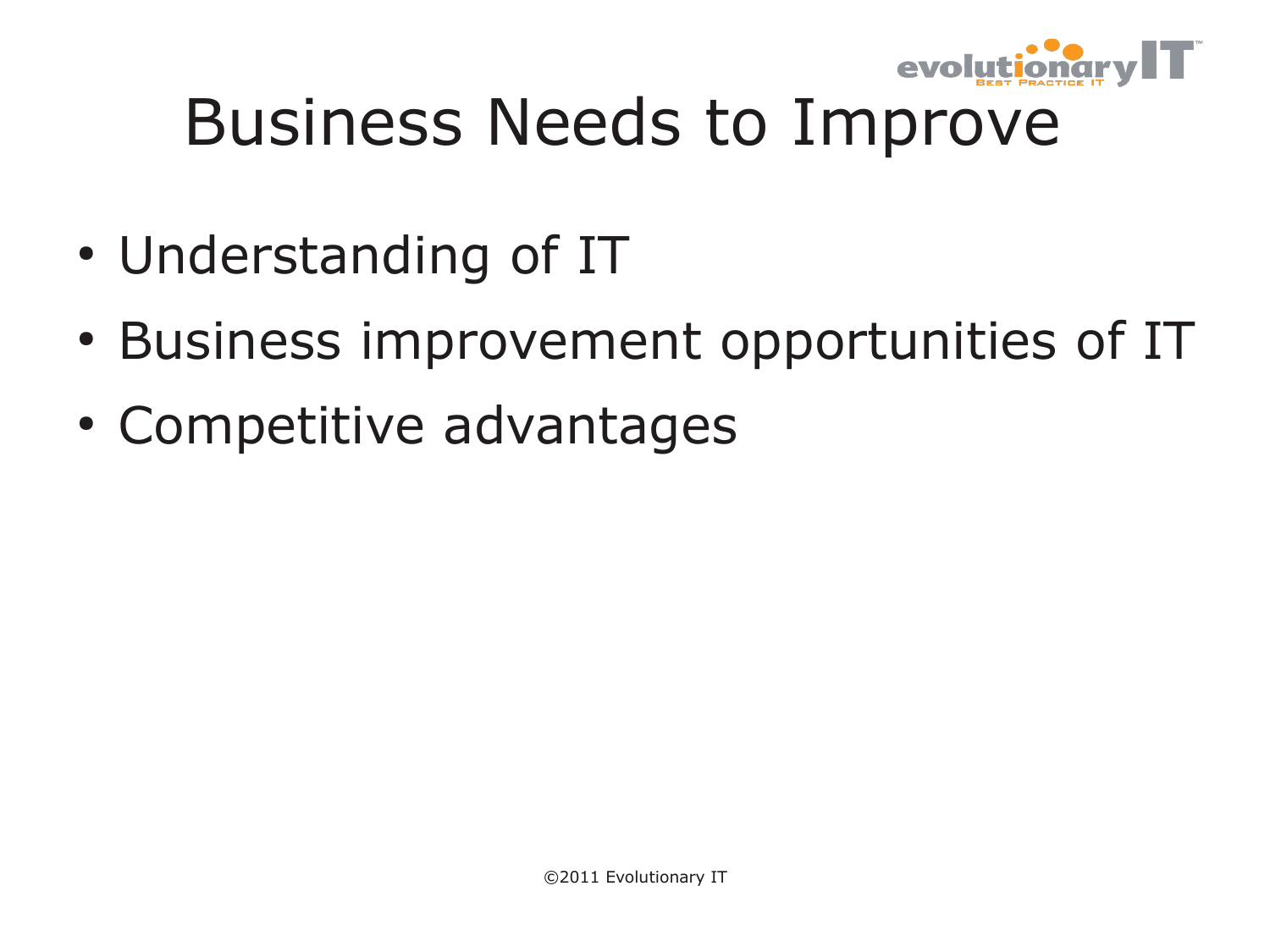

### When we are no longer able to change a situation, we are challenged to change ourselves.

-Victor Frankl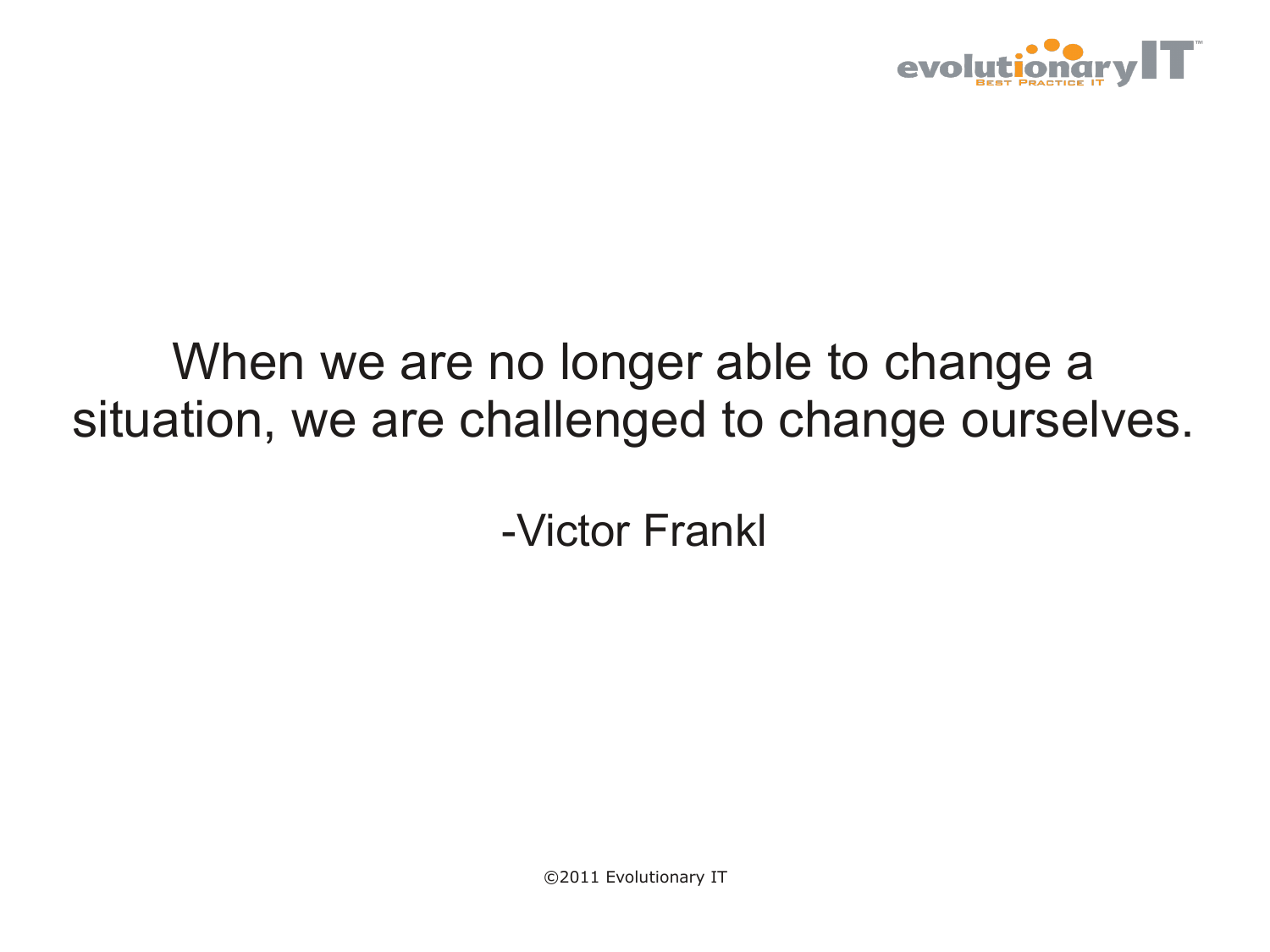

### Anyone remember: Microsoft Get the Facts Campaign?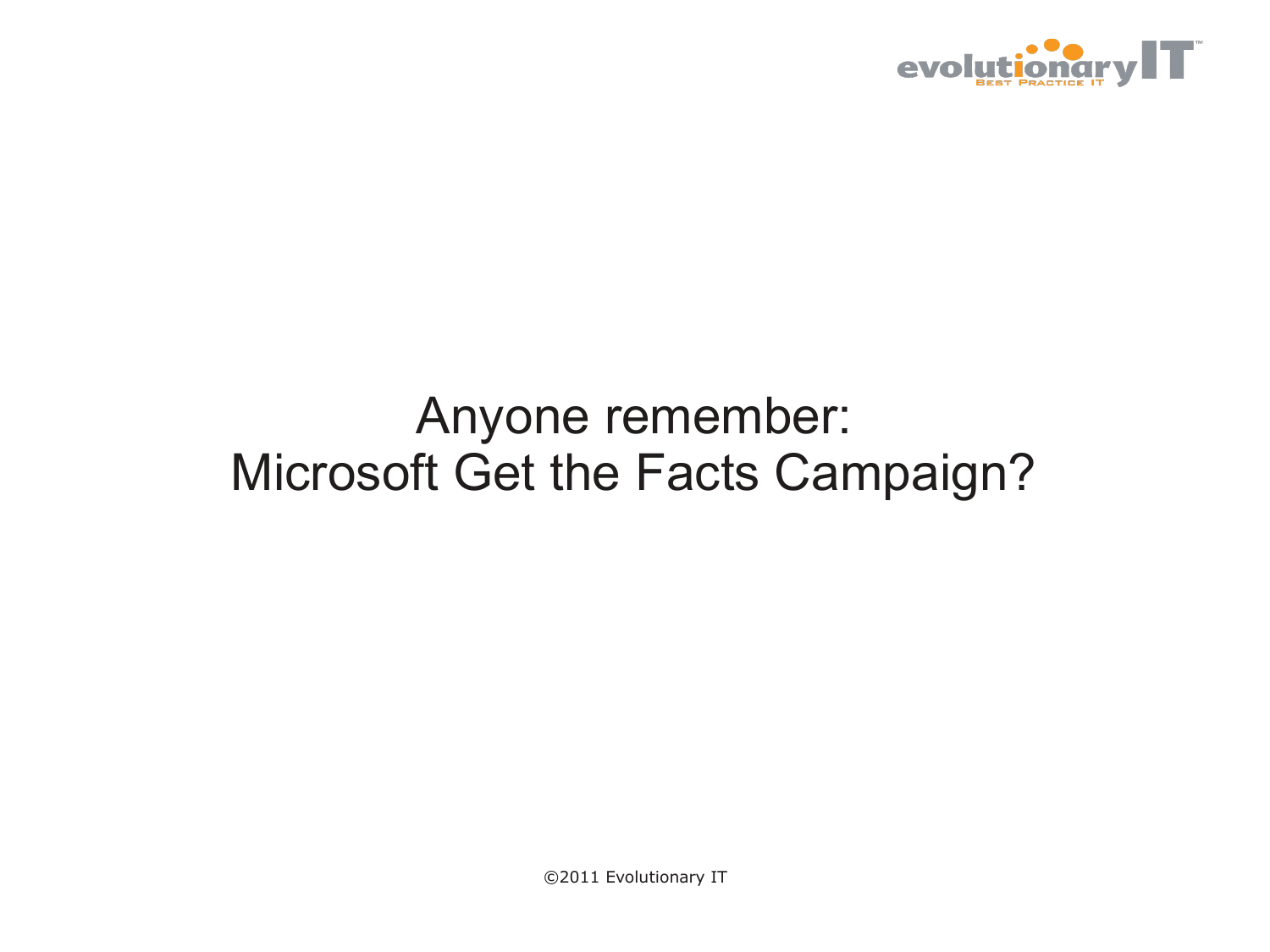

# Get the "Facts"

- 2004 Microsoft Ad Campaign
- Biased TCO Study of Windows vs. Linux
- Based on work with Accenture on migrating London Stock Exchange to .NET based trading platform.
- 99.999% uptime claim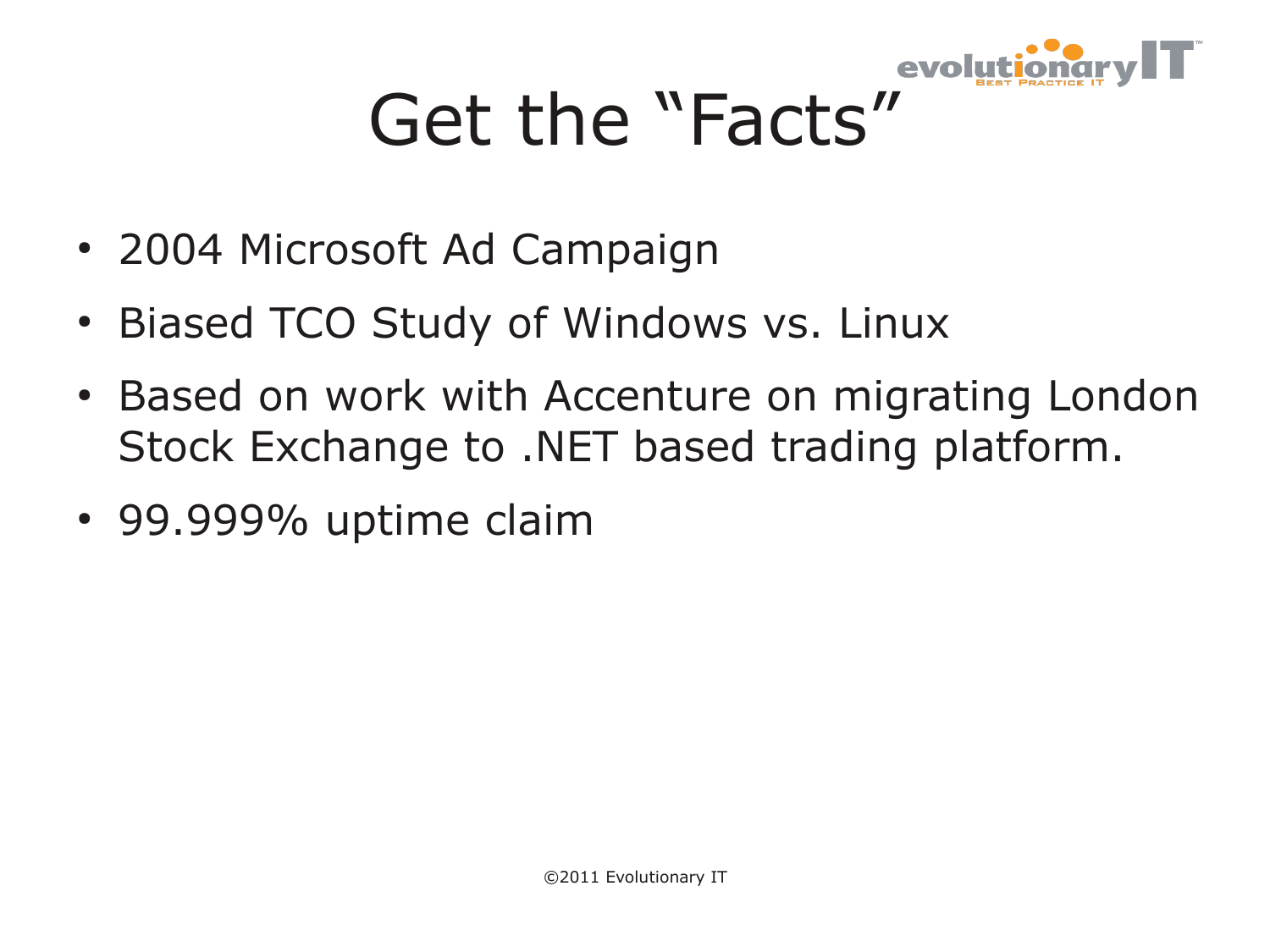

### Facts are..

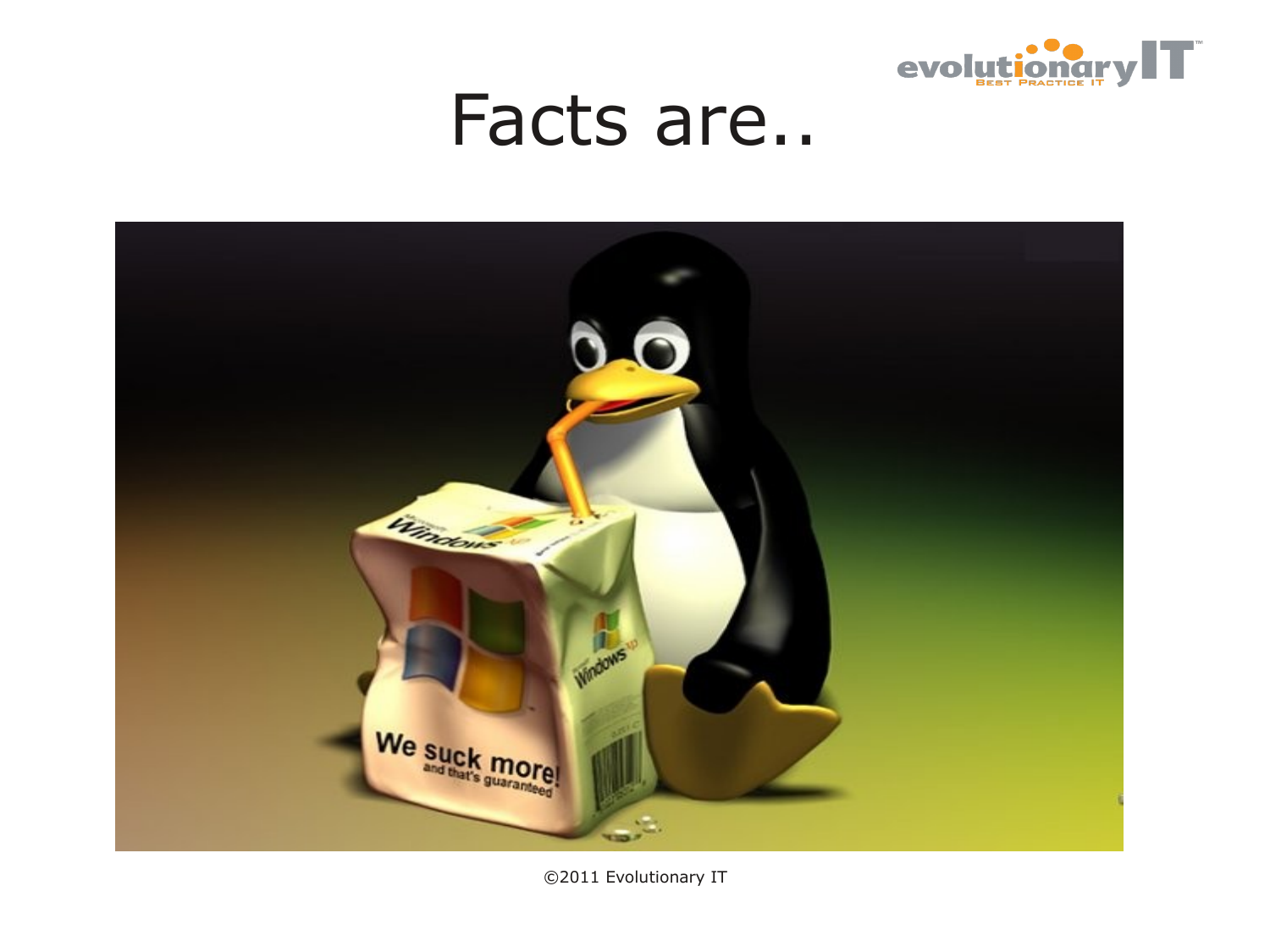

### Facts

- 2009 LSE dropped MS for Linux
- Better reliability & security
- Lower TCO
- Linux win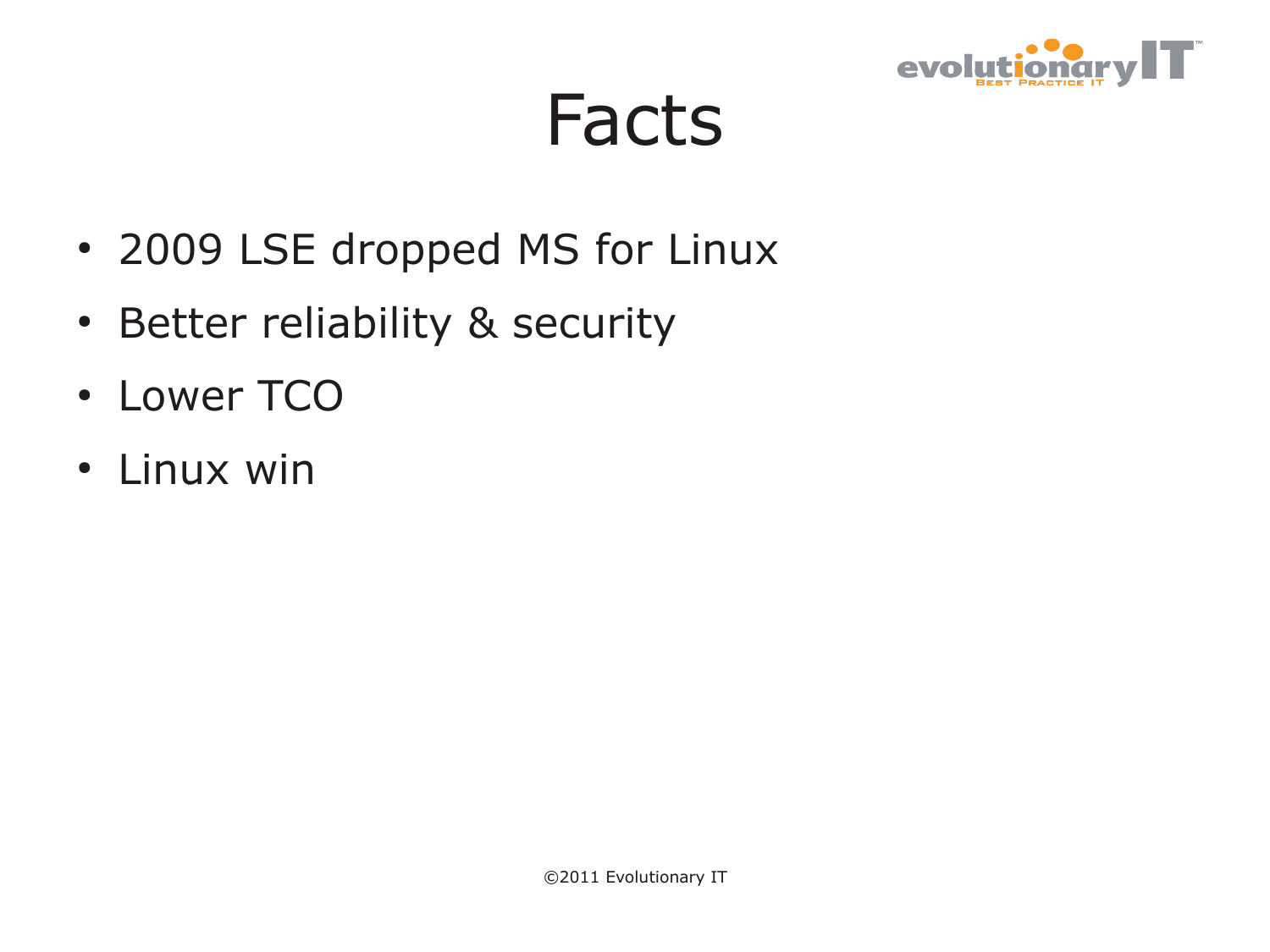

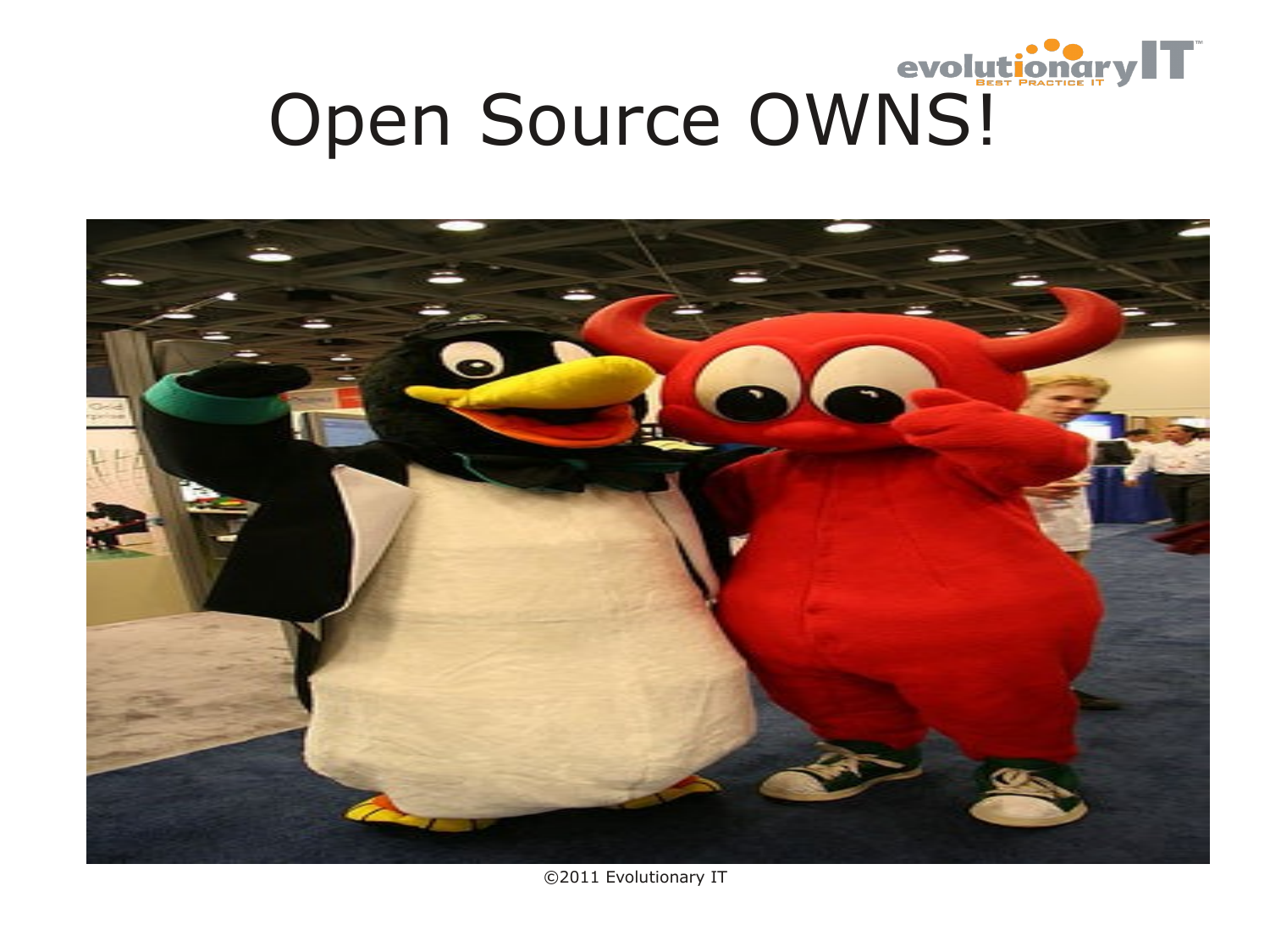

# Super Computing

### **TOP500 Statistics**

| <b>TOP500 Release:</b> | November 2011 $\sim$ |              |
|------------------------|----------------------|--------------|
| <b>Stats type:</b>     | Operating System     | $\checkmark$ |

R<sub>max</sub> and R<sub>peak</sub> values are in GFlops. For more details about other fields, check the TOP500 description.



**Operating System System Share** 

Top 500 Super Computers (11/2011) http://www.top500.org/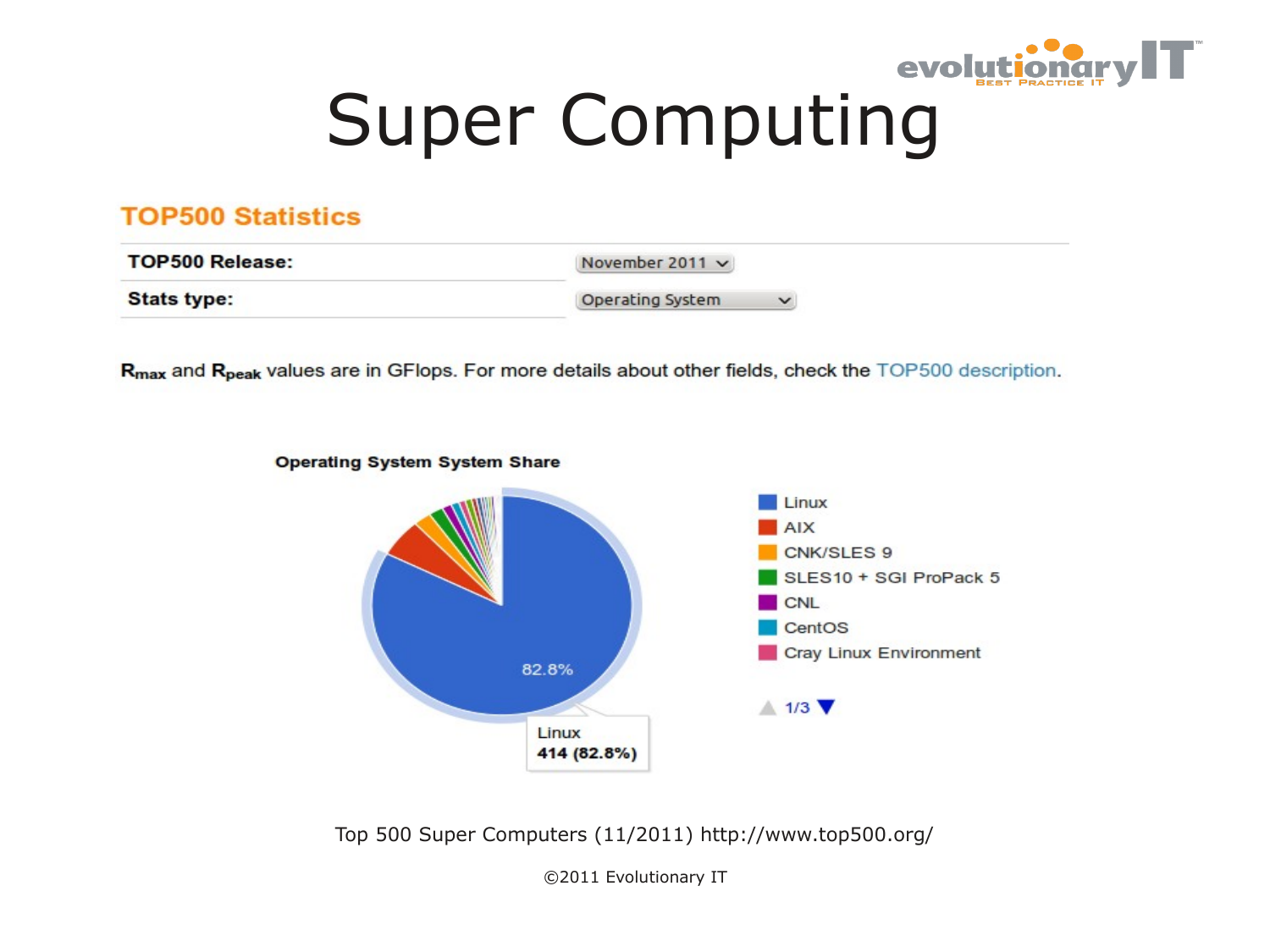

### Webservers

Market Share for Top Servers Across All Domains August 1995 - December 2011



| <b>Developer</b> | November 2011 | Percent | December 2011 | Percent | <b>Change</b> |
|------------------|---------------|---------|---------------|---------|---------------|
| Apache           | 341,880,662   | 65.00%  | 362,267,922   | 65.22%  | 0.22          |
| Microsoft        | 81,261,099    | 15.45%  | 82,521,809    | 14.86%  | $-0.59$       |
| nginx            | 44,731,780    | 8.50%   | 49,143,289    | 8.85%   | 0.34          |
| Google           | 17,749,748    | 3.37%   | 18,464,148    | 3.32%   | $-0.05$       |

Netcraft.com 12/2011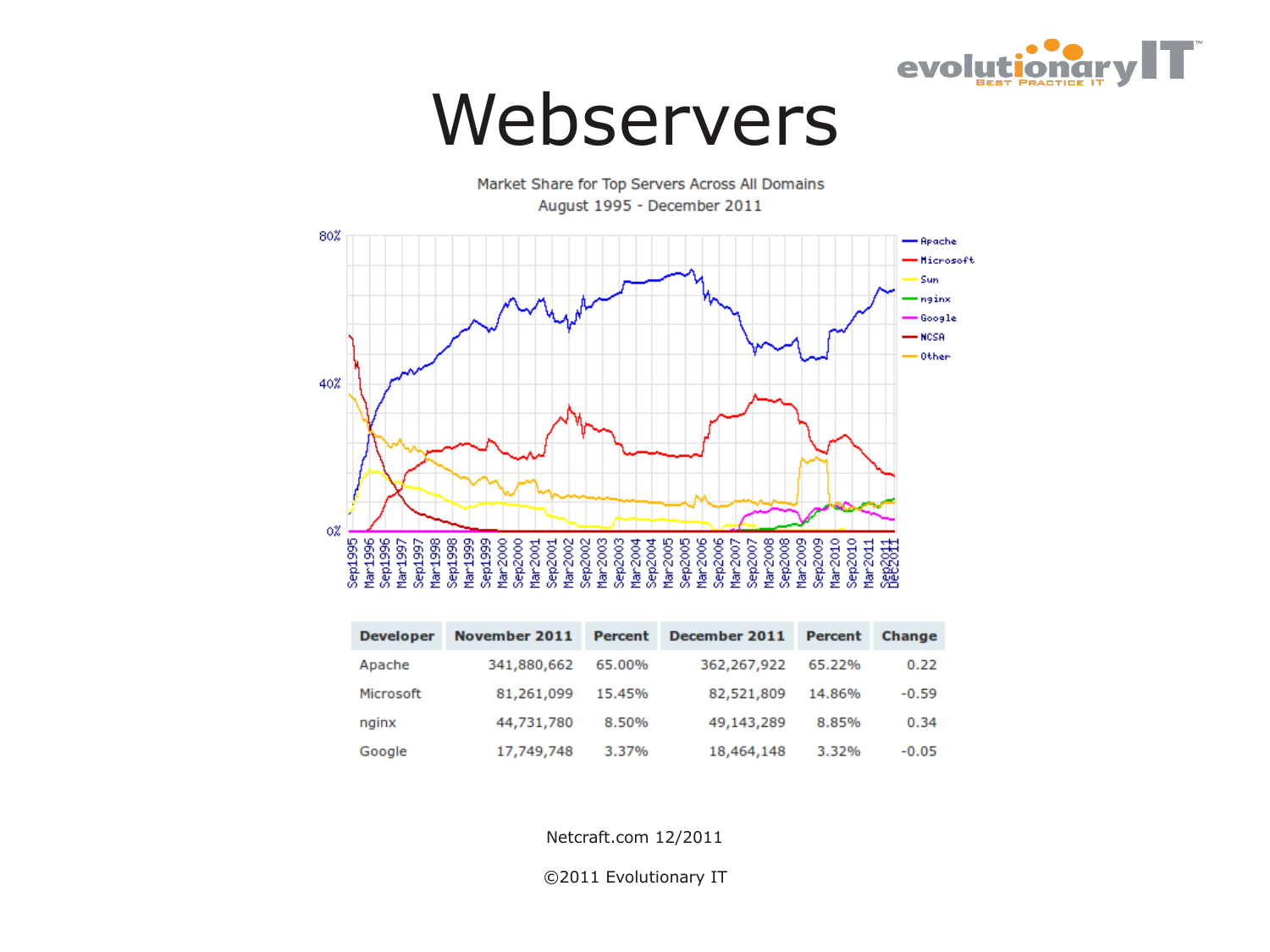

# Open Web

### 9 of the top 10 websites\* are built on Open Source Tech

\*According to Alexa.com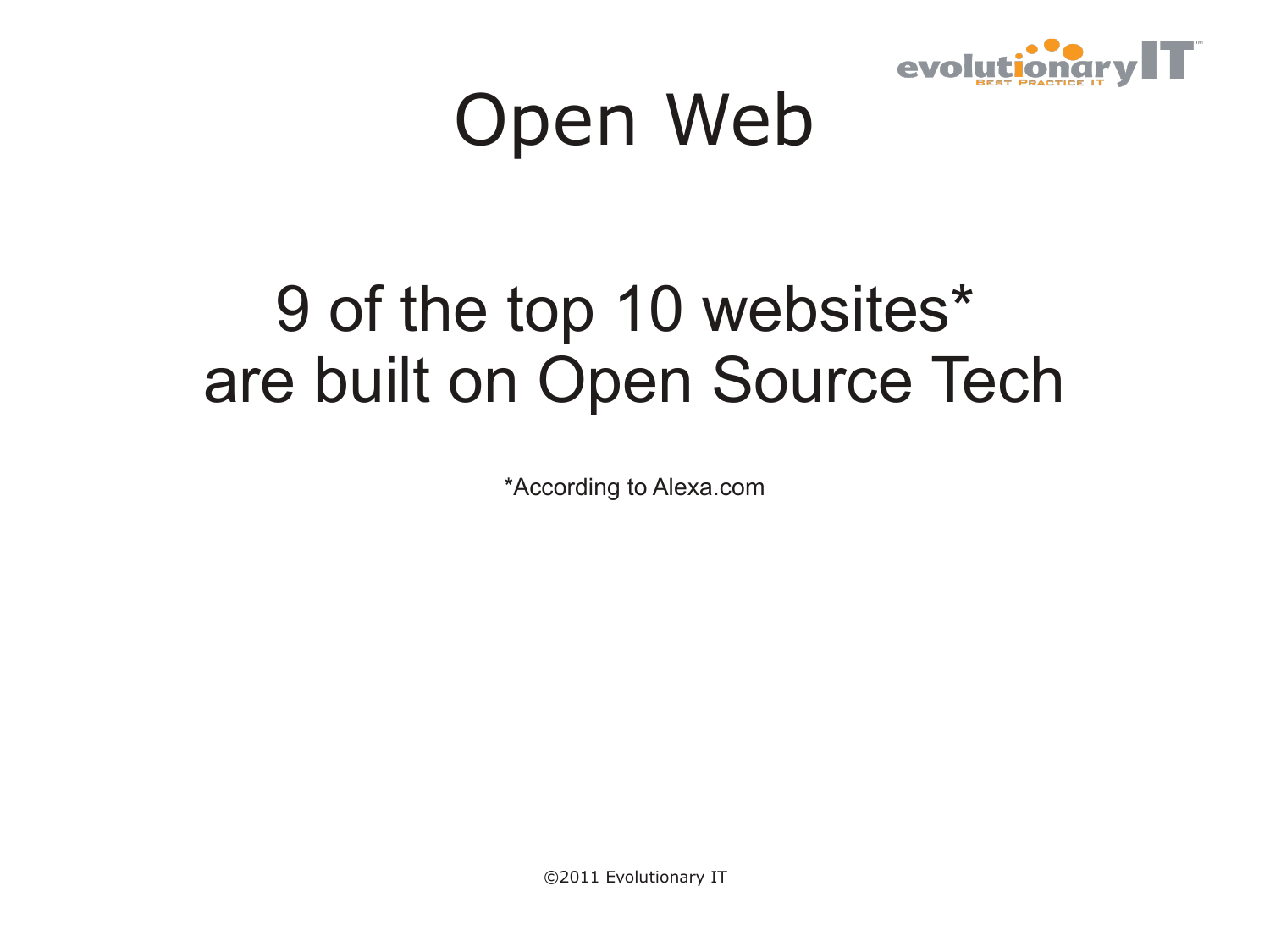

### Mobile

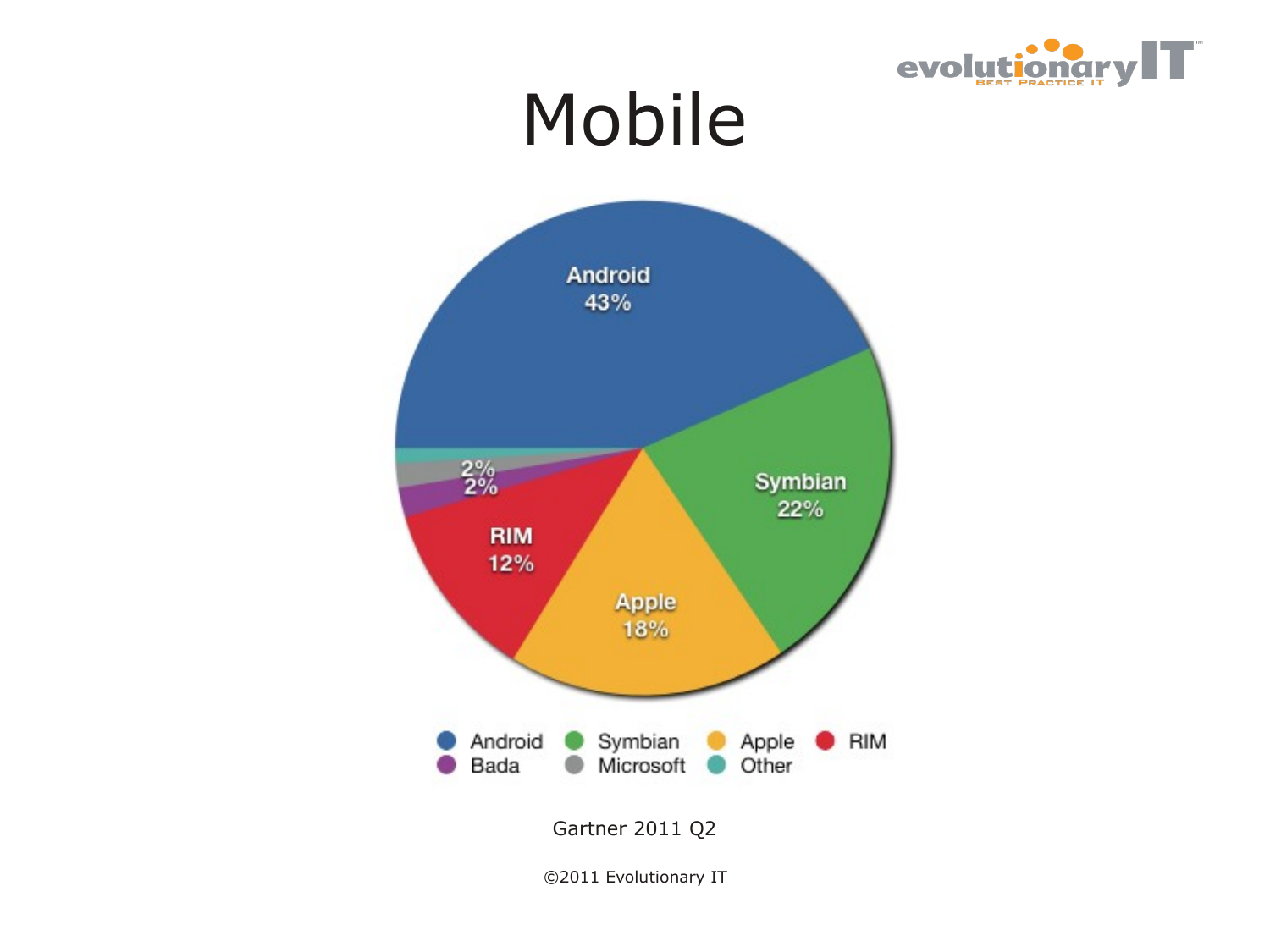

# Mobile Predictions

### **Predictions for 2015**: (Gartner): 1105 million units; **Android 49%** / Windows 20% / iOS 17% / BlackBerry 11% / Other 3%.[36] (IDC): 982 million units; Android 44% / Windows 20% / iOS 17% / BlackBerry 13% / Other 6%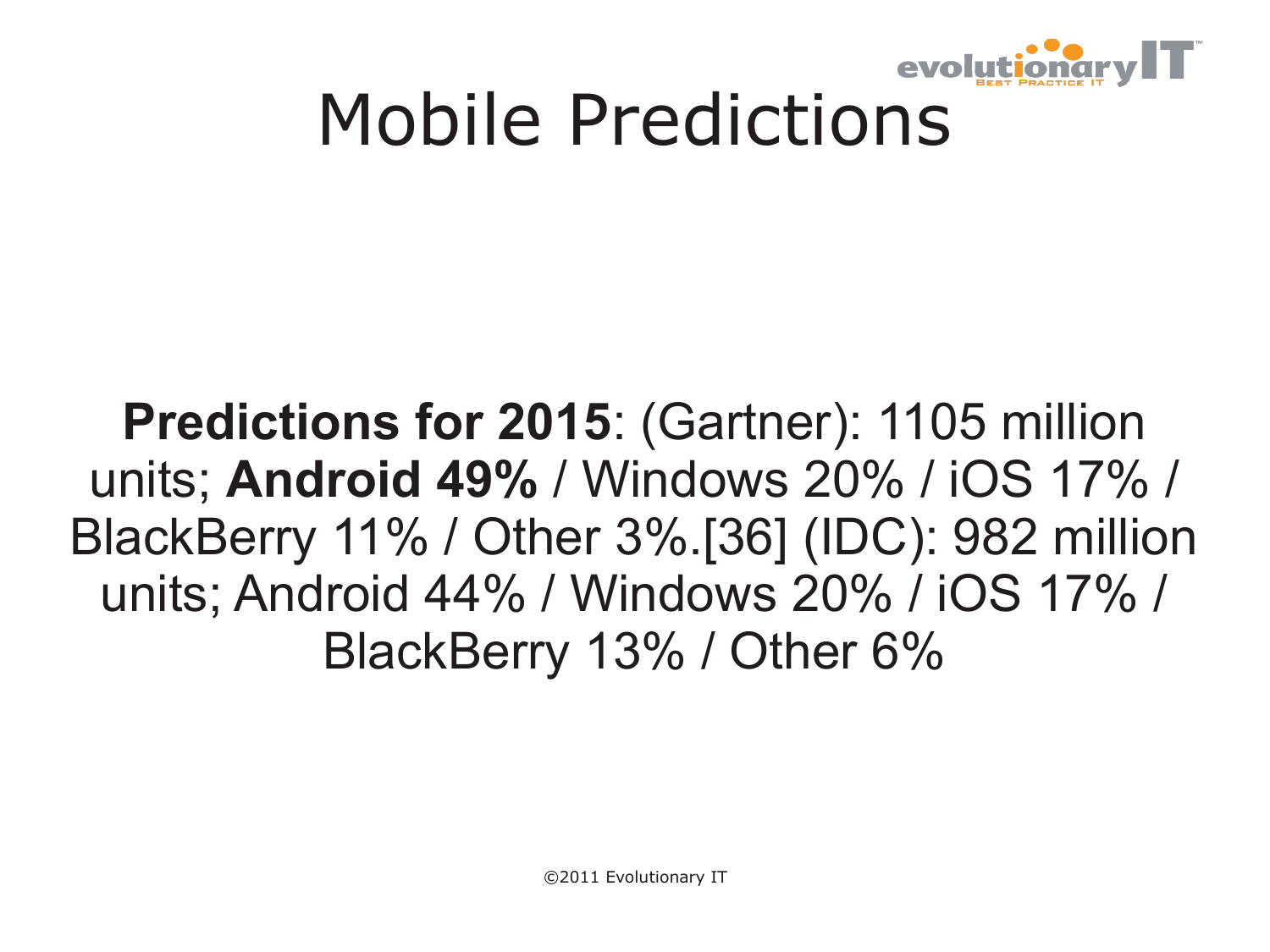

# Movies/Animation

- Dreamworks Animation, Pixar, Weta Digital, and Industrial Light & Magic all run Linux
- According to Linux Movies Group 95% of the servers and desktops at large animation and visual effects companies use Linux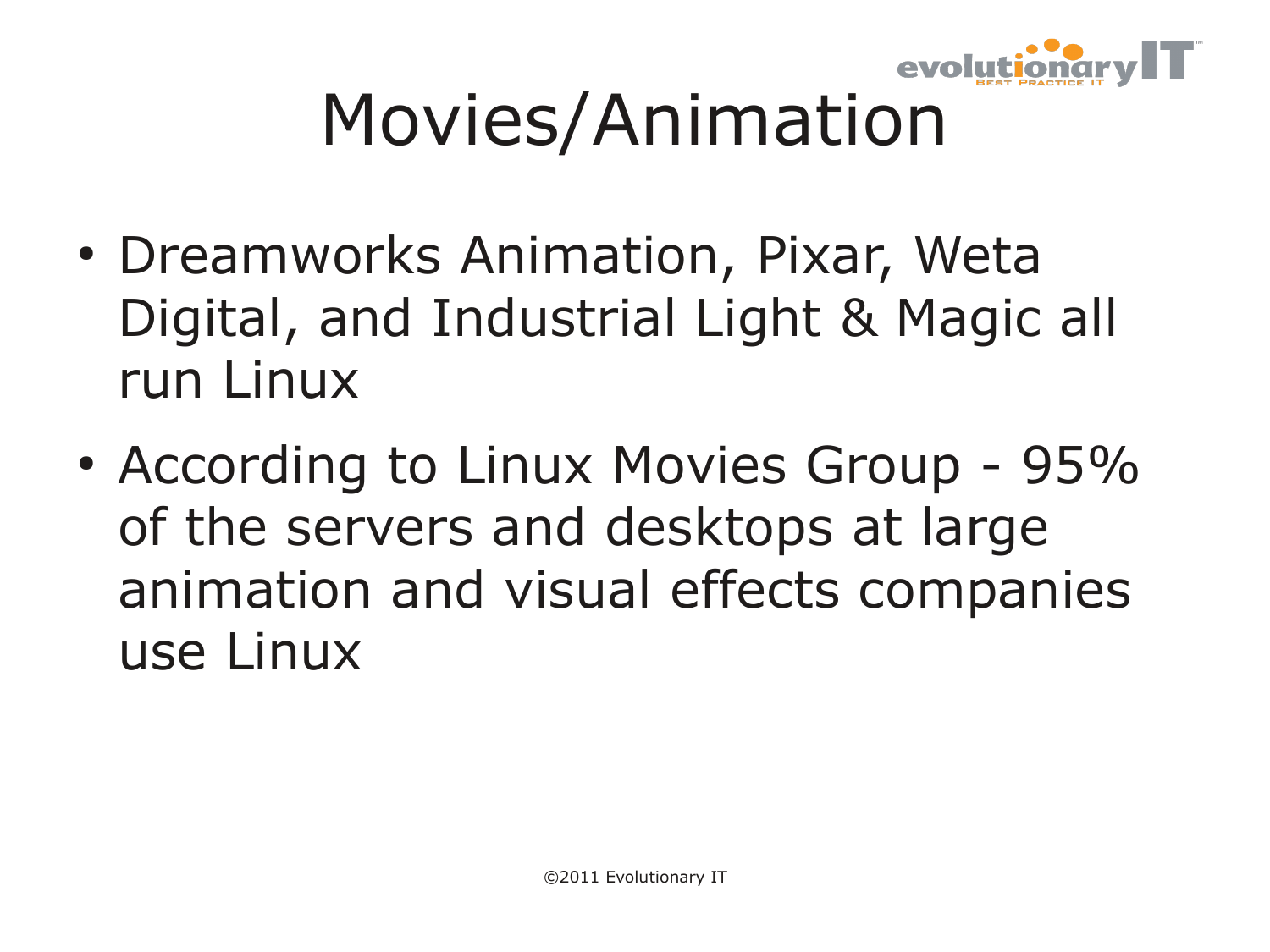

### ? Why Don't We Own More Marketshare?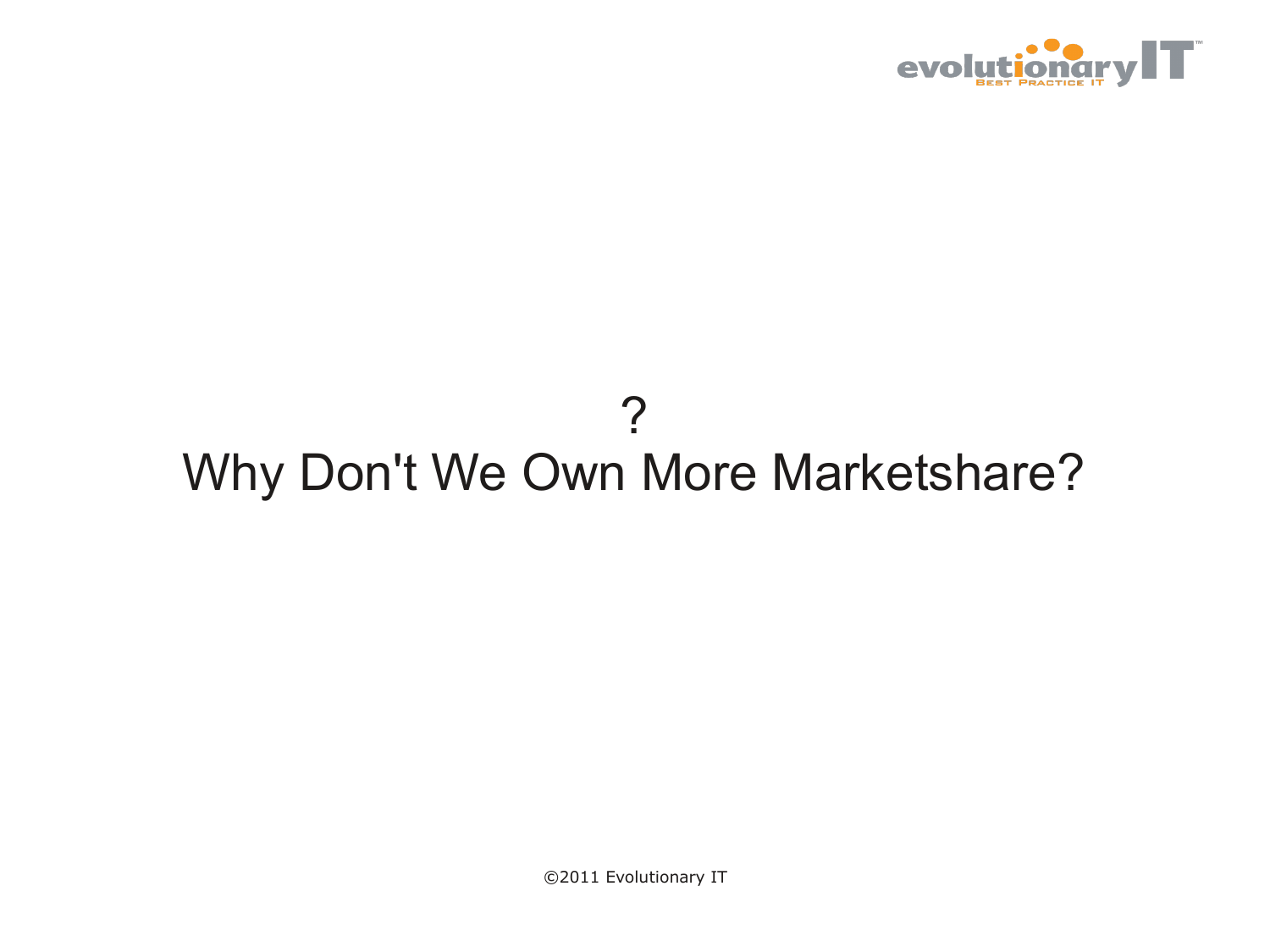

Why?

- Management doesn't understand Open Source
- Sometimes we go zealot
- Sometimes we go too technical
- Sometimes we miss the real value Open Source brings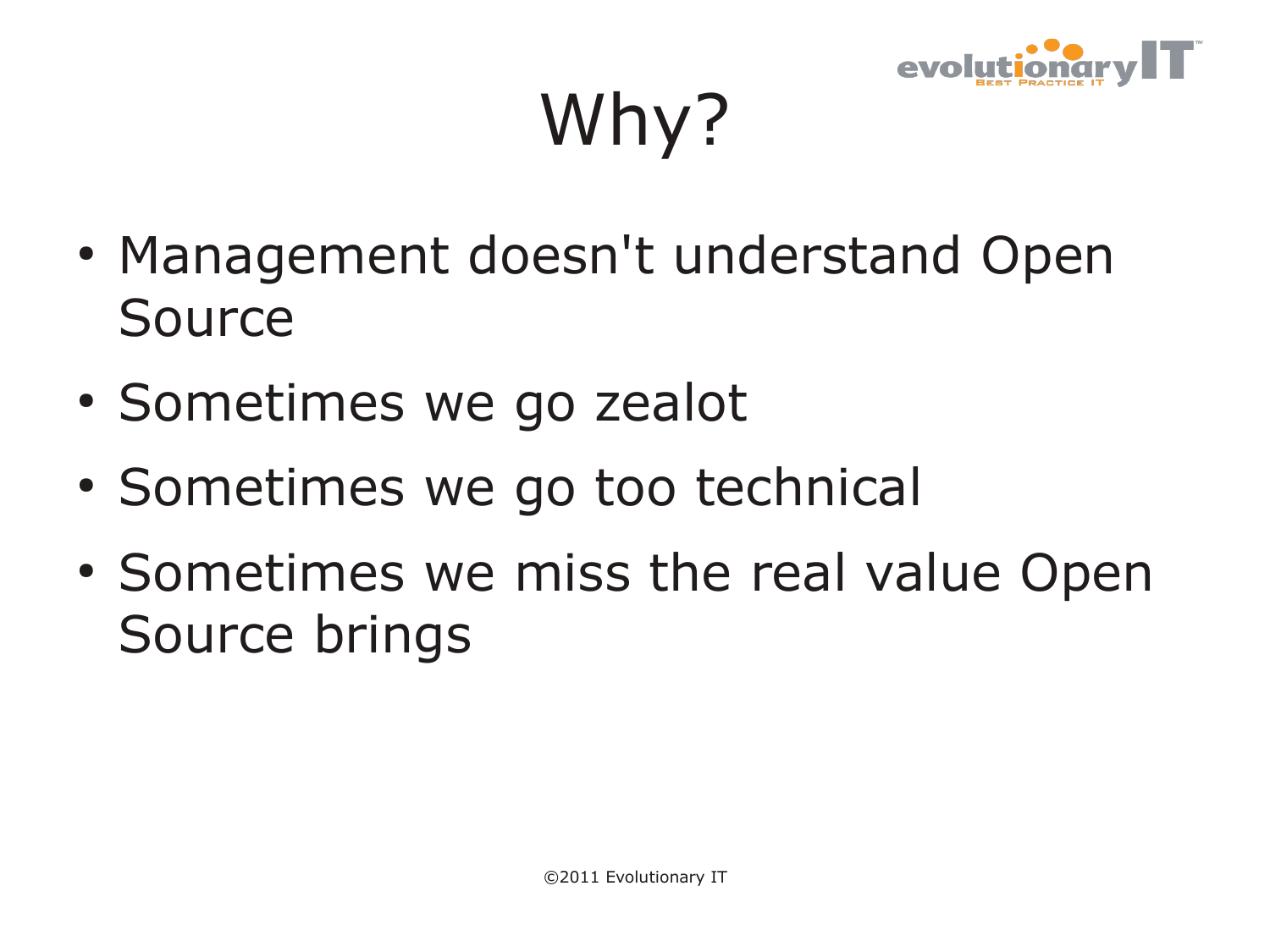

### What can we do to more effectively to elucidate the benefits of open source?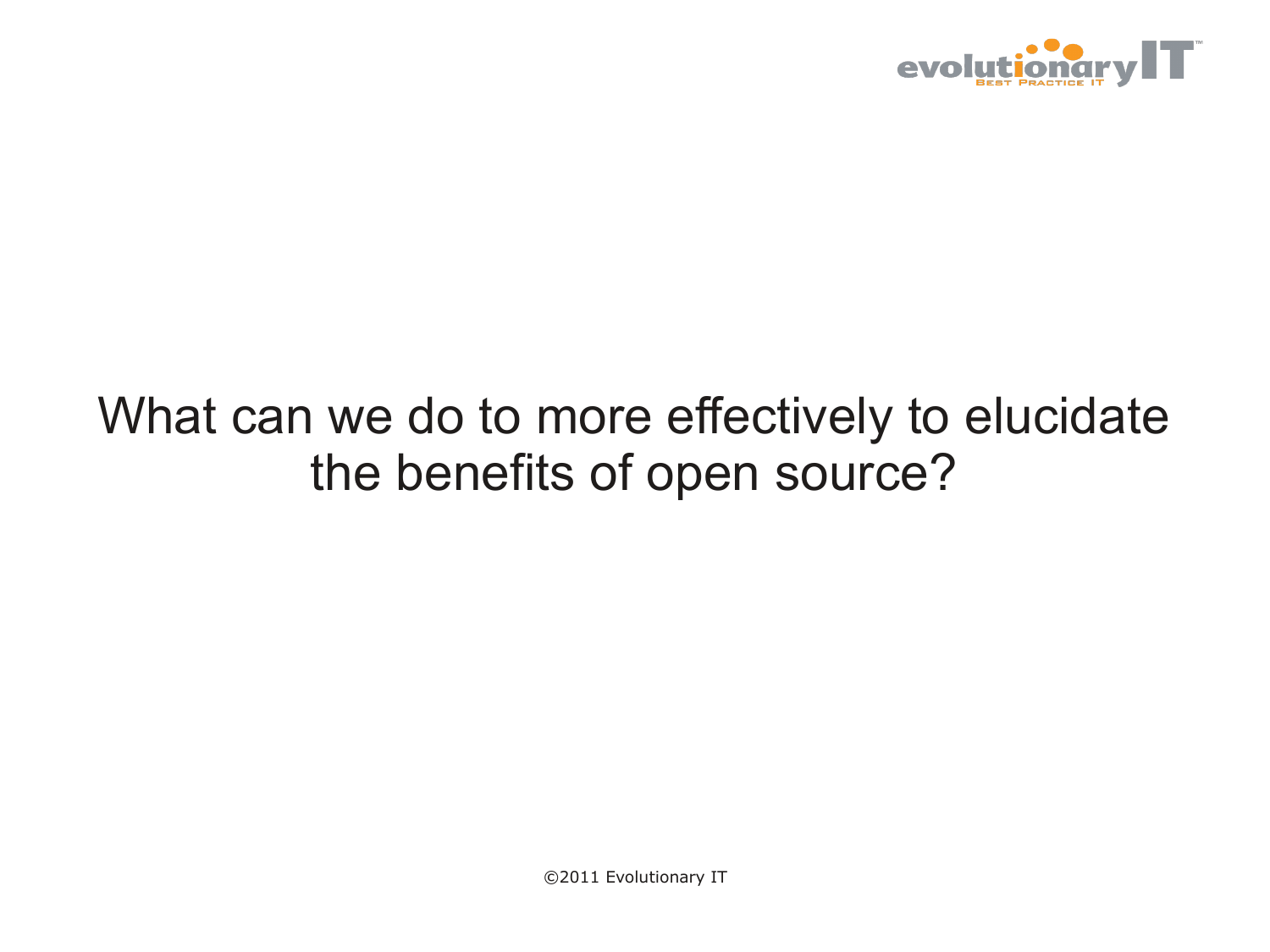

### **Metrics** Sayin' we are awesome with numbers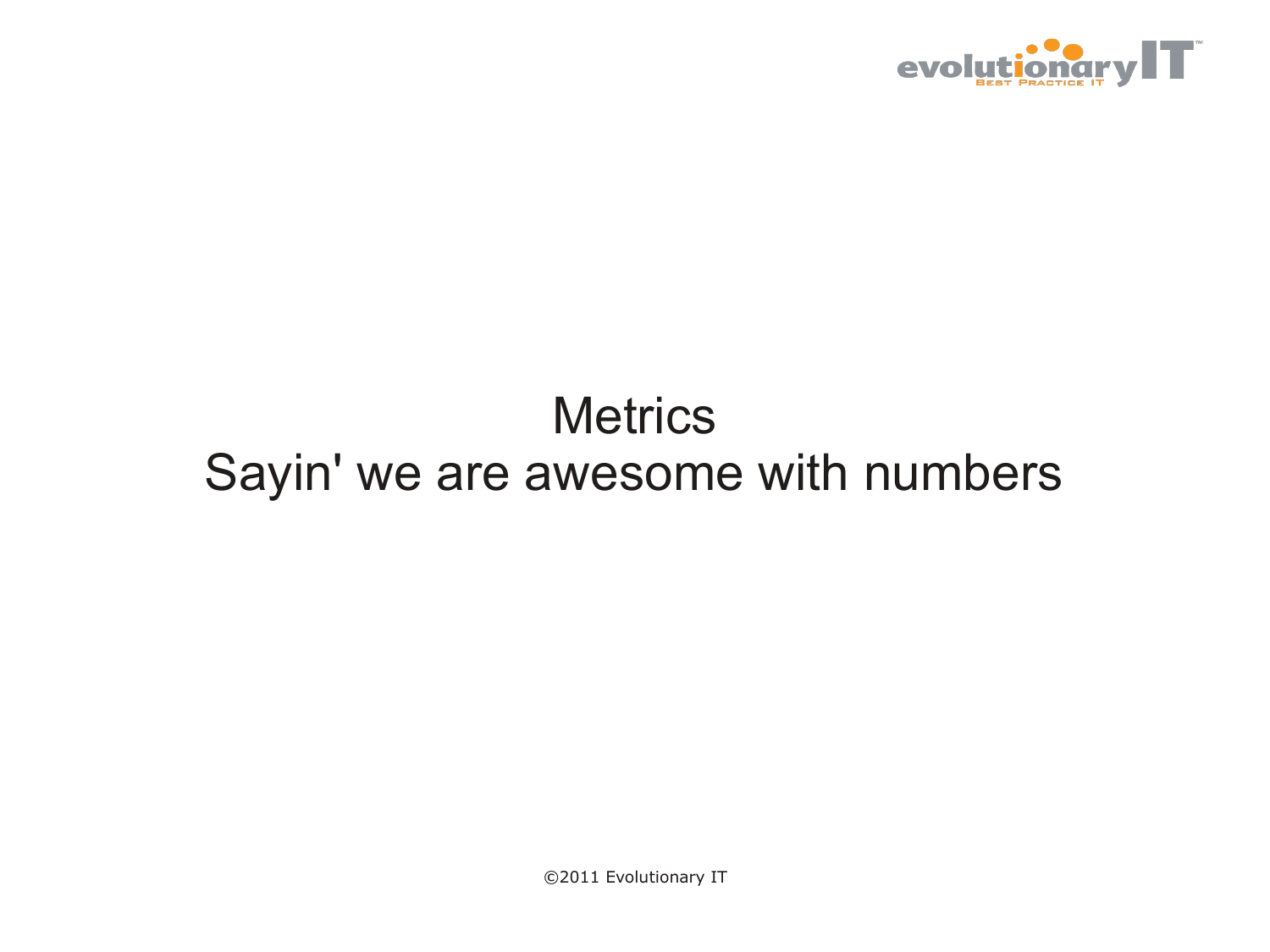

# Benefits of Metrics

- Highlight key benefits
- Cost vs. Benefits
- Make us persuasive
- Quantitative angle helps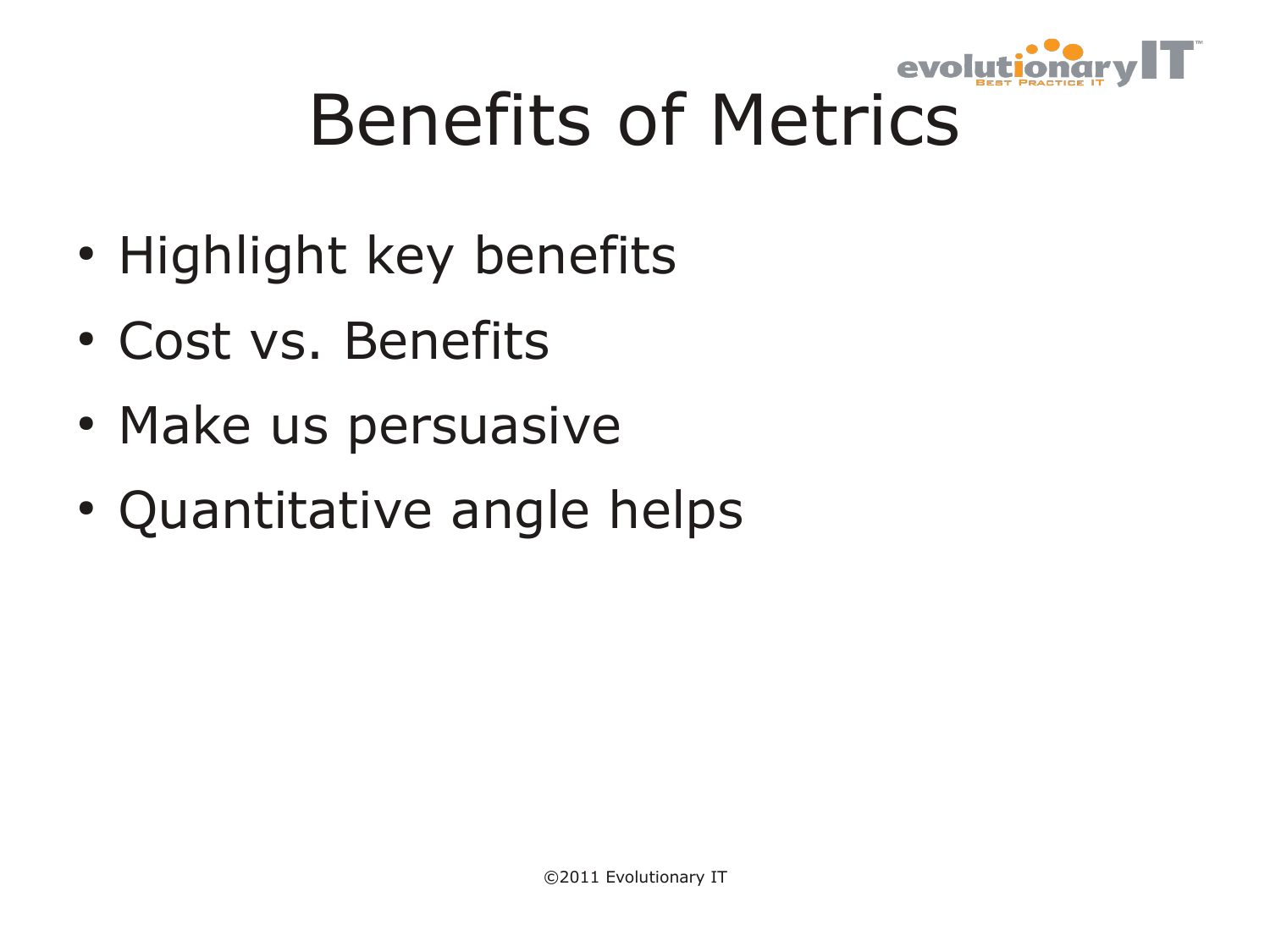

### **TCO** Total Cost of Ownership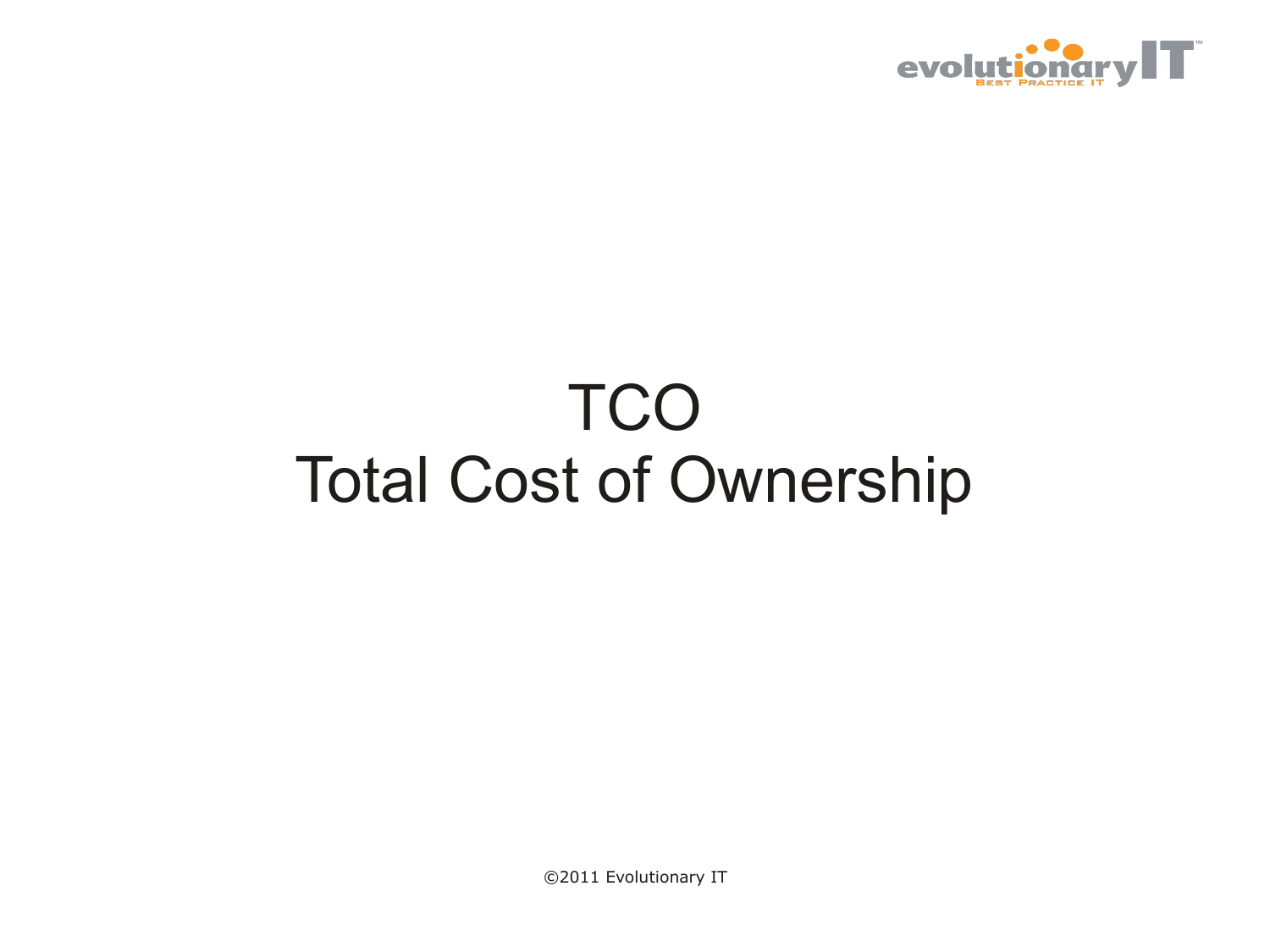

## TCO

- All of the costs over useful life of investment
- More expansive than initial purchase price or implementation
- Costs such as initial investment, cost of operation, maintenance, useful life span, training, networking, etc.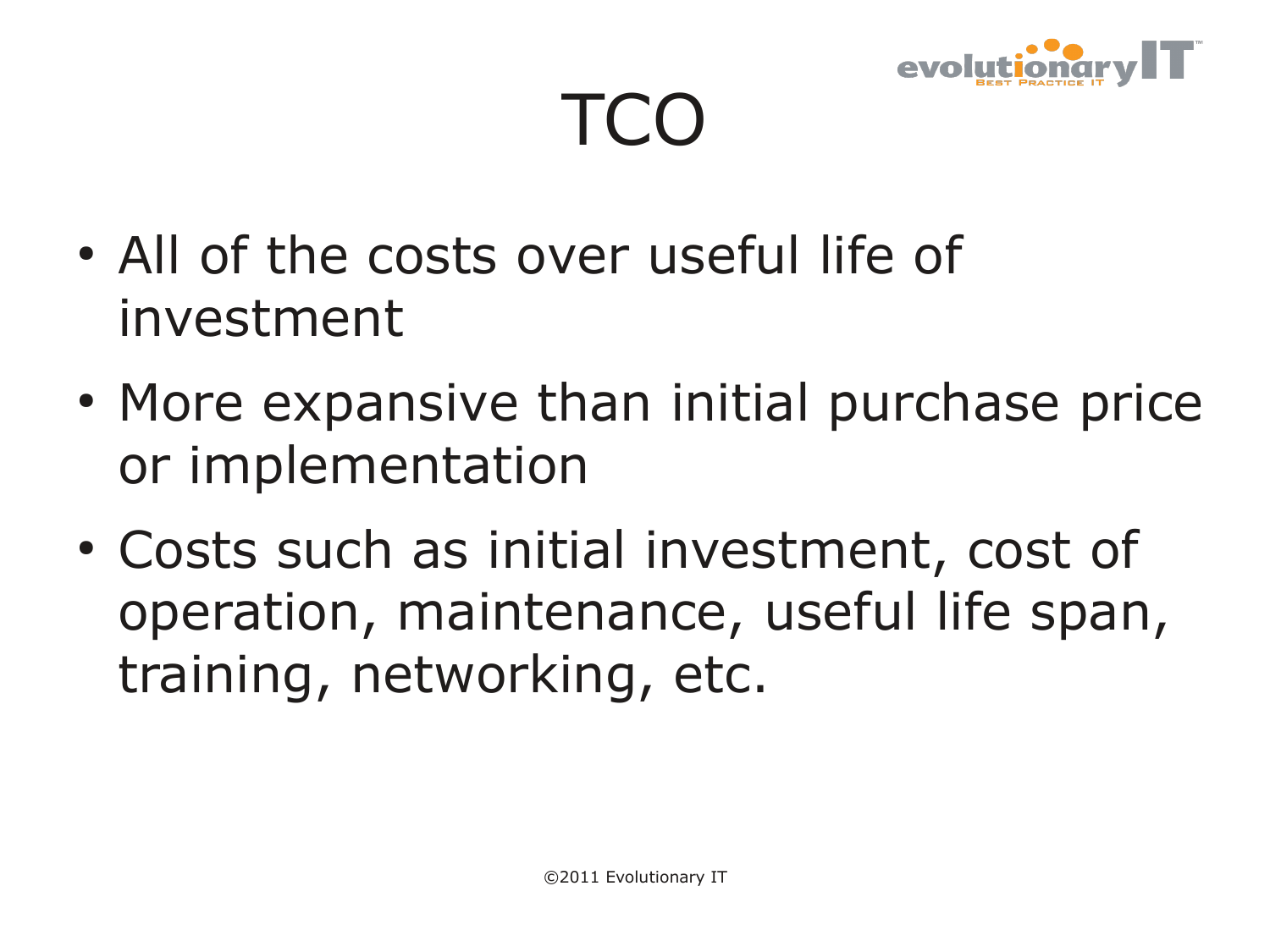

# TCO Includes (Wikipedia)

### **Computer Hardware & Applications**

- Network hardware and software
- Server hardware and software
- Workstation hardware and software
- Installation and integration of hardware and software
- Purchasing research
- Warranties and licenses
- License tracking compliance
- Migration expenses
- Risks: susceptibility to vulnerabilities, availability of upgrades, patches and future licensing policies, etc.
- Risks: susceptibility to vulnerabilities, availability of upgrades, patches and future licensing policies, etc.

### **Operation expenses**

- . Infrastructure (floor space)
- . Electricity (for related equipment, cooling, backup power)
- . Testing costs
- . Downtime, outage and failure expenses
- . Diminished performance (i.e. users having to wait, diminished money-making ability)
- . Security (including breaches, loss of reputation, recovery and prevention)
- . Backup and recovery process
- . Technology training
- Audit (internal and external)
- Insurance
- . Information technology personnel
- . Corporate management time

### **Long Term Expenses**

- $\bullet$  Replacement
- . Future upgrade or scalability expenses
- . Decommissioning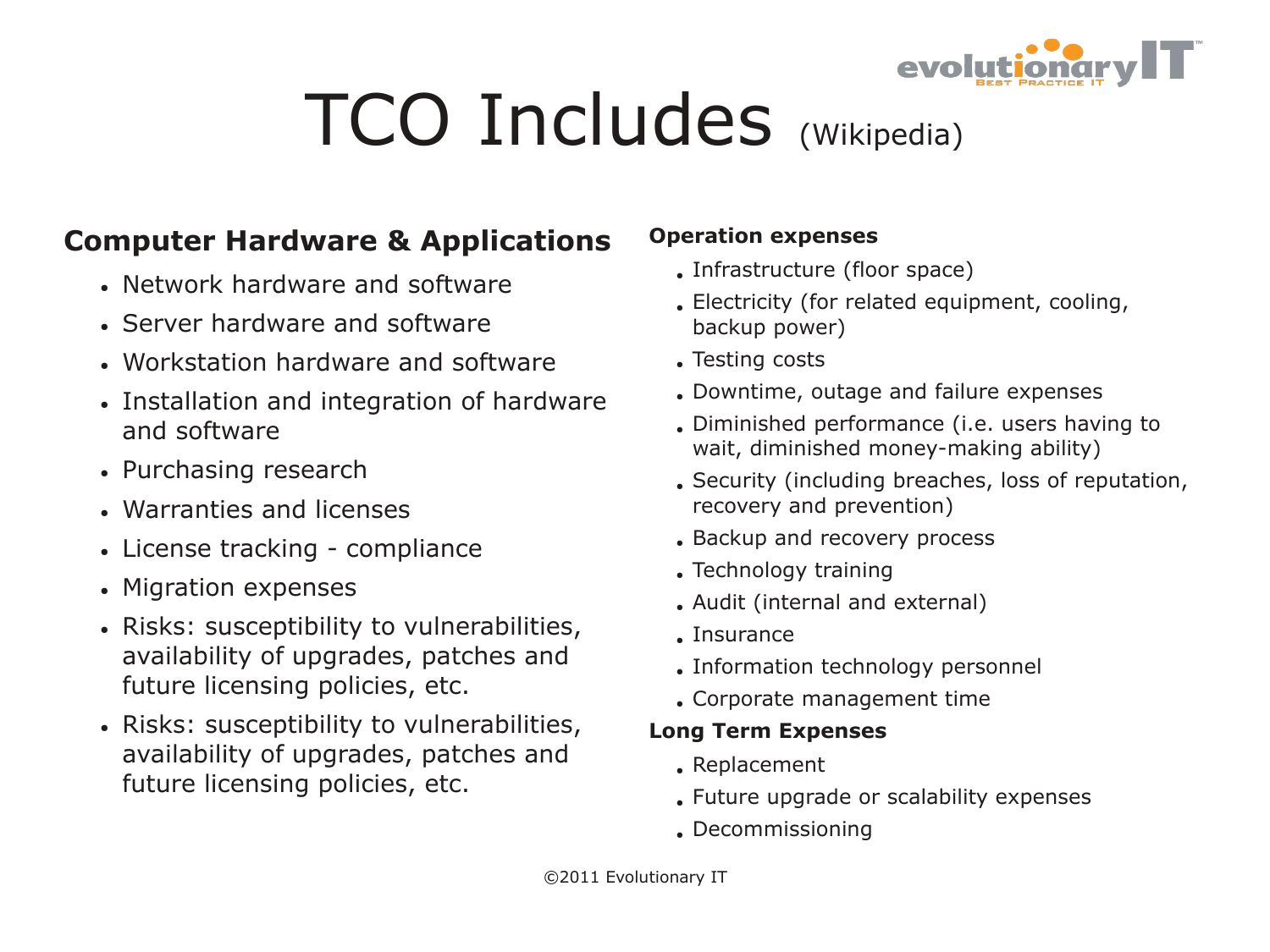

# TCO Analyzed

- Single minded focus on cost
- TCO misses benefits or returns
- Need to examine both
- Shouldn't be used alone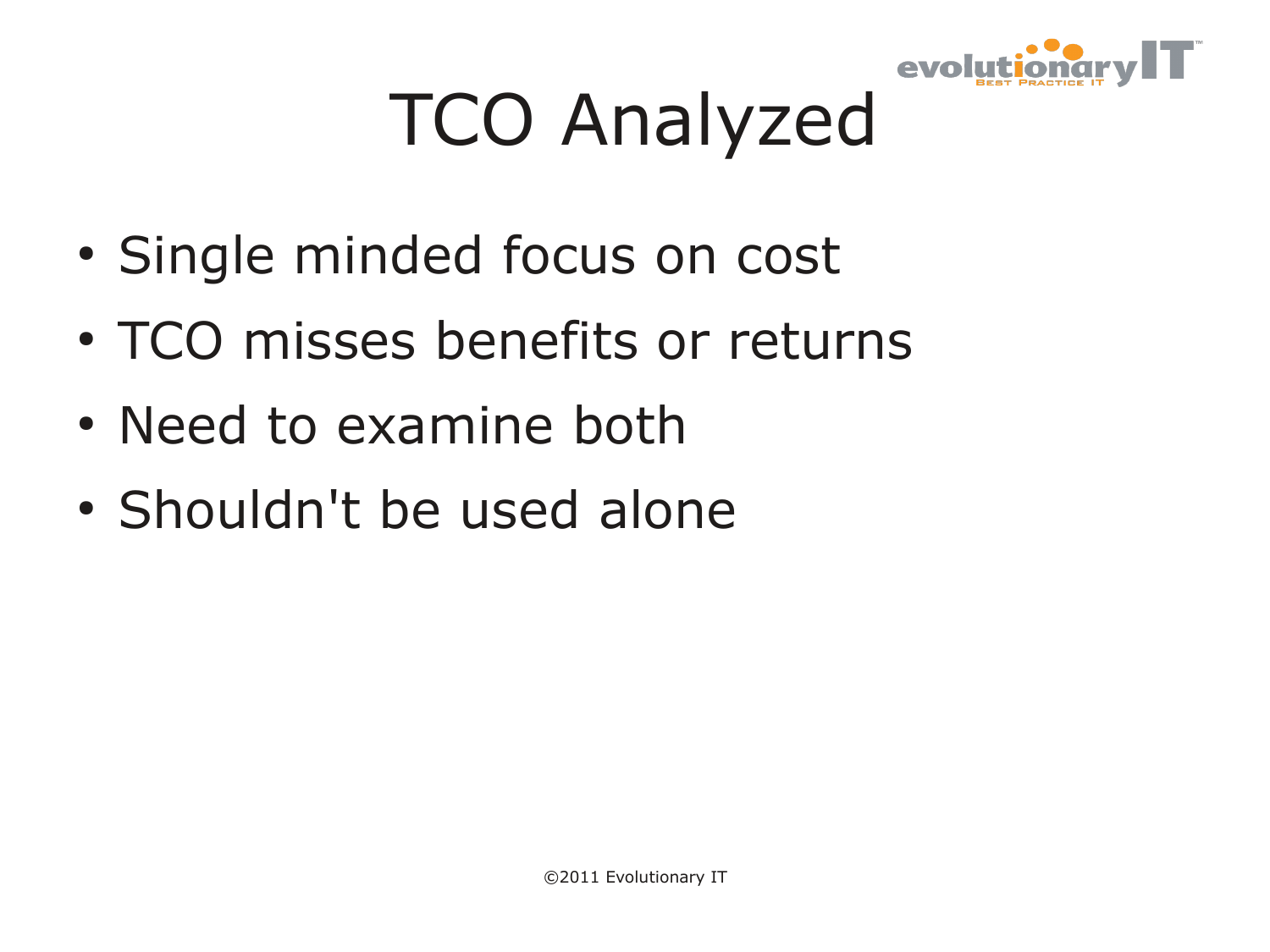

### Example TCO Studies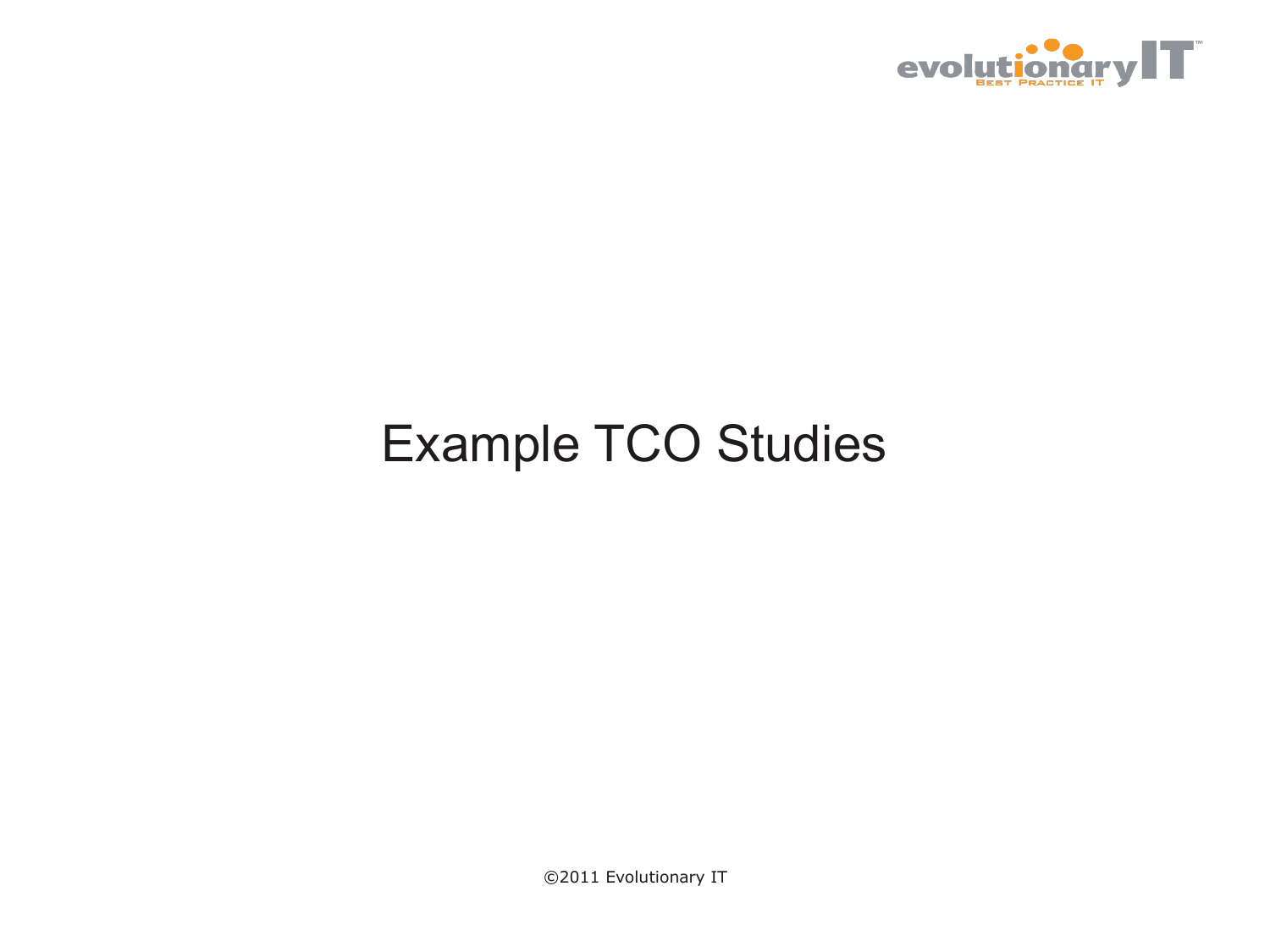

### Cybersource Pty. 2004 TCO Study

- Modeled an organization with 250 users over 3 years
- Workstations, servers, Internet connectivity, an e-business system, networking, desktop software, and salaries for IT professionals
- Compared new infrastructure vs. migration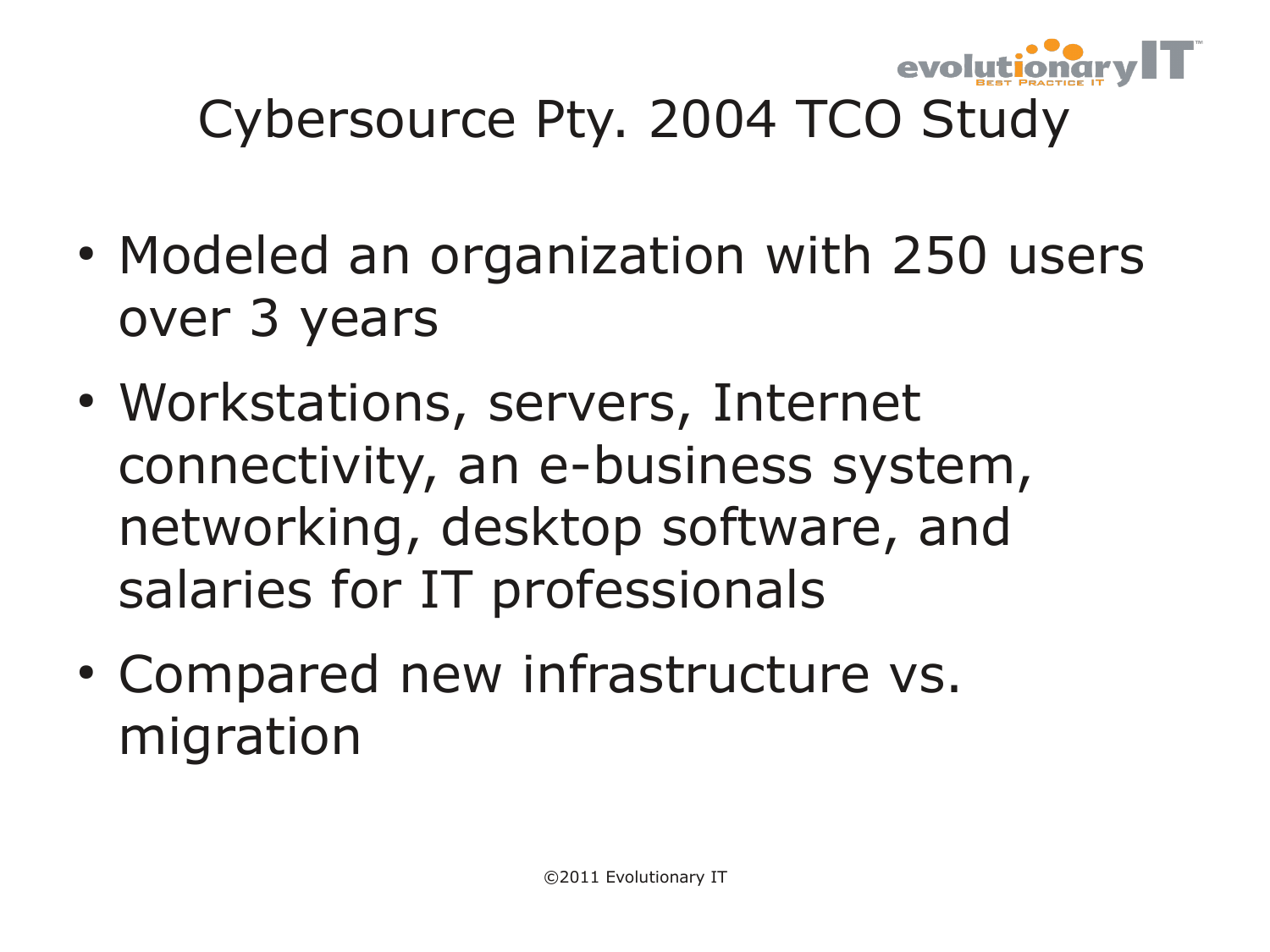

# Linux TCO

### Red Hat Enterprise Linux Solution vs Microsoft Solution

|                                                         | Microsoft<br><b>Solution</b> | <b>Red Hat</b><br><b>Enterprise</b><br>Linux<br><b>Solution</b> | <b>Savings</b><br><b>Achieved by</b><br><b>Using Open</b><br><b>Source</b> | Percentage<br><b>Saved</b> |
|---------------------------------------------------------|------------------------------|-----------------------------------------------------------------|----------------------------------------------------------------------------|----------------------------|
| <b>Existing hardware</b><br>& infrastructure is<br>used | \$1,066,712                  | \$781,279                                                       | \$285,433                                                                  | 27%                        |
| New hardware &<br>infrastructure is<br>purchased        | \$1,366,883                  | \$1,111,450                                                     | \$255,433                                                                  | 19%                        |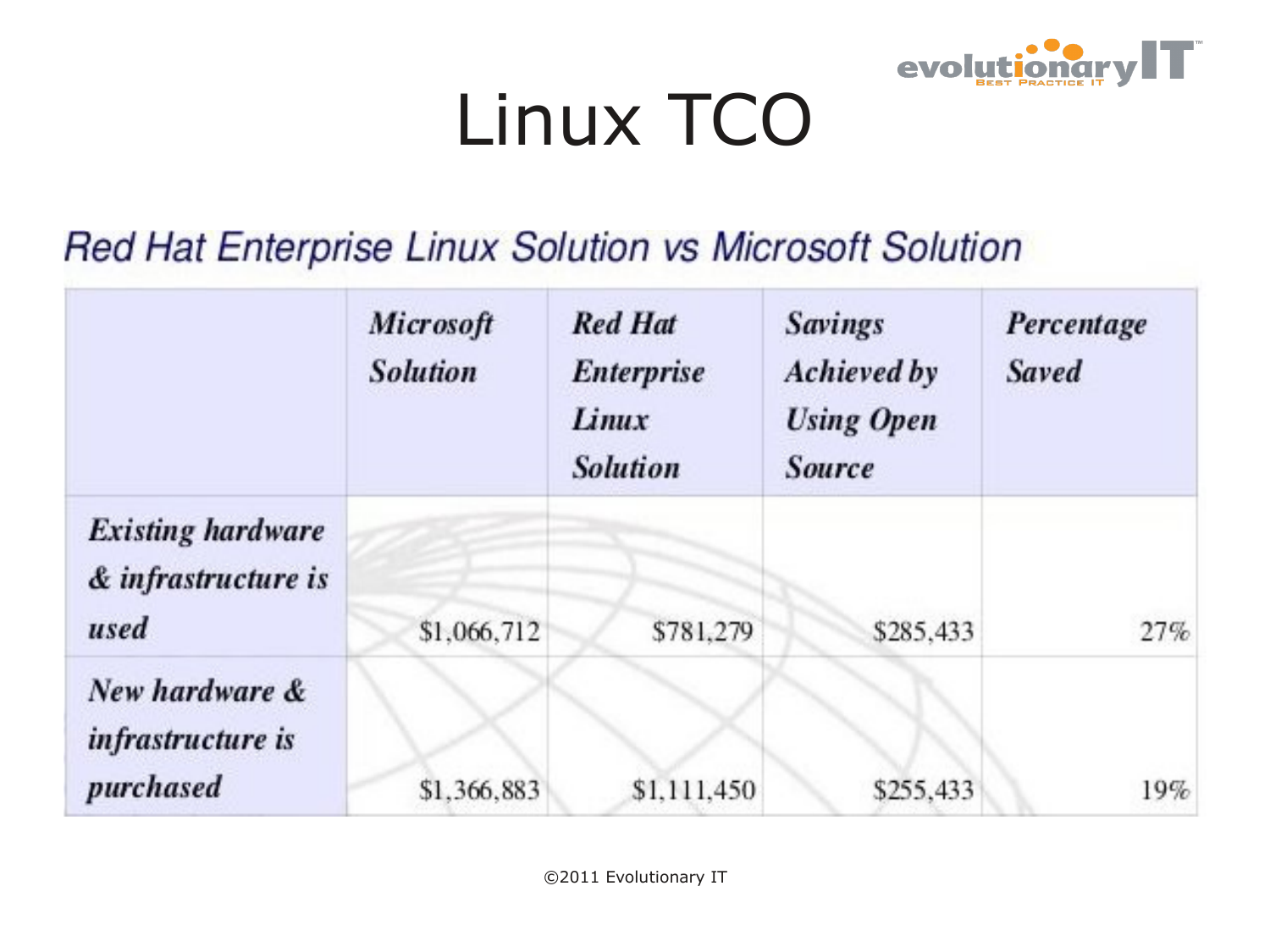

### Nice!

### Linux vs Windows TCO Comparison

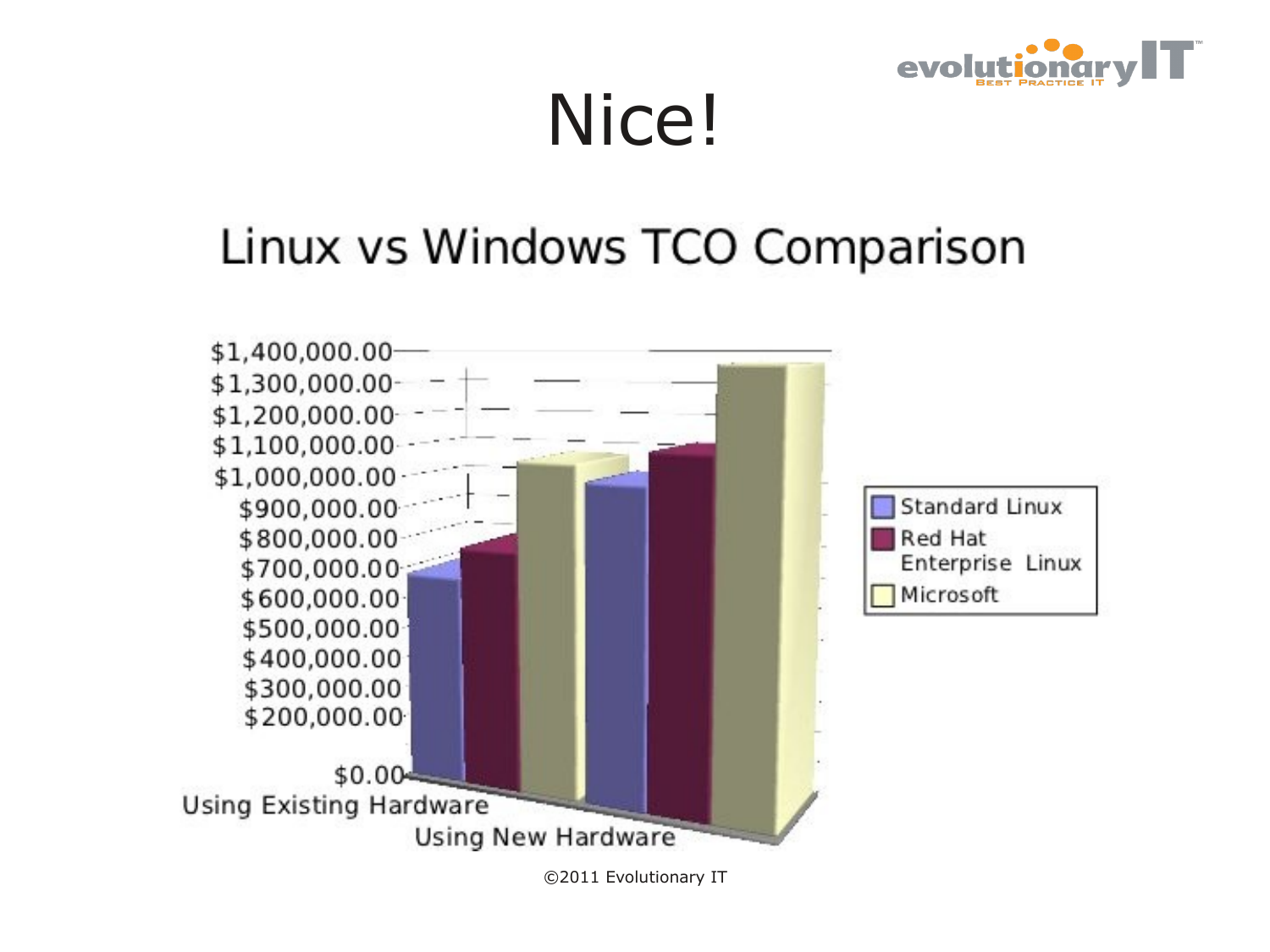

### Soreon/Research & Markets TCO Study

- Soreon/Research & Markets TCO Comparison
- Data was collected from interviews conducted with 50 different enterprises
- Real-world not just another model
- Linux was shown to have a lower TCO by up to 30%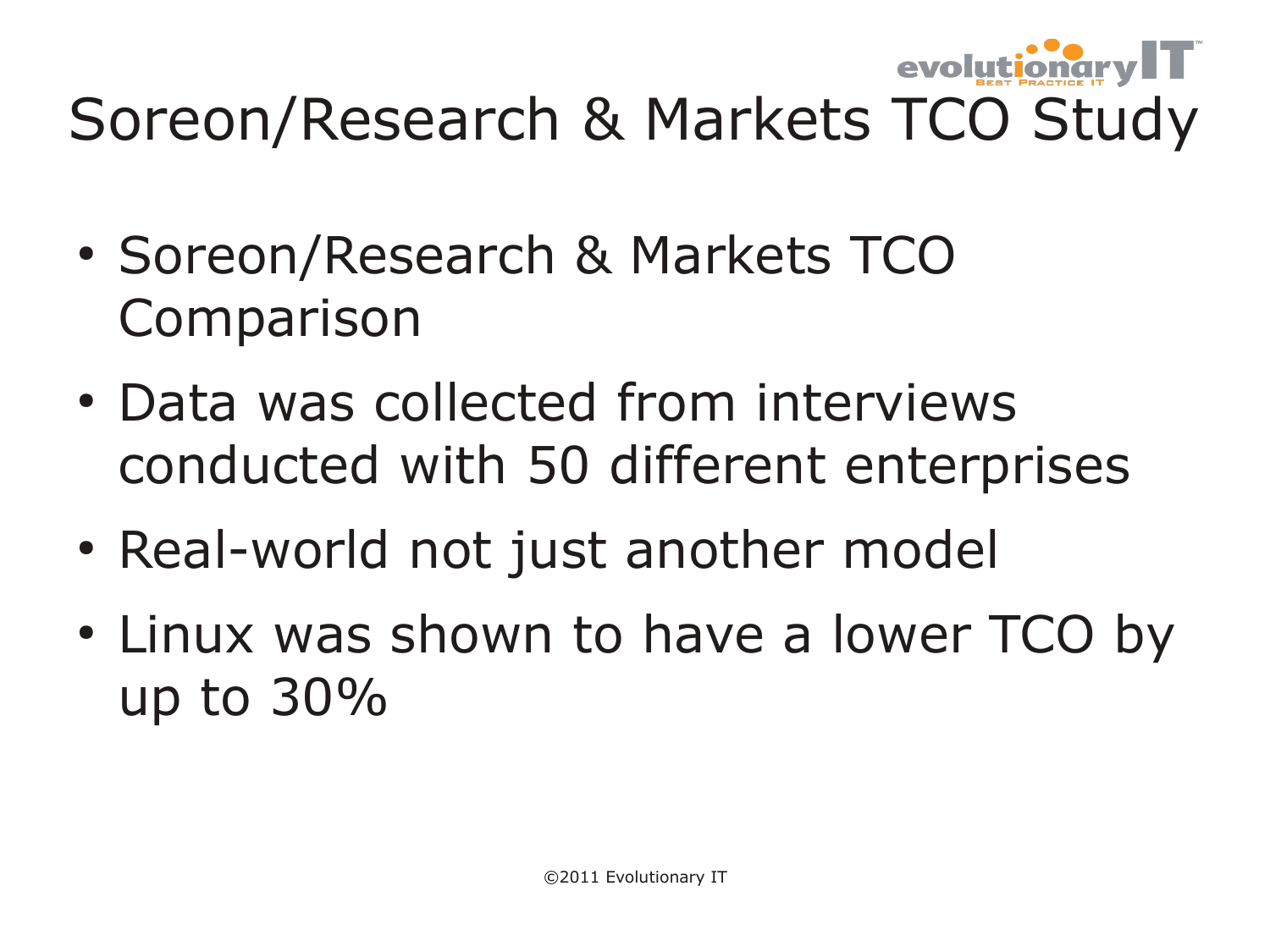

# Calculating TCO

- Office Template
- <http://goo.gl/hIQuH>
- Libre Office Help
- <http://goo.gl/UUjiL>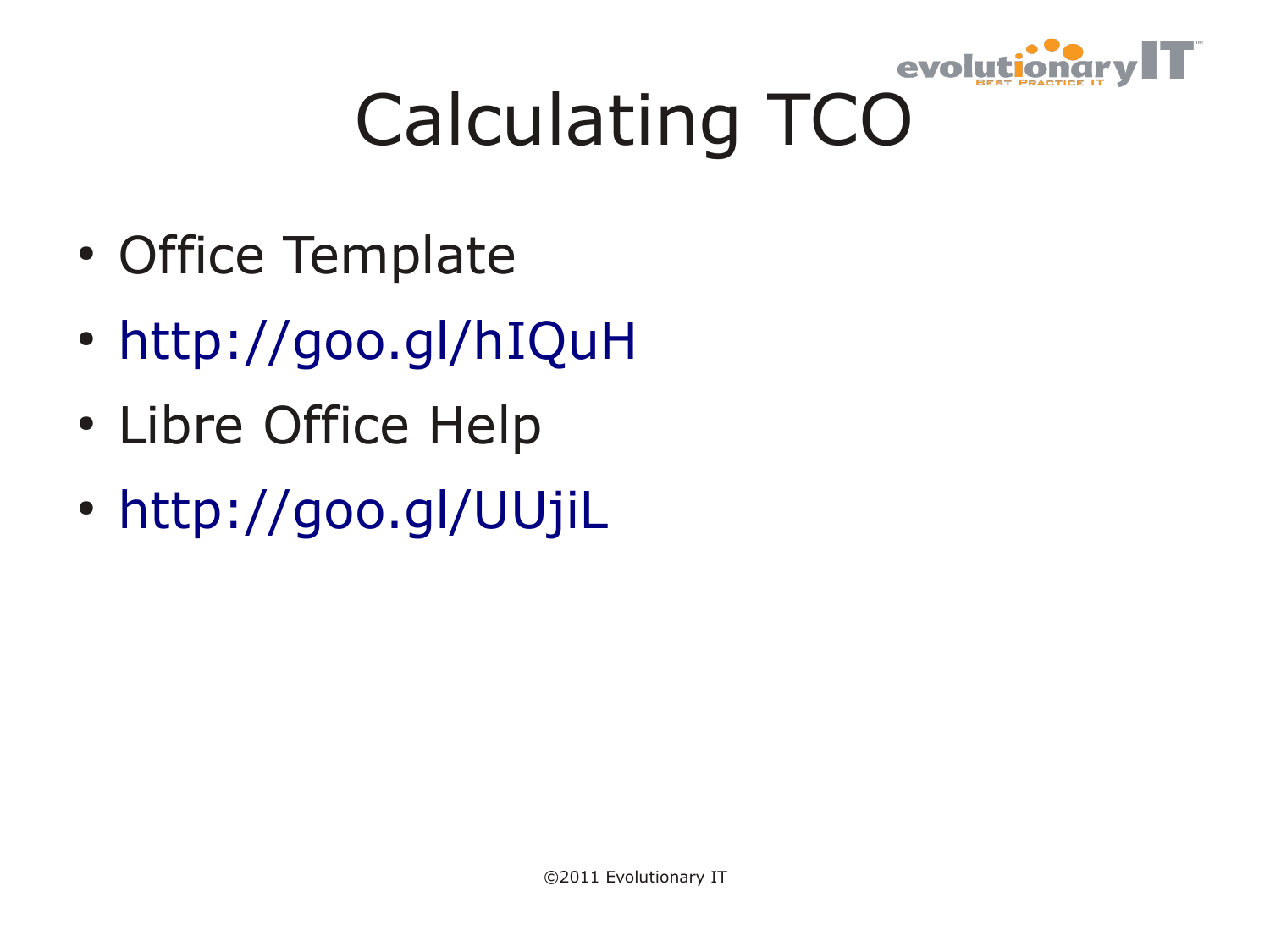

### ROI Return on Investment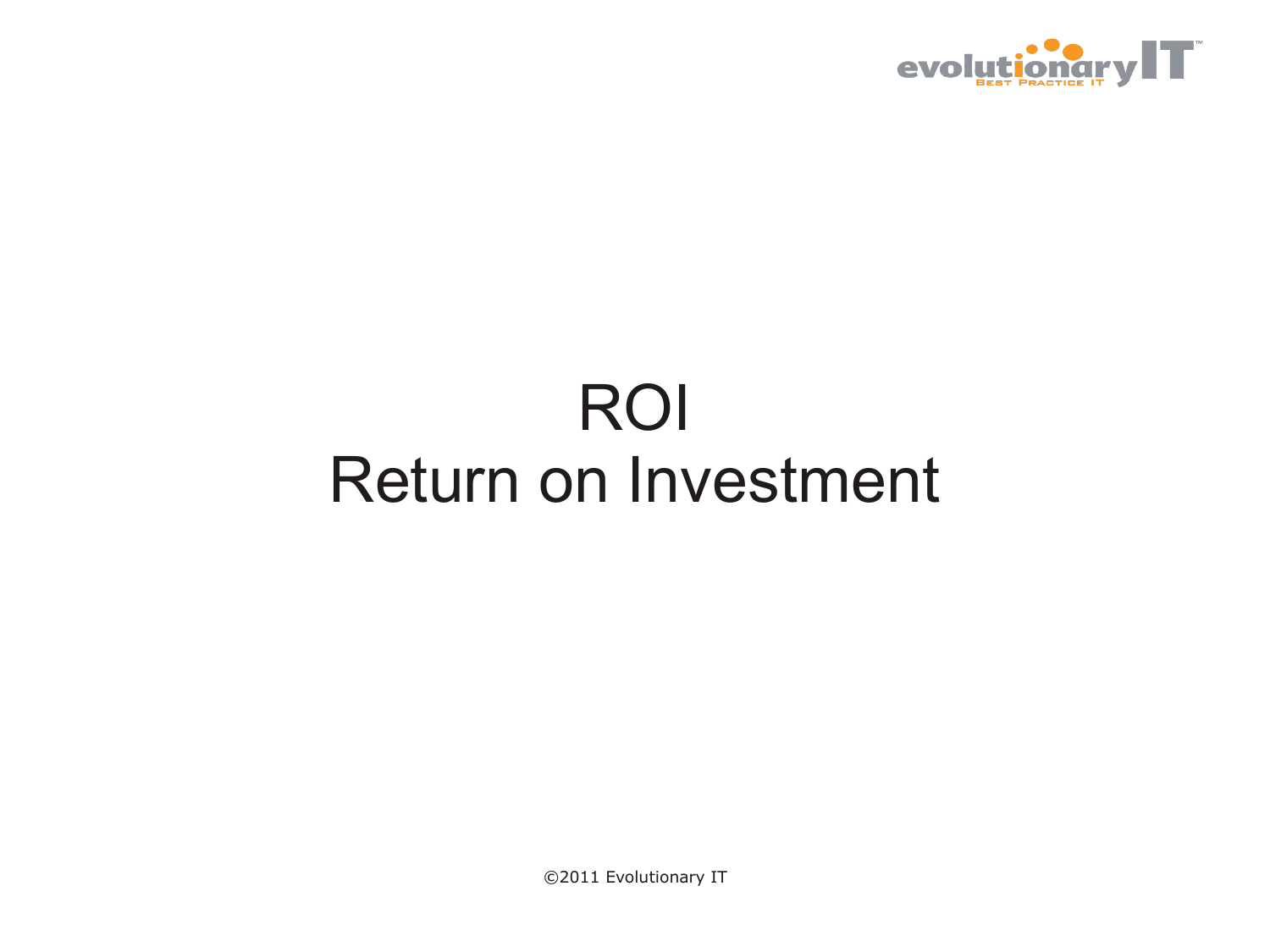

ROI

- $\bullet$  Return on Investment Calculates the financial performance of an investment
- Evaluates efficiency of an investment
- Includes cost elements but also the value of resulting benefits to enterprise arising from investment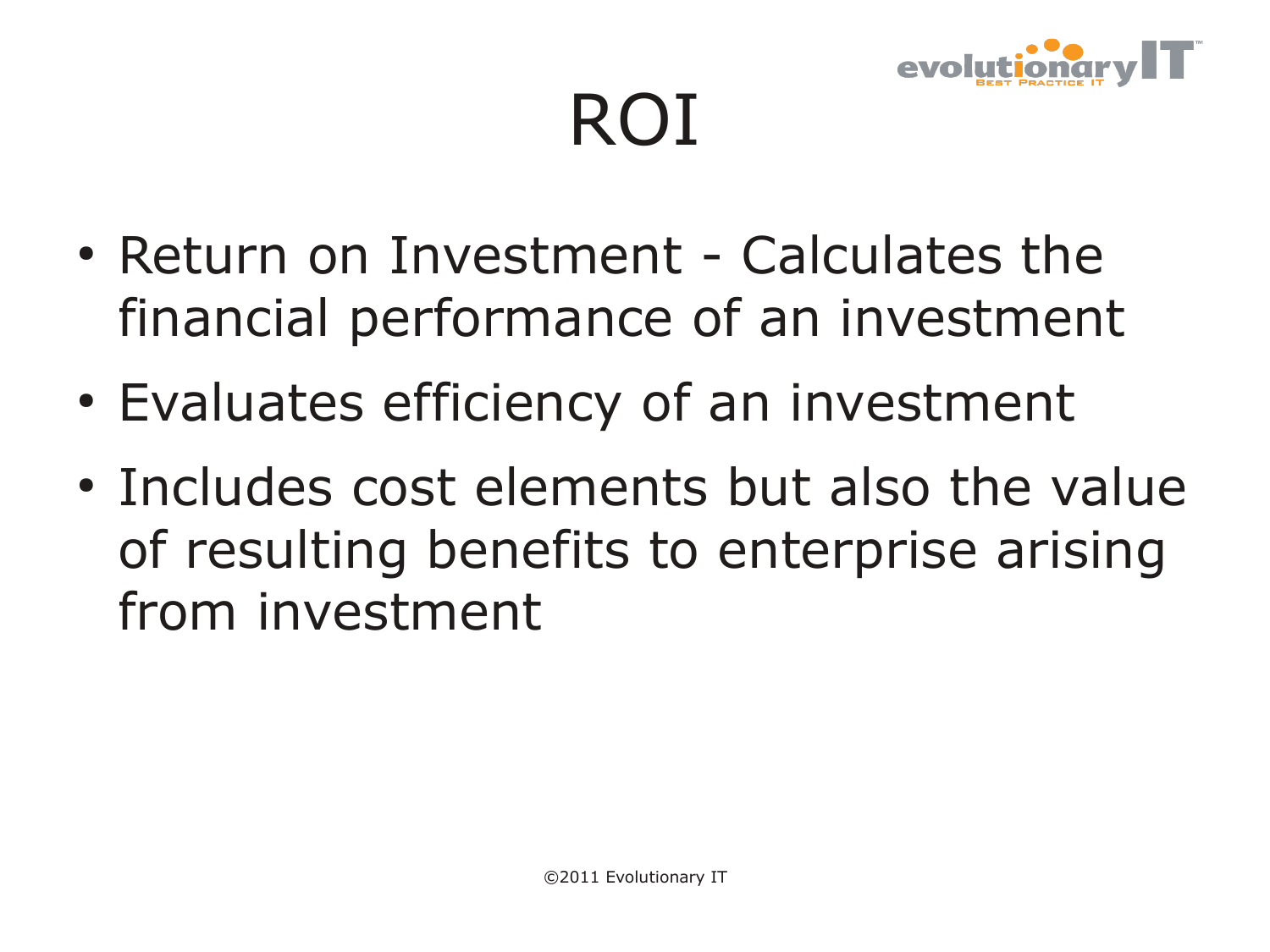

# ROI Analyzed

- Shows value not simply the cost (think TCO)
- No factoring of likelihood returns and costs will match predictions
- Should not be used alone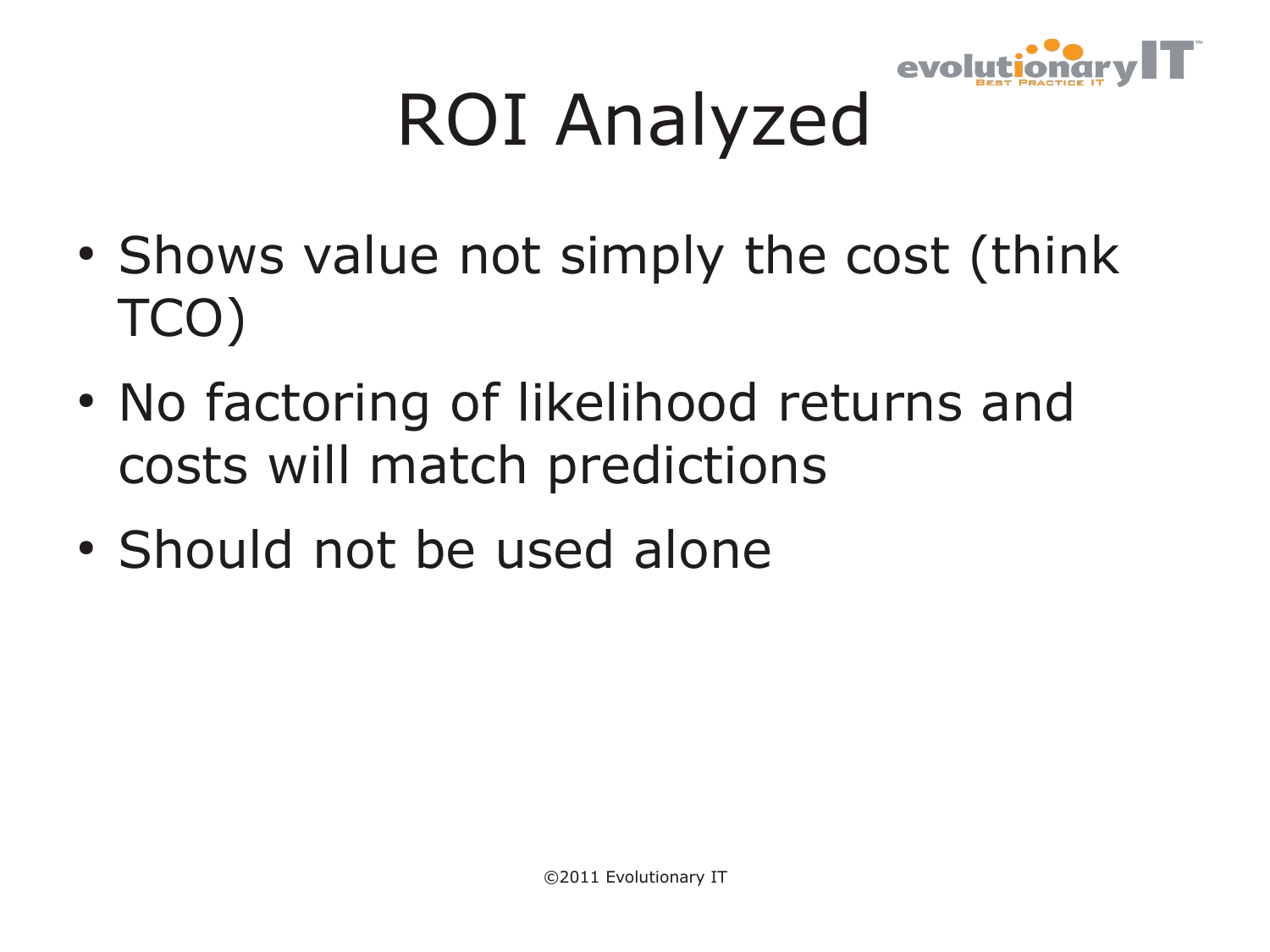# Redhat ROI Calculator

**Redhat** 

### **CORE BUILD SERVICE ROI CALCULATOR**

### Moving to Linux? Make the most of your technology investment.

Let Red Hat Consulting develop your custom Core Build and watch your return on investment multiply.

+ Download the pdf.

### Calculate your increased ROI using Red Hat Core Build Service, compared to doing the same Red Hat Enterprise **Linux installations in-house.**

Here's how: Adjust the highlighted information fields below so they're accurate for your organization. Then compare the outputs in the bottom blue portion of the calculator. The left side indicates your costs doing the installation work in-house, while the right indicates costs using Red Hat Core Build Service. Take note of your savings per server, three-year savings, and three-year ROI (using Red Hat Core Build Service) denoted in red below.

### Red Hat Enterprise Linux Core Build Return On Investment (ROI) Calculator

### **Presumptions**

| Hardware purchase price                                         | \$5,000  | Number of months of QA per build                          | з               |
|-----------------------------------------------------------------|----------|-----------------------------------------------------------|-----------------|
| System Administrator salary + benefits                          | 100000   | Number of builds per year                                 | 12 <sub>1</sub> |
| Annual hosting cost per server                                  | \$12,000 | Cost of Red Hat Enterprise Linux<br>annual subscription   | \$2,499         |
| Number of servers supported per<br><b>Systems Administrator</b> | 40       | Number of servers                                         | 1000            |
| Number of Quality Assurance<br>engineers working per build      | 2        | Percent increase in System<br>Administrator support ratio | 50%             |

### **Calculations**

| <b>Base cost without Red Hat Consulting</b> |              |  |  |
|---------------------------------------------|--------------|--|--|
| Hardware purchase price                     | \$5,000,000  |  |  |
| Annual subscription cost                    | \$2,499,000  |  |  |
| Annual system administration cost           | \$2,500,000  |  |  |
| Annual cost of QA engineering               | \$600,000    |  |  |
| Annual hosting cost for all servers         | \$12,000,000 |  |  |
| Per server cost year 1                      | \$22,599     |  |  |
| Per server cost year 2+                     | \$17,599     |  |  |
| Per server cost 3 year total                | \$57.797     |  |  |
| Three-year operating cost for all servers   | \$57,797,000 |  |  |
|                                             |              |  |  |

| ROI of the Red Hat Consulting Core Build Offering |              |  |  |  |
|---------------------------------------------------|--------------|--|--|--|
| Hardware purchase price                           | \$5,000,000  |  |  |  |
| Annual subscription cost                          | \$2,499,000  |  |  |  |
| Annual system administration cost                 | \$1,700,000  |  |  |  |
| Annual cost of Red Hat GPS Core Build             | \$240,000    |  |  |  |
| Annual hosting cost for all servers               | \$12,000,000 |  |  |  |
| Per server cost year 1                            | \$21,439     |  |  |  |
| Per server cost year 2+                           | \$16,439     |  |  |  |
| Per server cost 3 year total                      | \$54.317     |  |  |  |
| Three-year operating cost for all servers         | \$54,317,000 |  |  |  |
| <b>Savings per Server</b>                         | \$3,480      |  |  |  |
| <b>Three-year savings</b>                         | \$3,480,000  |  |  |  |
| <b>Three-year ROI</b>                             | 1450.00%     |  |  |  |

<http://www.redhat.com/promo/corebuild/>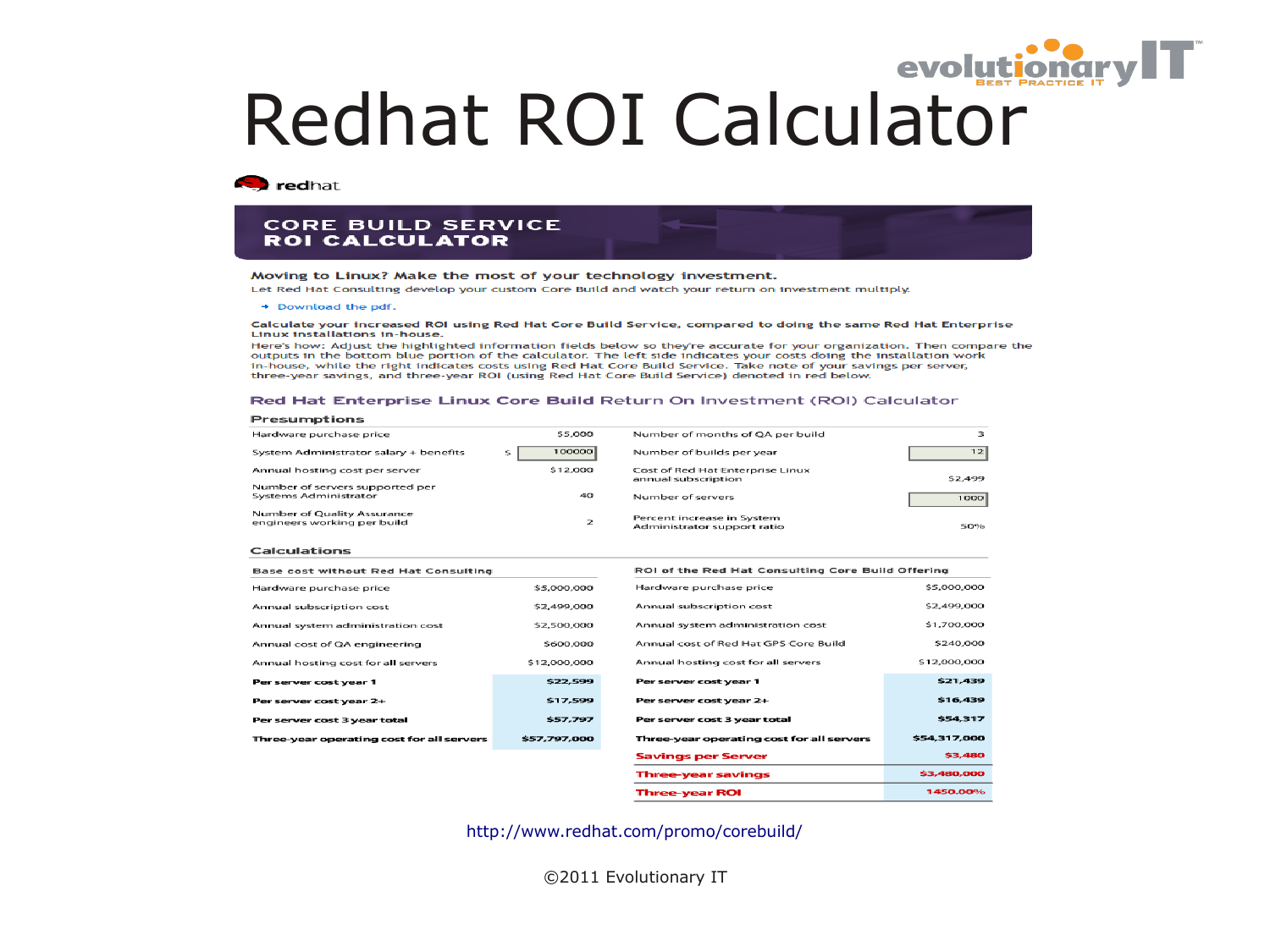

### Example ROI Study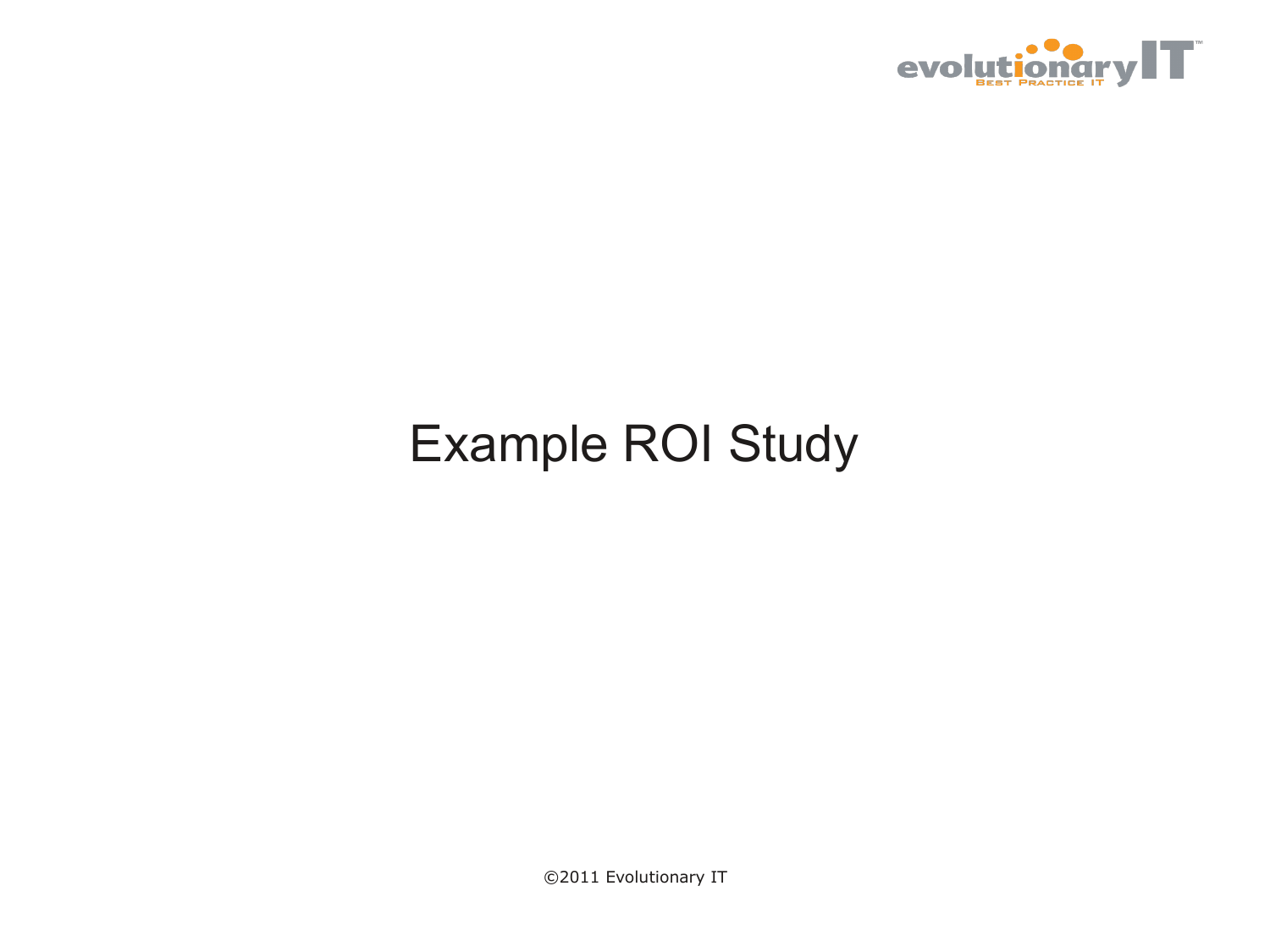

# RFG ROI Survey

- Robert Frances Group Survey 2004
- All of the enterprises surveyed reported positive ROI within one year
- Financial services firms with more aggressive implementations that included application servers and high-performance computing (HPC) applications - reported the highest returns
- Several projects returning over 500 percent of the initial implementation investment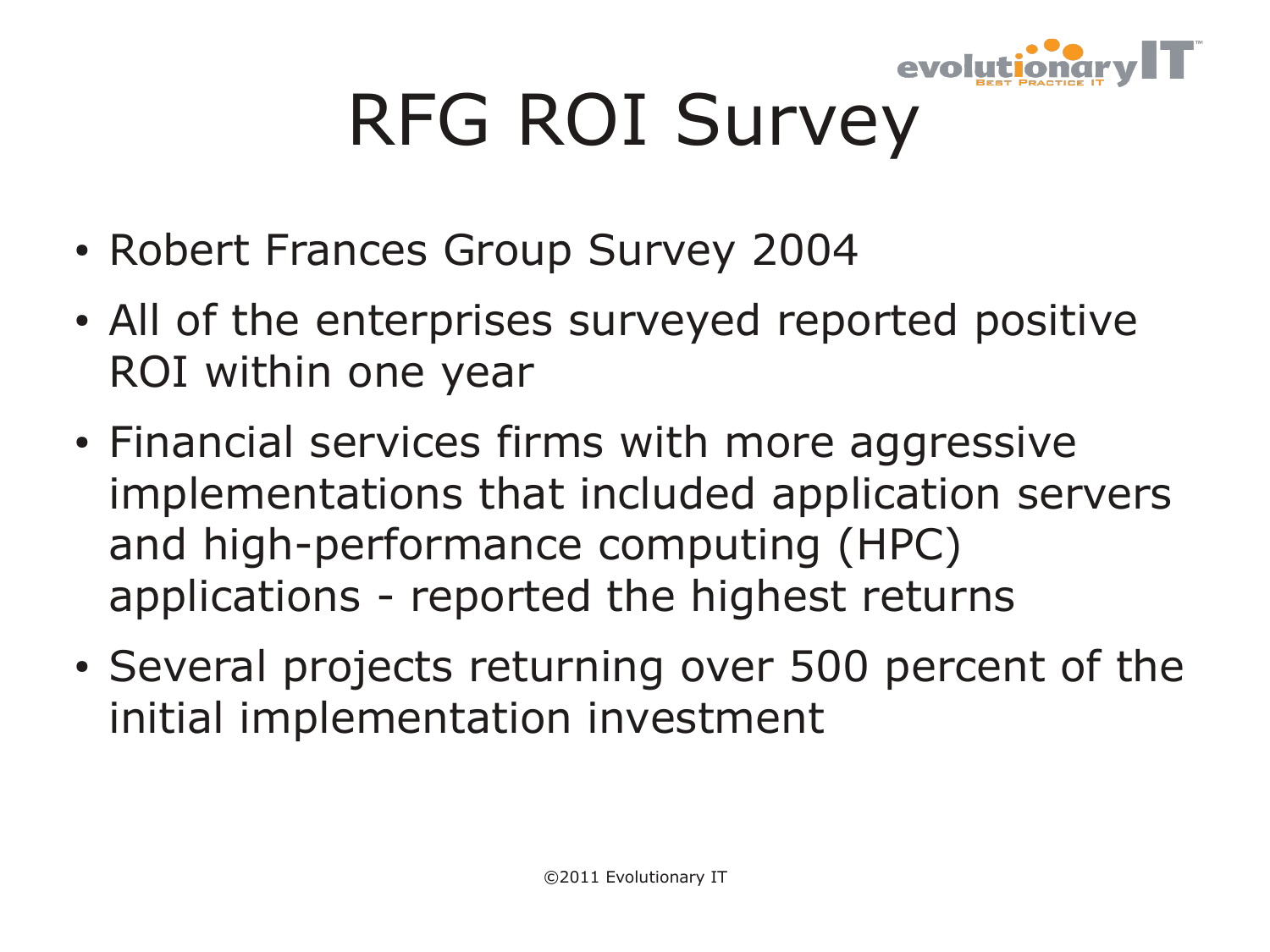

# Calculating ROI

- <http://goo.gl/C3HJp>
- <http://goo.gl/dDYGL>
- Libre Office Help
- <http://goo.gl/UUjiL>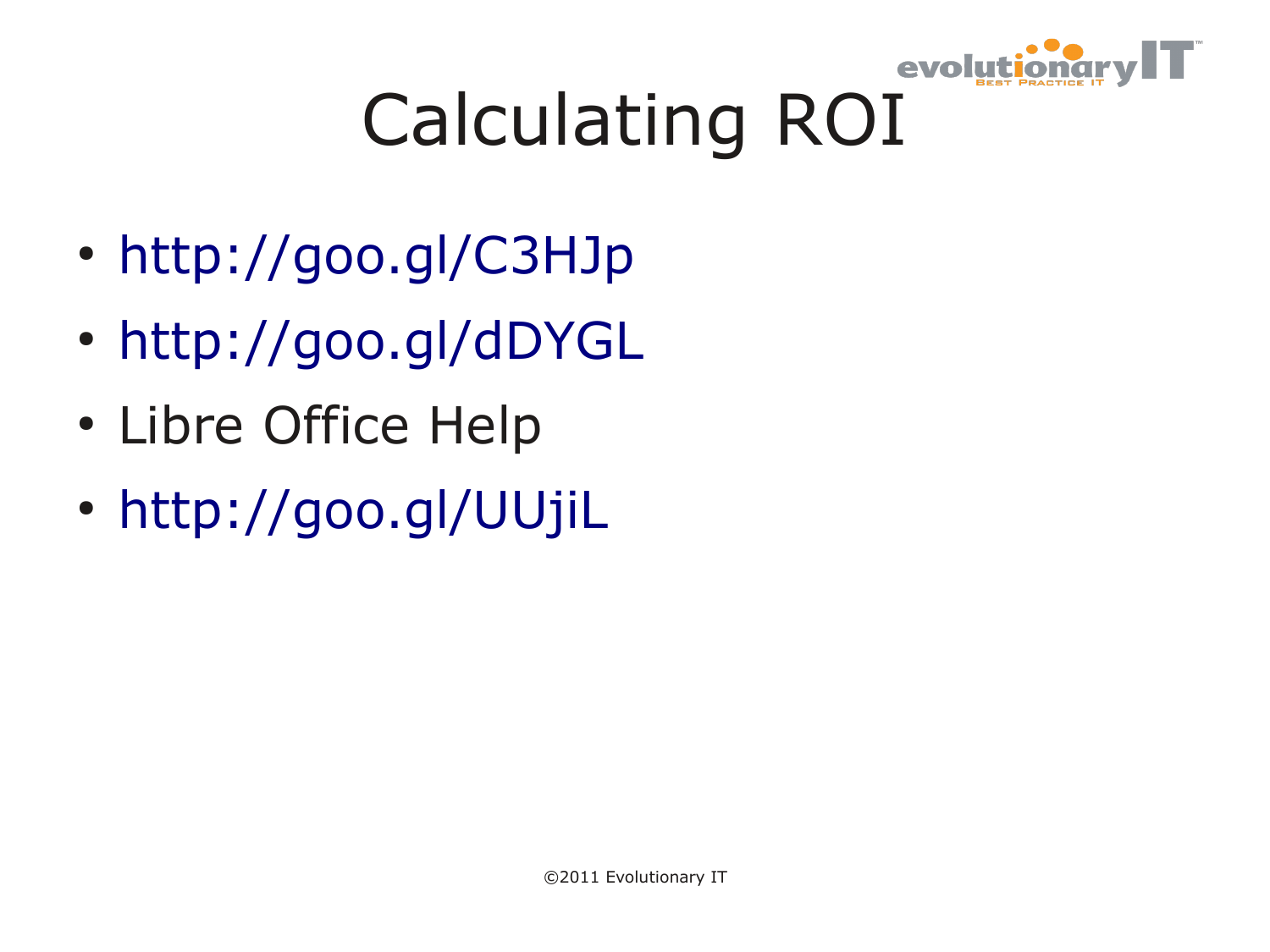

### NPV Net Present Value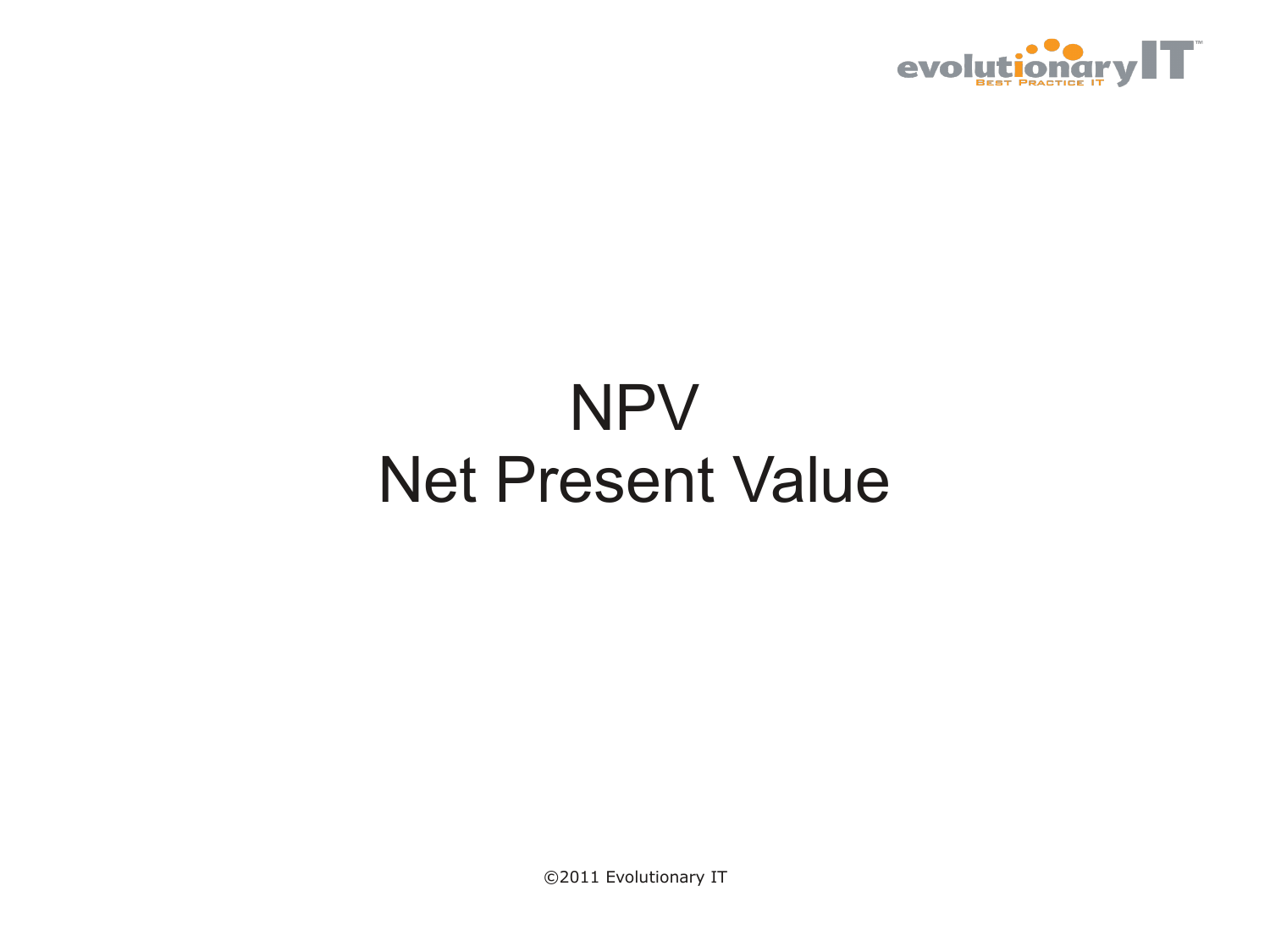

NPV

- Net Present Value Help to decide which projects to invest in
- **Helps determine economic viability (profitability) of an IT investment by looking at projected inflows and outflows**
- Difference of present value of cash inflows vs the present value of cash outflows
	- $\cdot$  >0 is good
	- $\cdot$  <0 not so good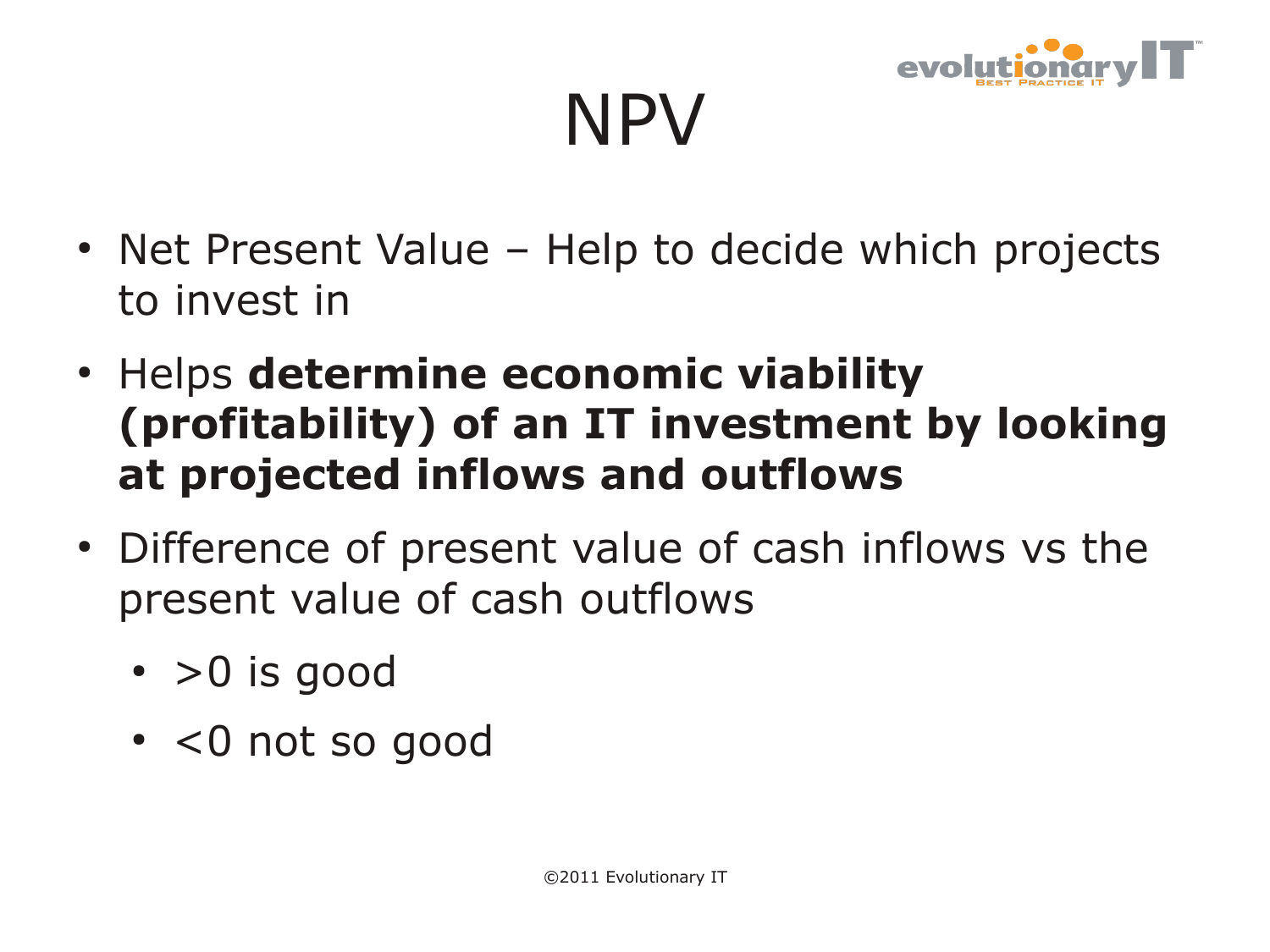

# NPV Analyzed

- Top choice in analyzing capital expenditures
- Can take more time to explain or present to others
- Should not be used alone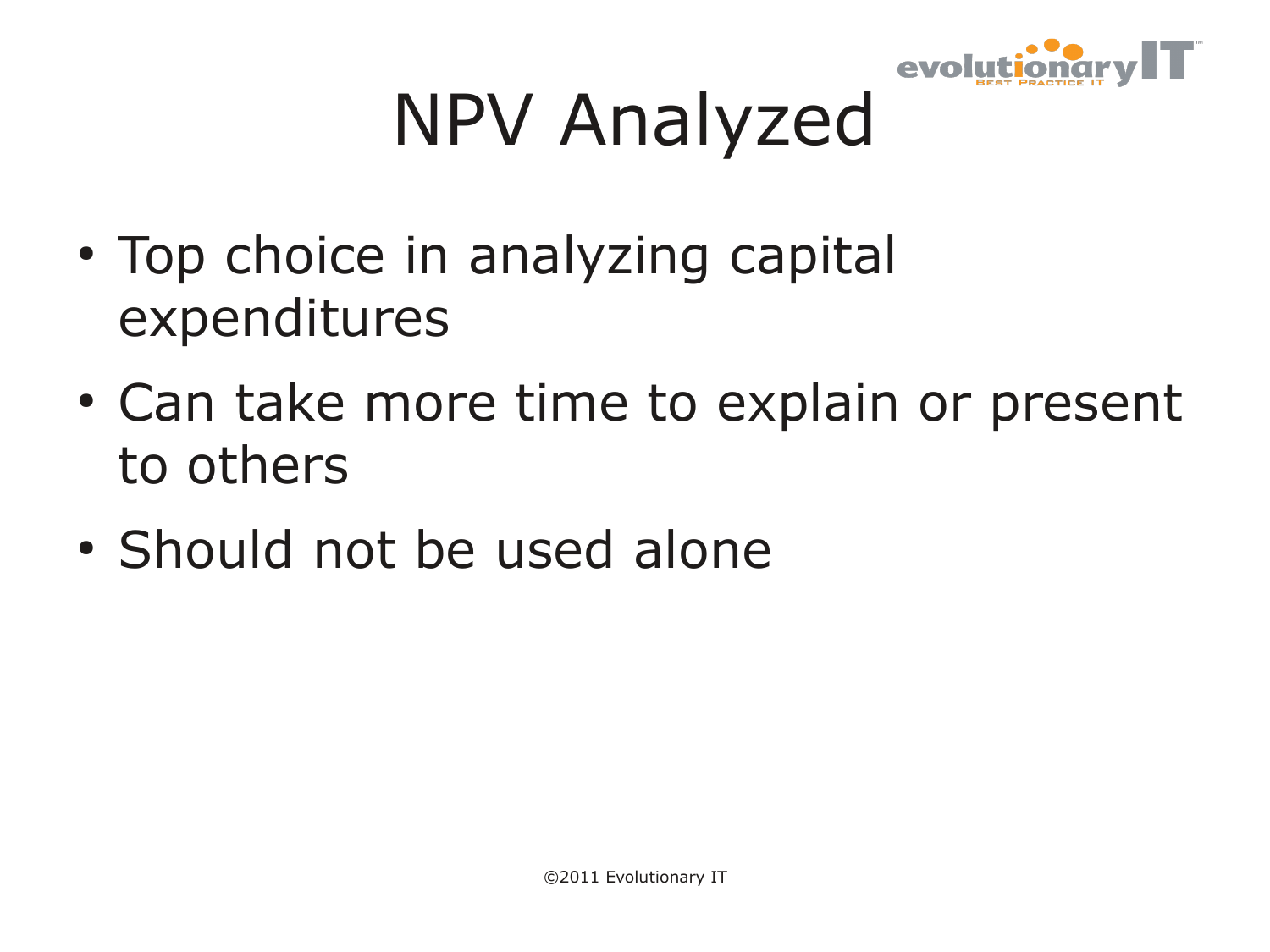

# Calculating NPV

- Open Office/Libre Office Template
	- <http://goo.gl/grtnc>
	- <http://goo.gl/vVIXi>
- Libre Office Help
- <http://goo.gl/UUjiL>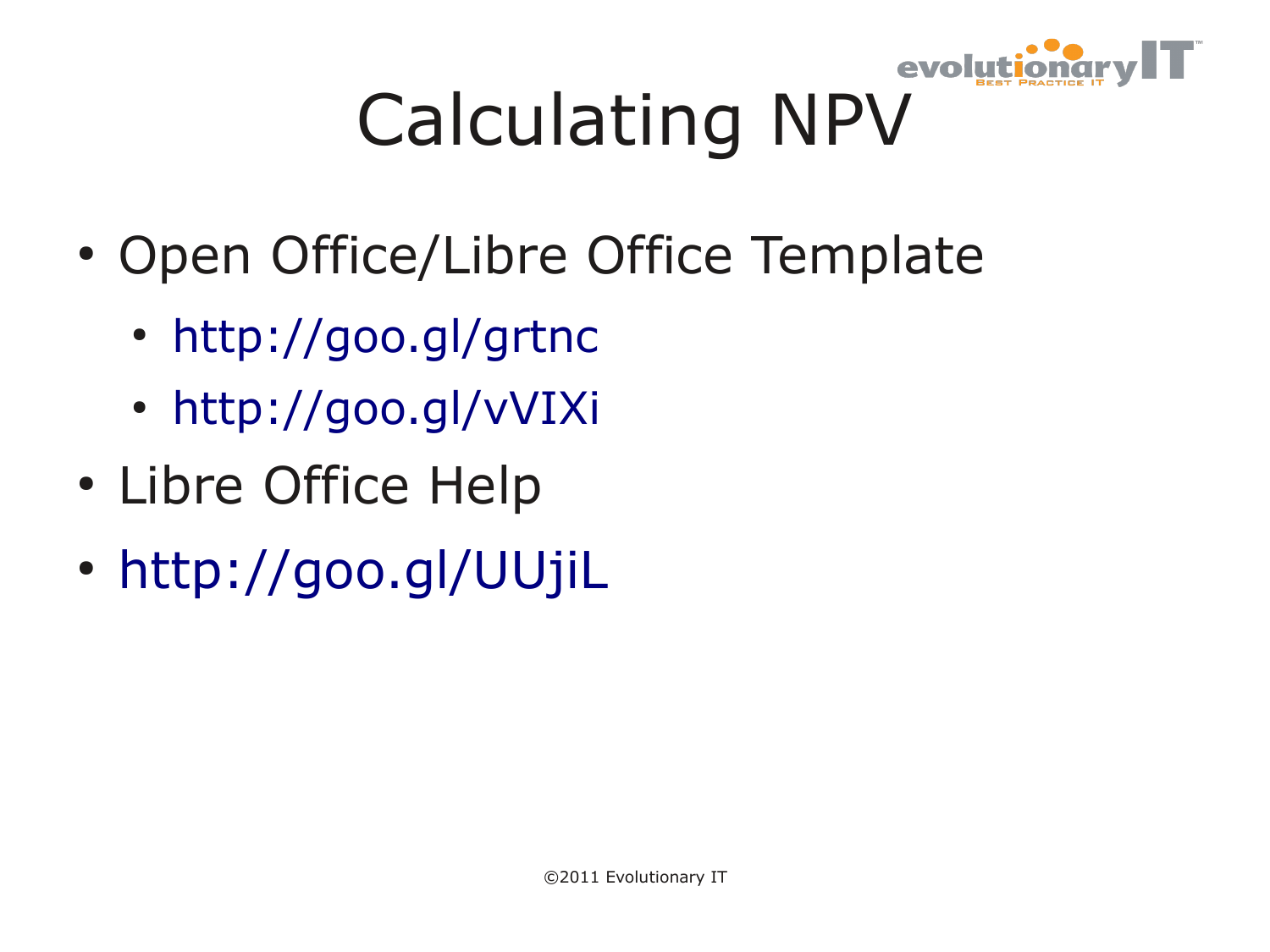

### IRR Internal Rate of Return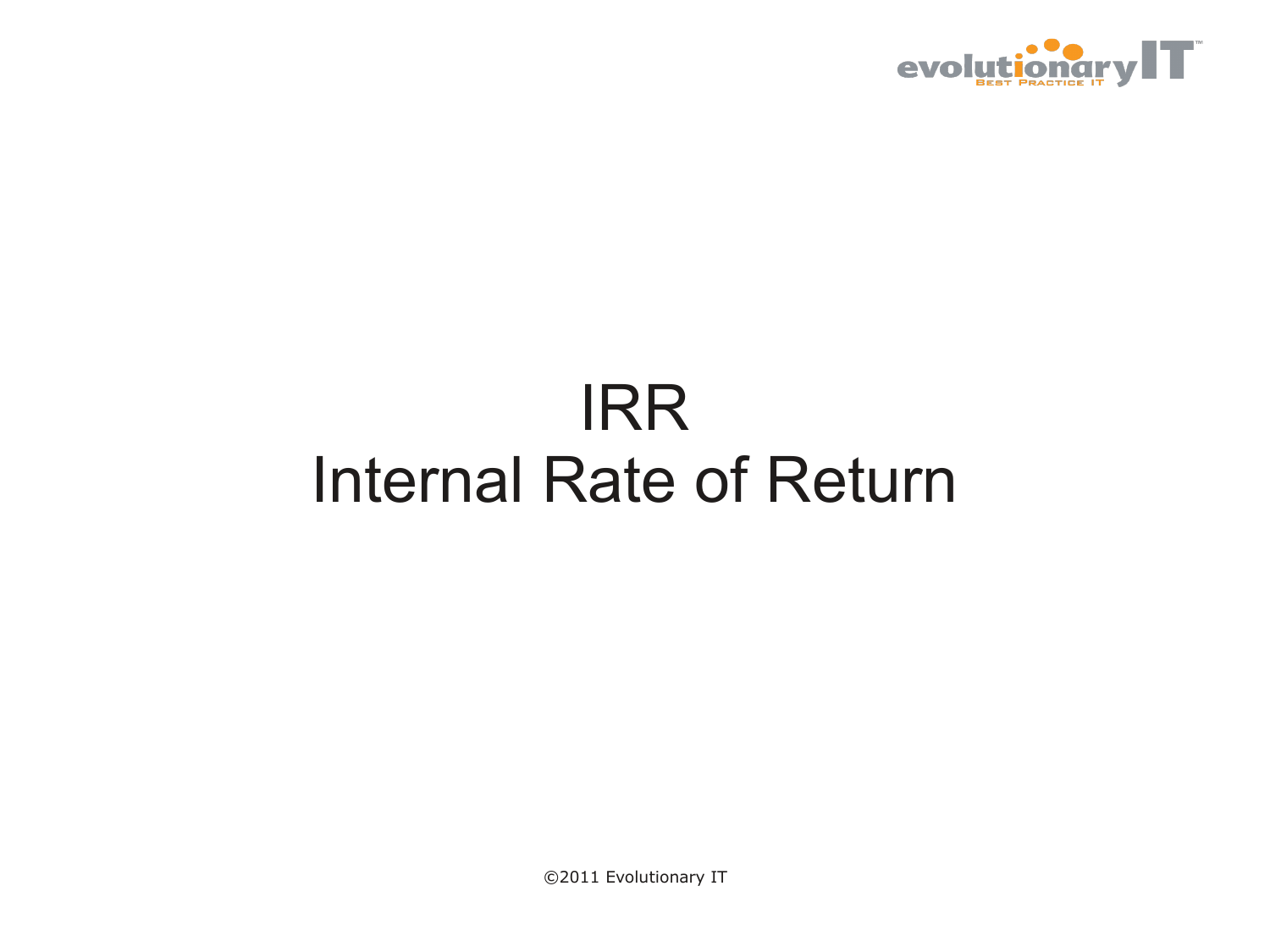

IRR

- Internal Rate of Return
- AKA Rate of Return (ROR) or Discounted cash flow rate of return (DCFROR)
- In capital budgeting is used to **measure** or **compare profitability of an investment**
- Higher the IRR the more valuable the project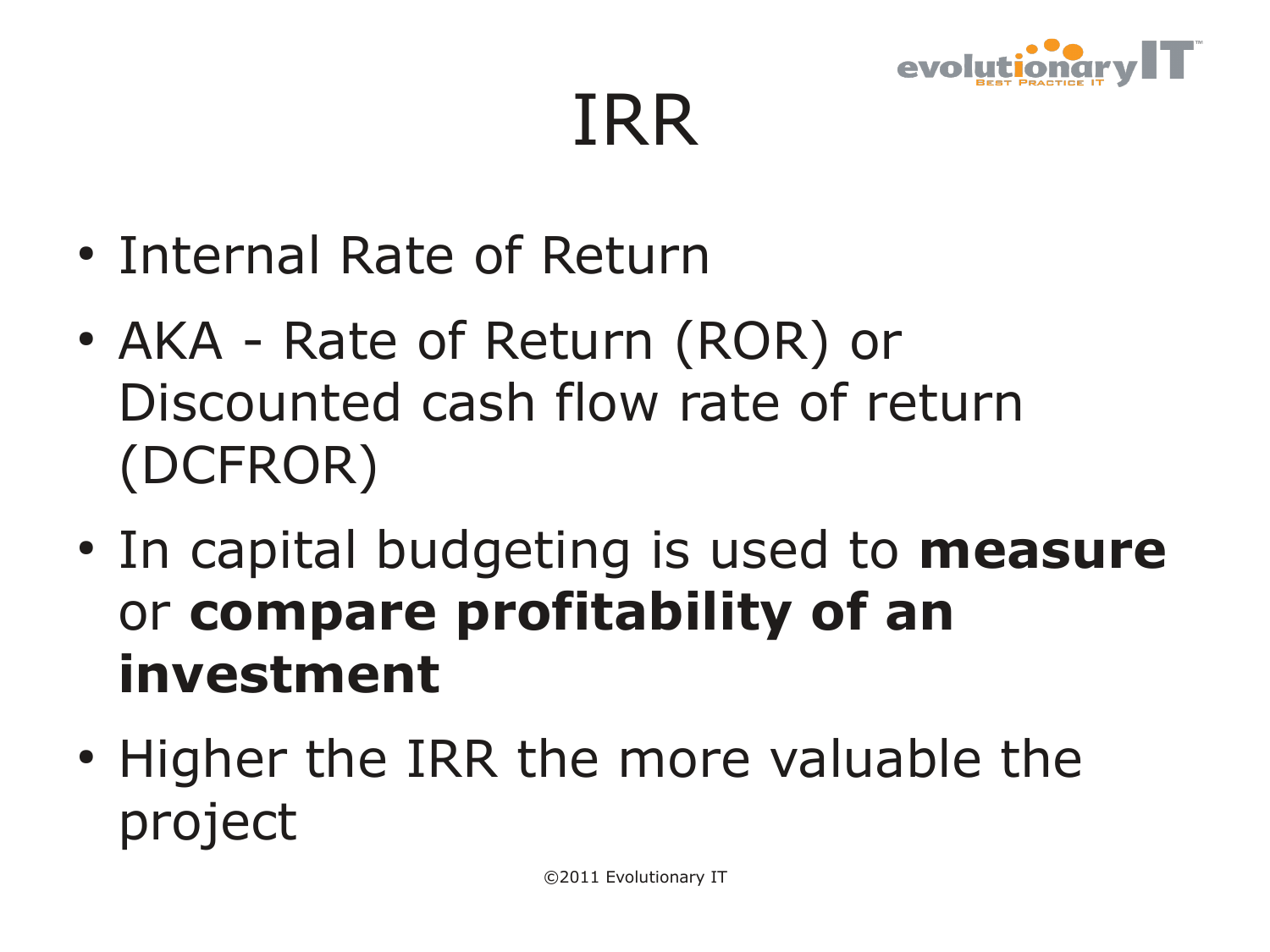

# IRR Analyzed

- Singular hurdle rate(rate of return required) for investment decision
- Not as easy to understand as other metrics
- Some debate in Finance community as to its validity
- Shouldn't be used alone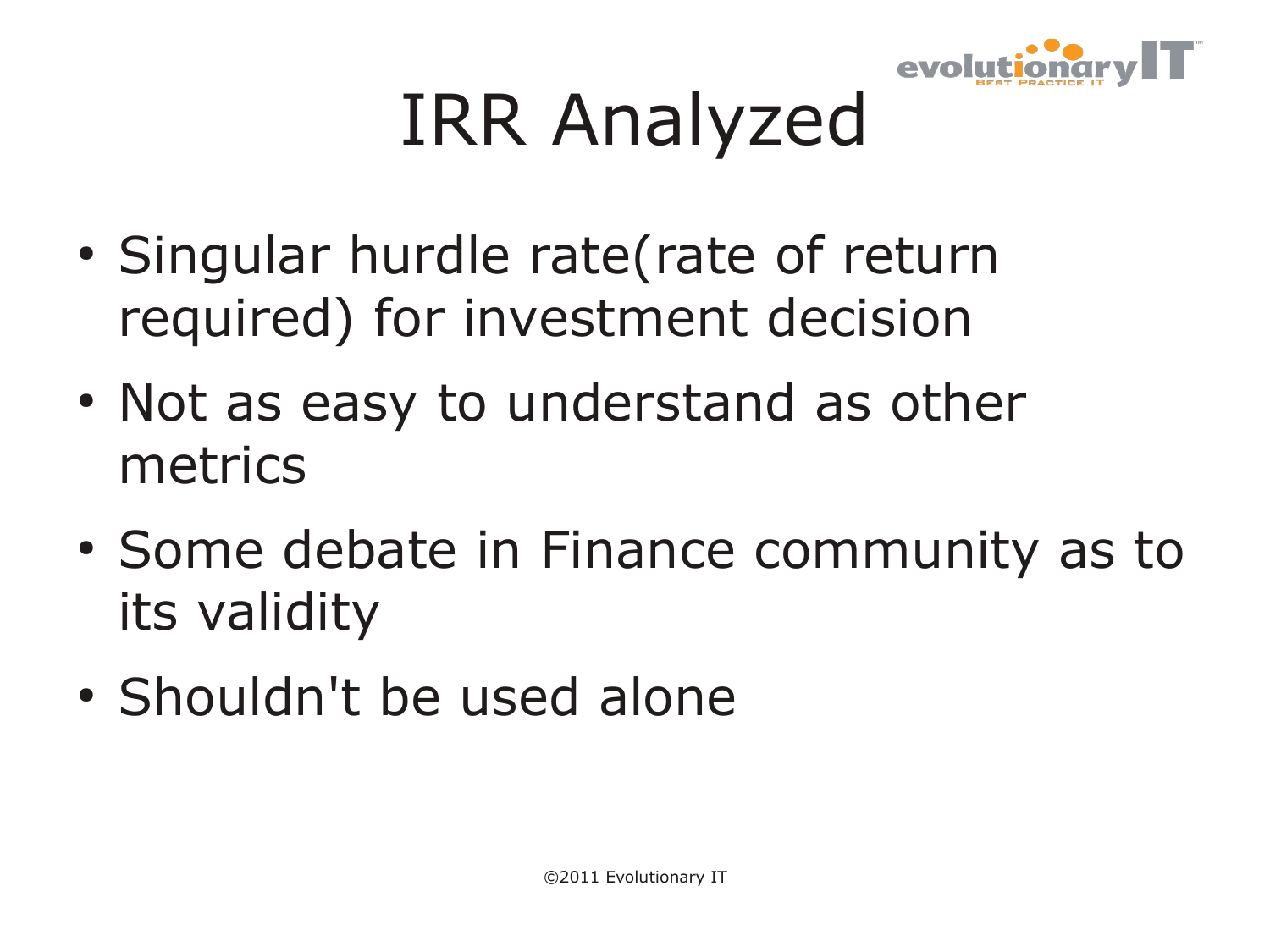

# Calculating IRR

- Open Office IRR
	- <http://goo.gl/OUCOE>
	- <http://goo.gl/ylkWQ>
- Libre Office Help
- <http://goo.gl/UUjiL>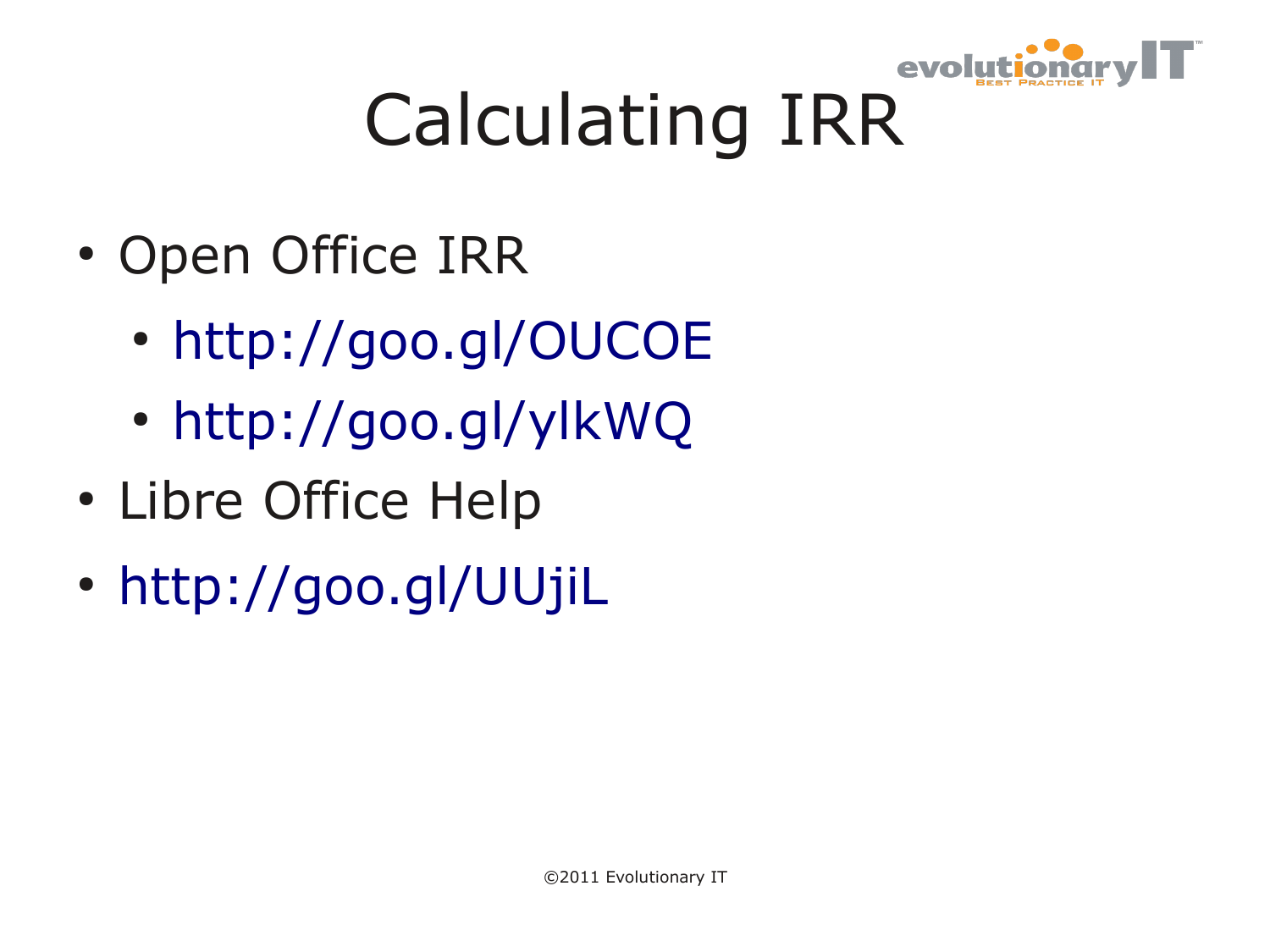

### Payback Period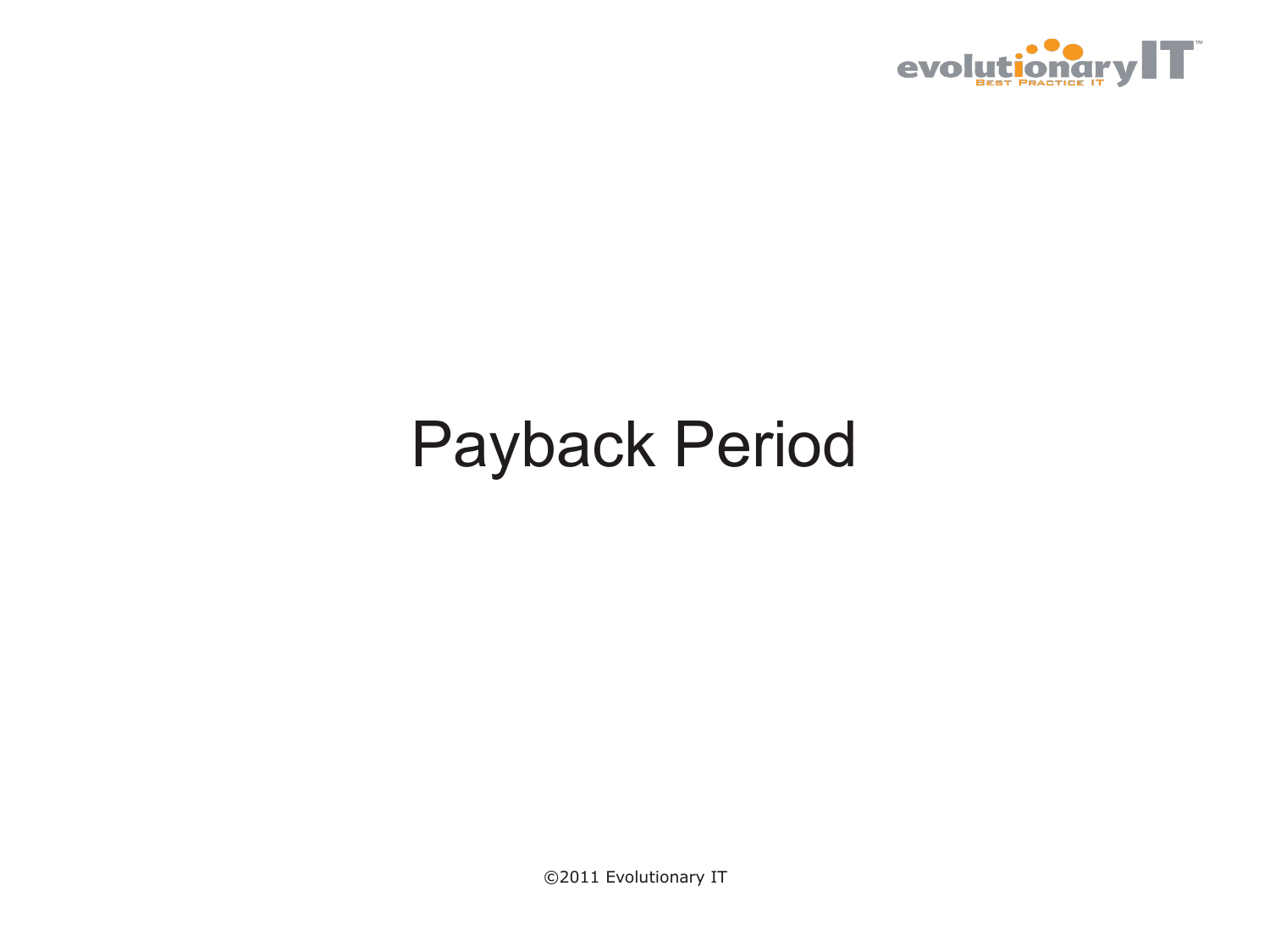

# Payback Period

- How long it will take for investment to pay for itself
- Easy to calculate
- Rough measure
- Initial investment/cash flow per year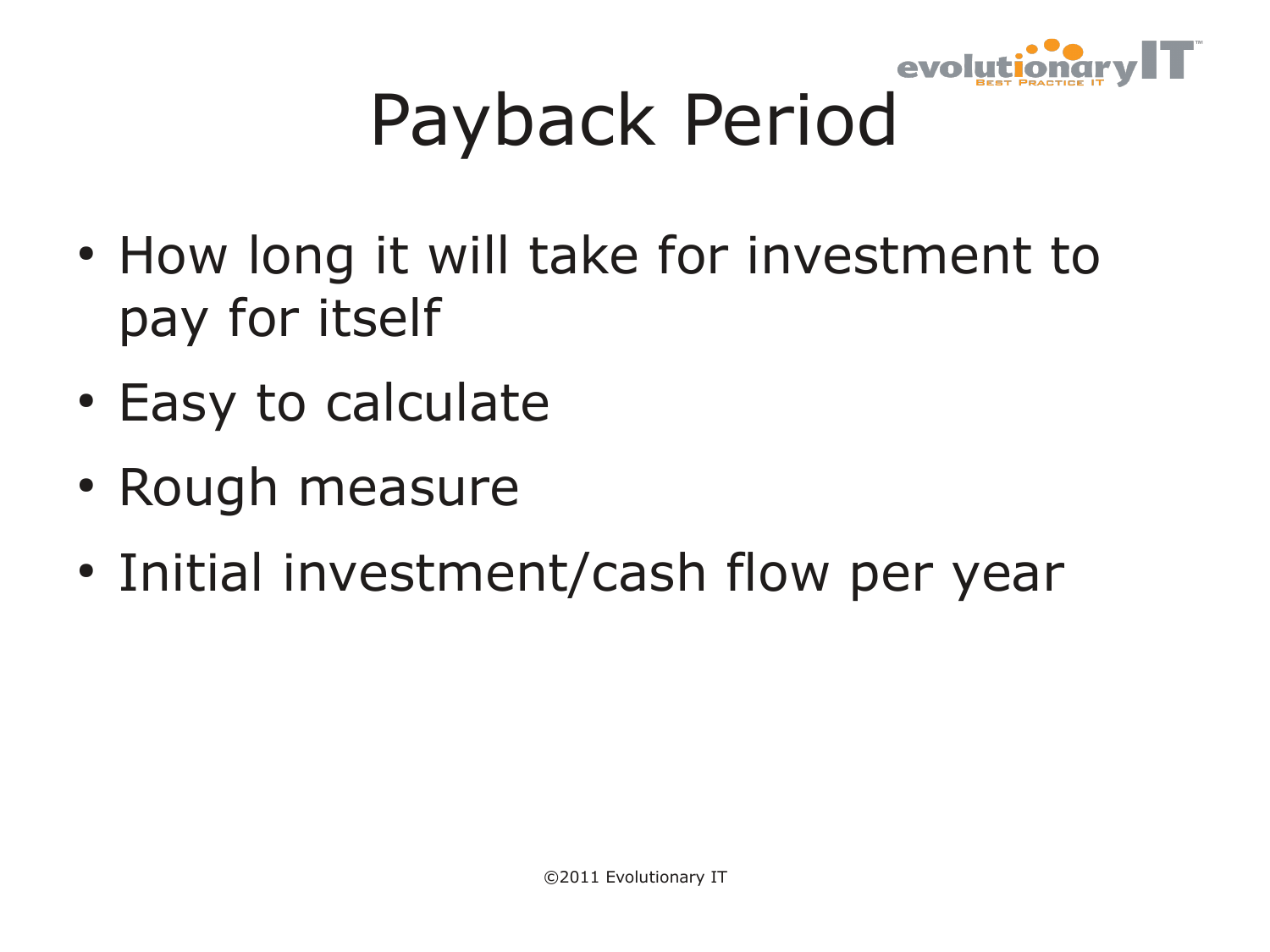

# PP Analyzed

- Doesn't consider time value of money\*, risk, financing
- Generally we don't want to break even, we want to have a return
- Rough measure
- NPV and IRR are more relevant

\*Time value of money is the value of money figuring in a given amount of interest earned over a given amount of time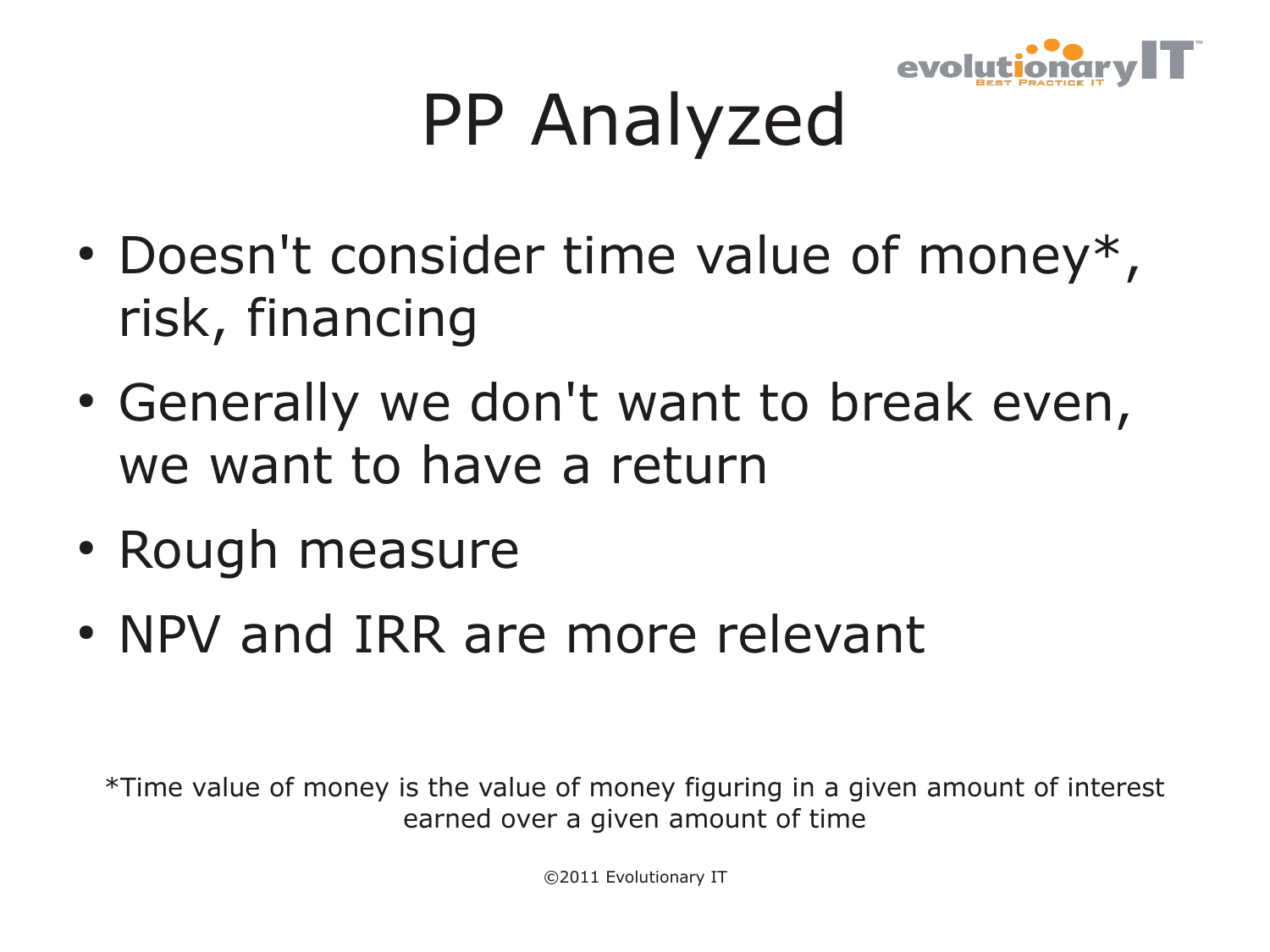

### Caveats & Other Issues With Metrics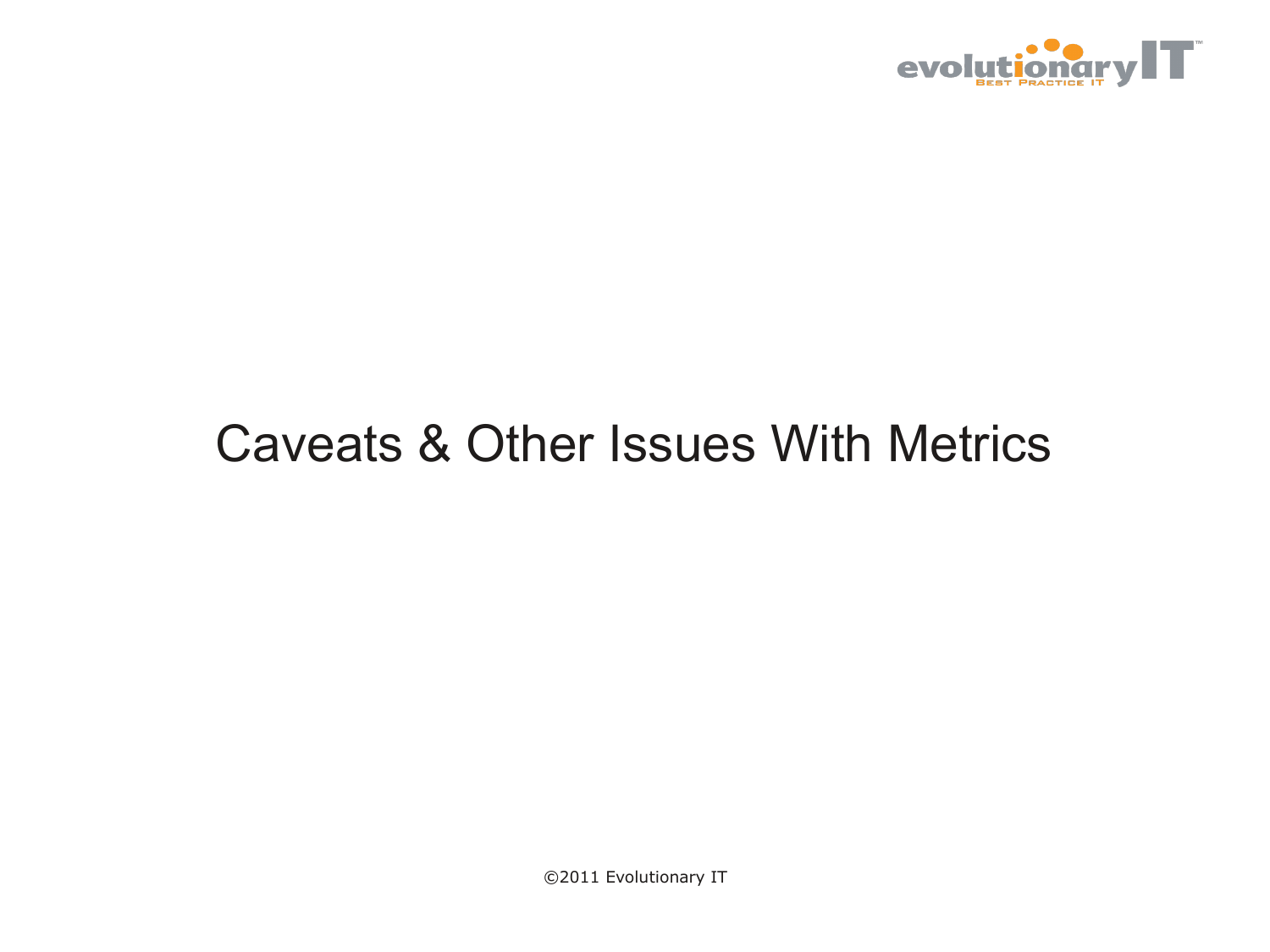

### **Caveats**

- These metrics are only one of many factors.
- Metrics are filled with assumptions, estimates and judgment calls, behind the numbers
- Not to be used alone
- Qualitative measures are important too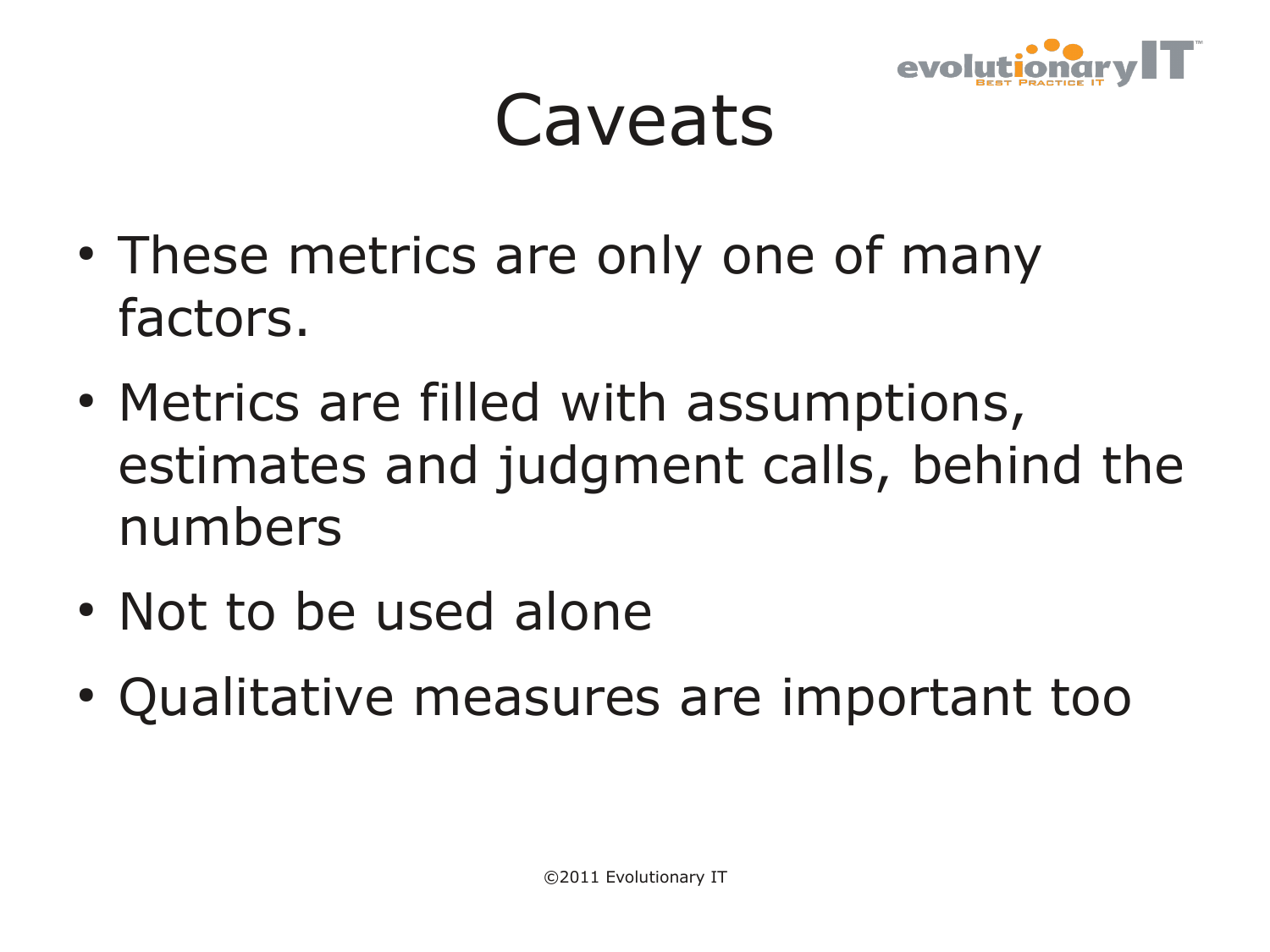

### "Different investment have different outcome and require different kinds of justification."

### – Marianne Broadbent – Author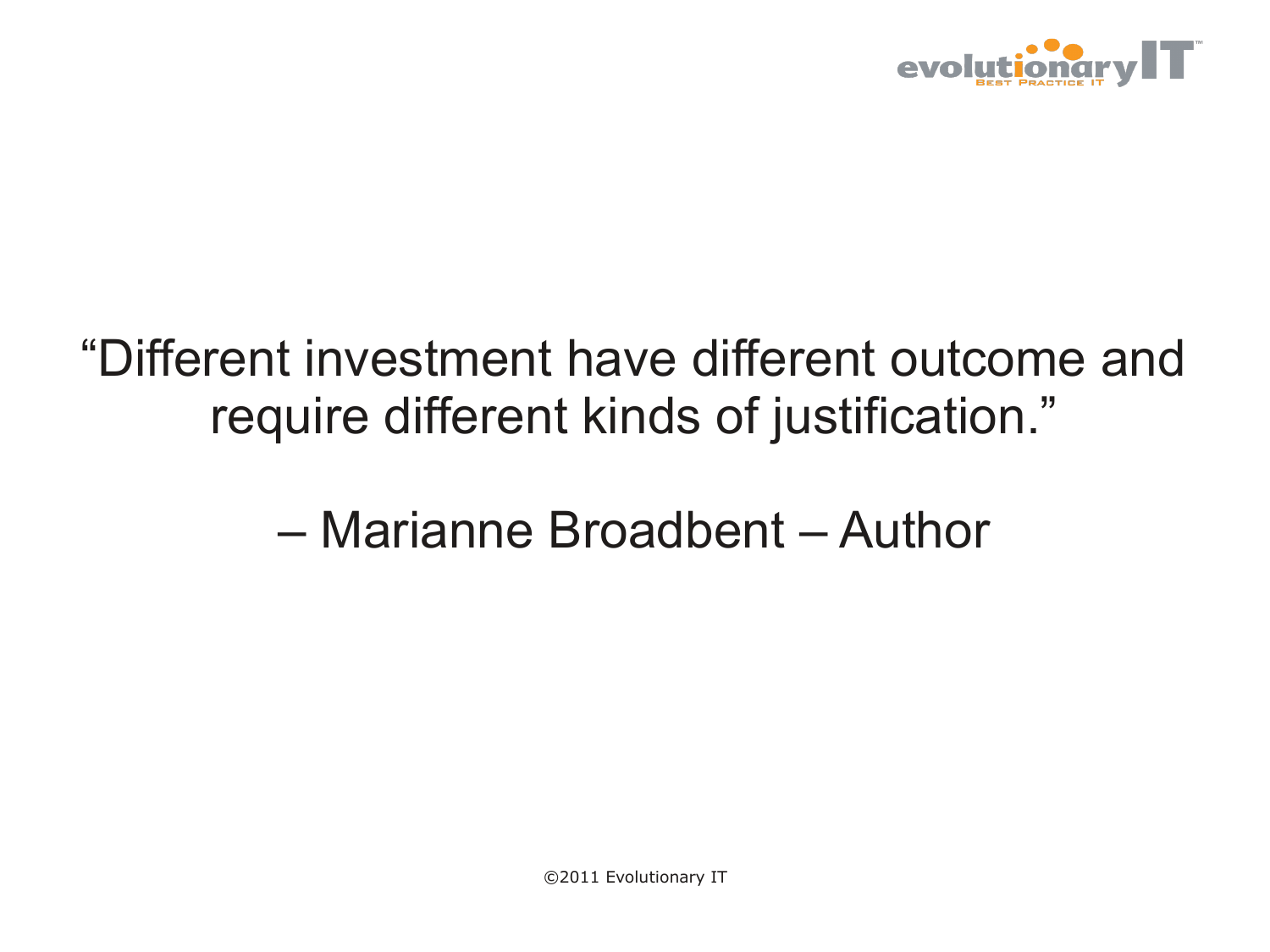

# Metrics Value

- Help us sell decision makers on great software
- Show real value
- Articulate benefits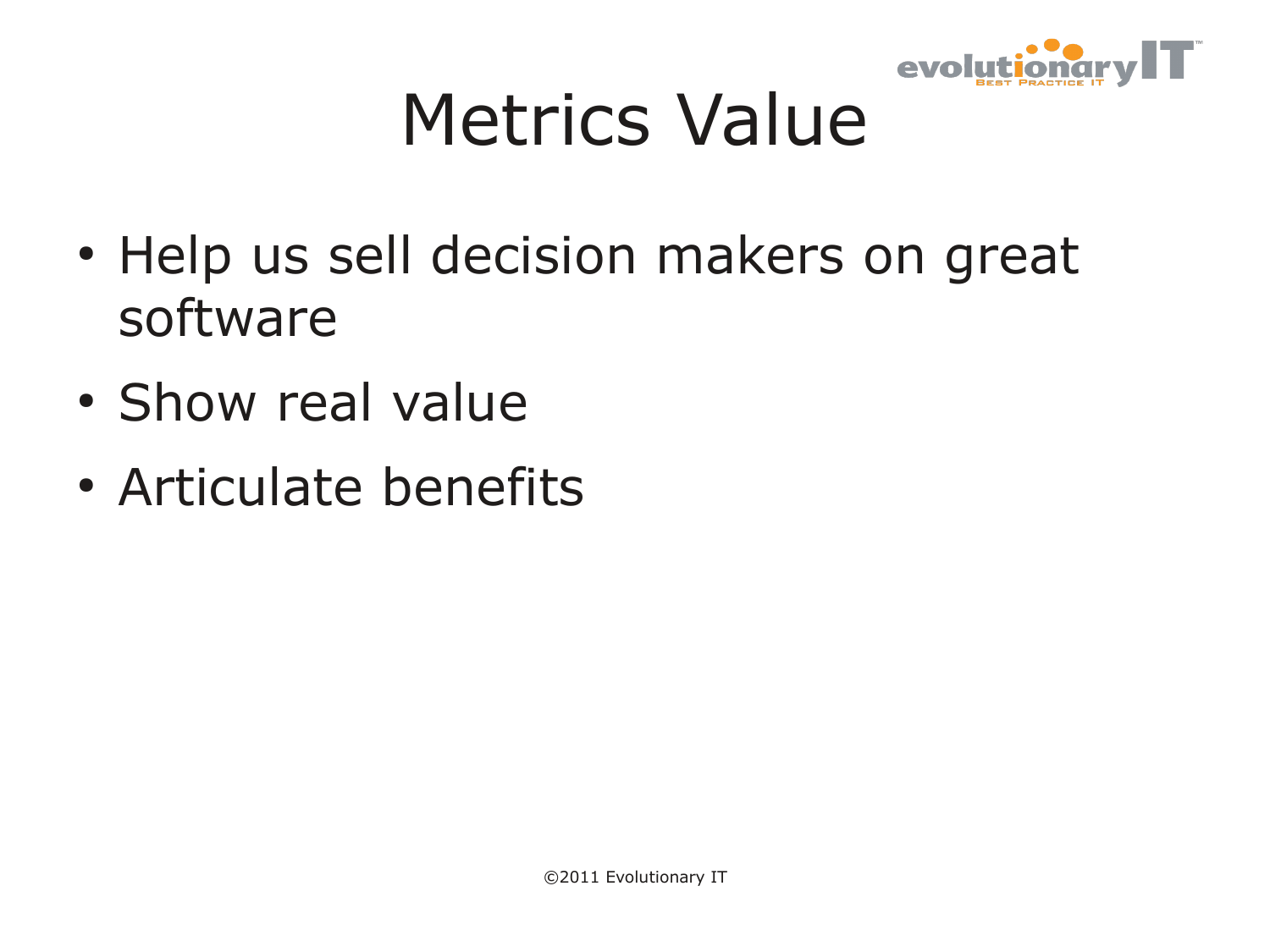

- Use to to augment your case
- Build your financial case
- Be open to the fact that Open Source may not be a good fit for the solution
- No one solution fits all problems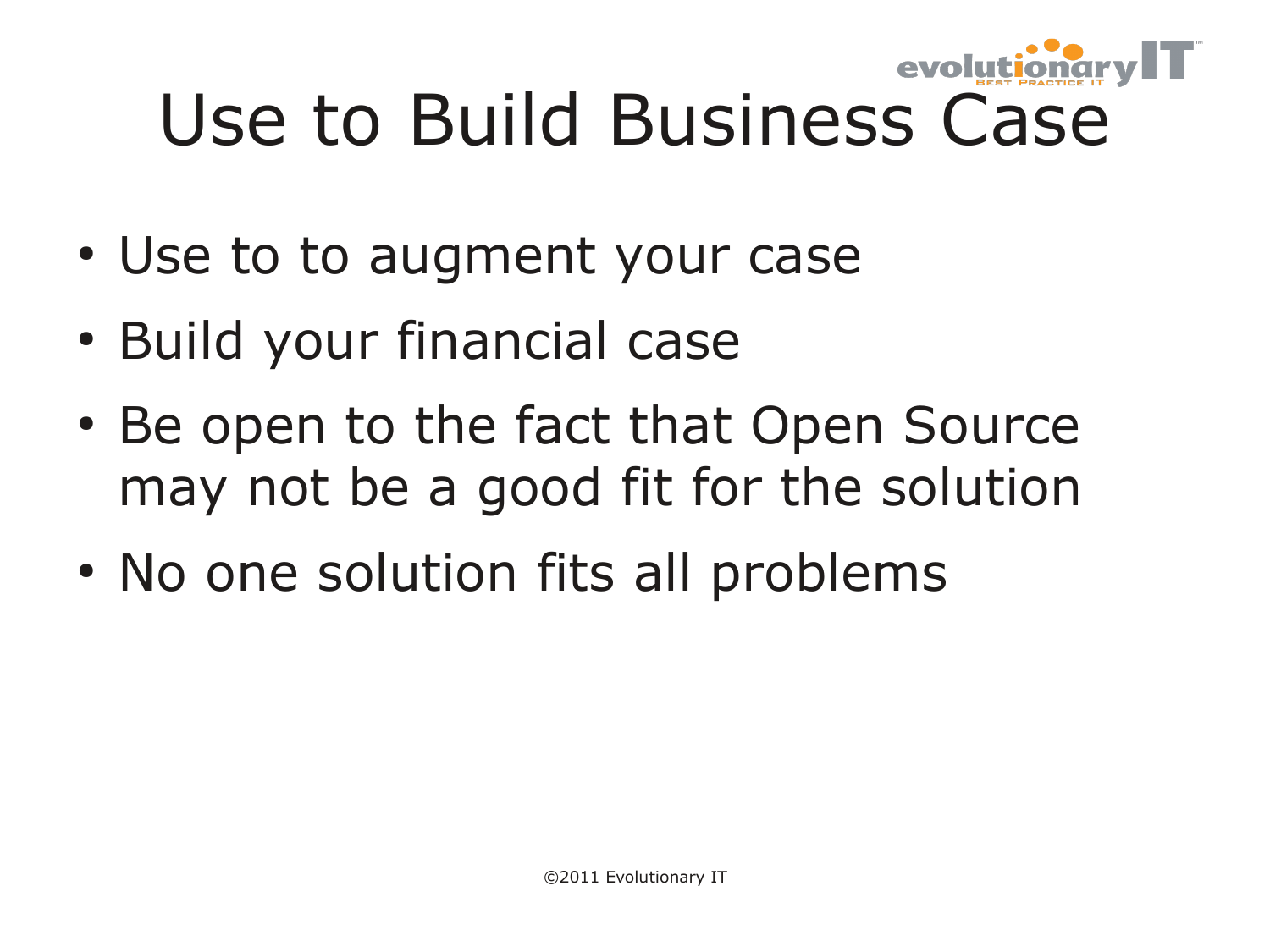

# Do Your Own Study

- You need to do your own study
- Get your own numbers valid for your organization/situation
- Use these others studies/metrics/success stories for reference is fine
- OSS isn't always the answer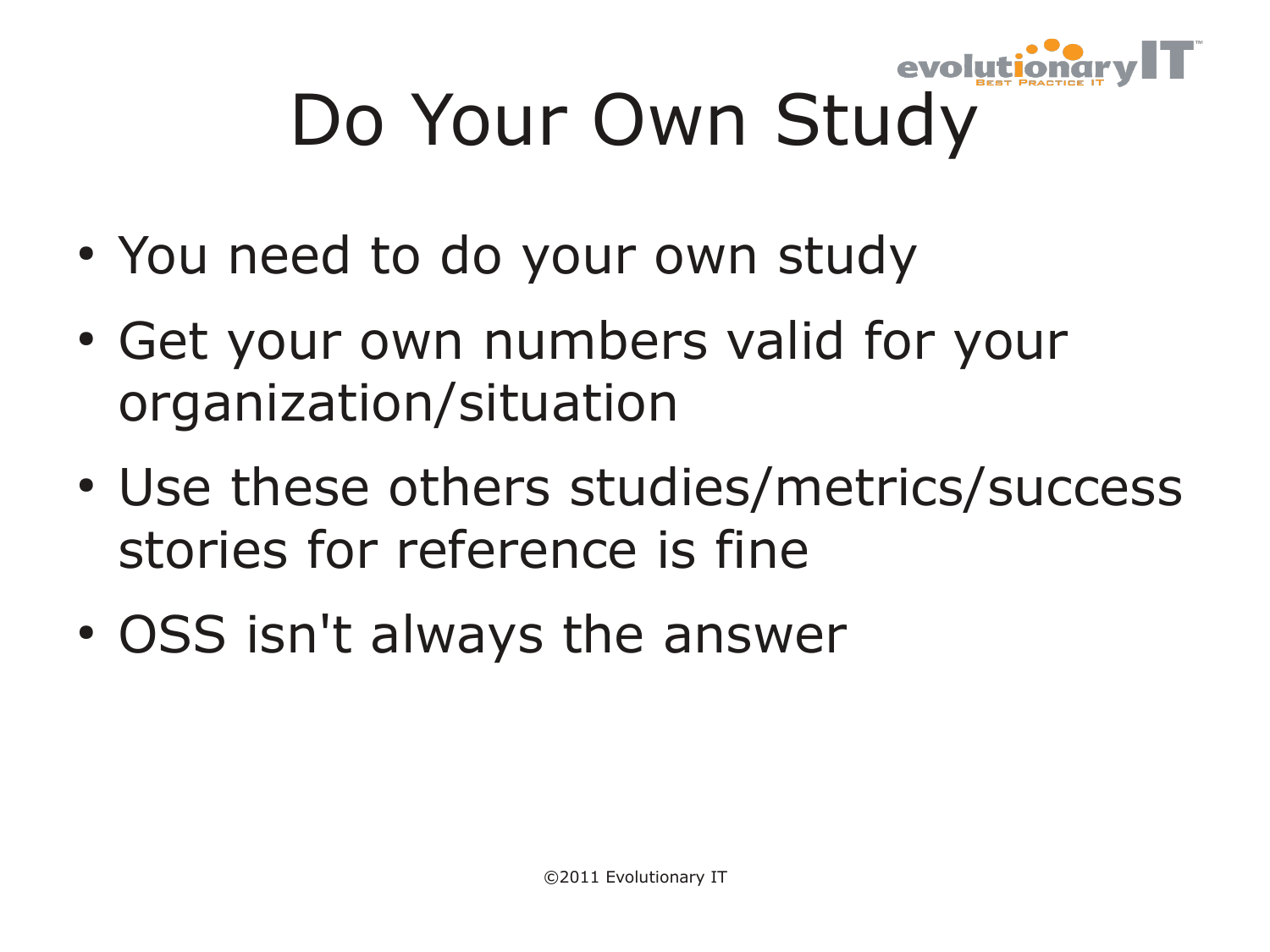

### Some Real World Studies of Where OSS is **Headed**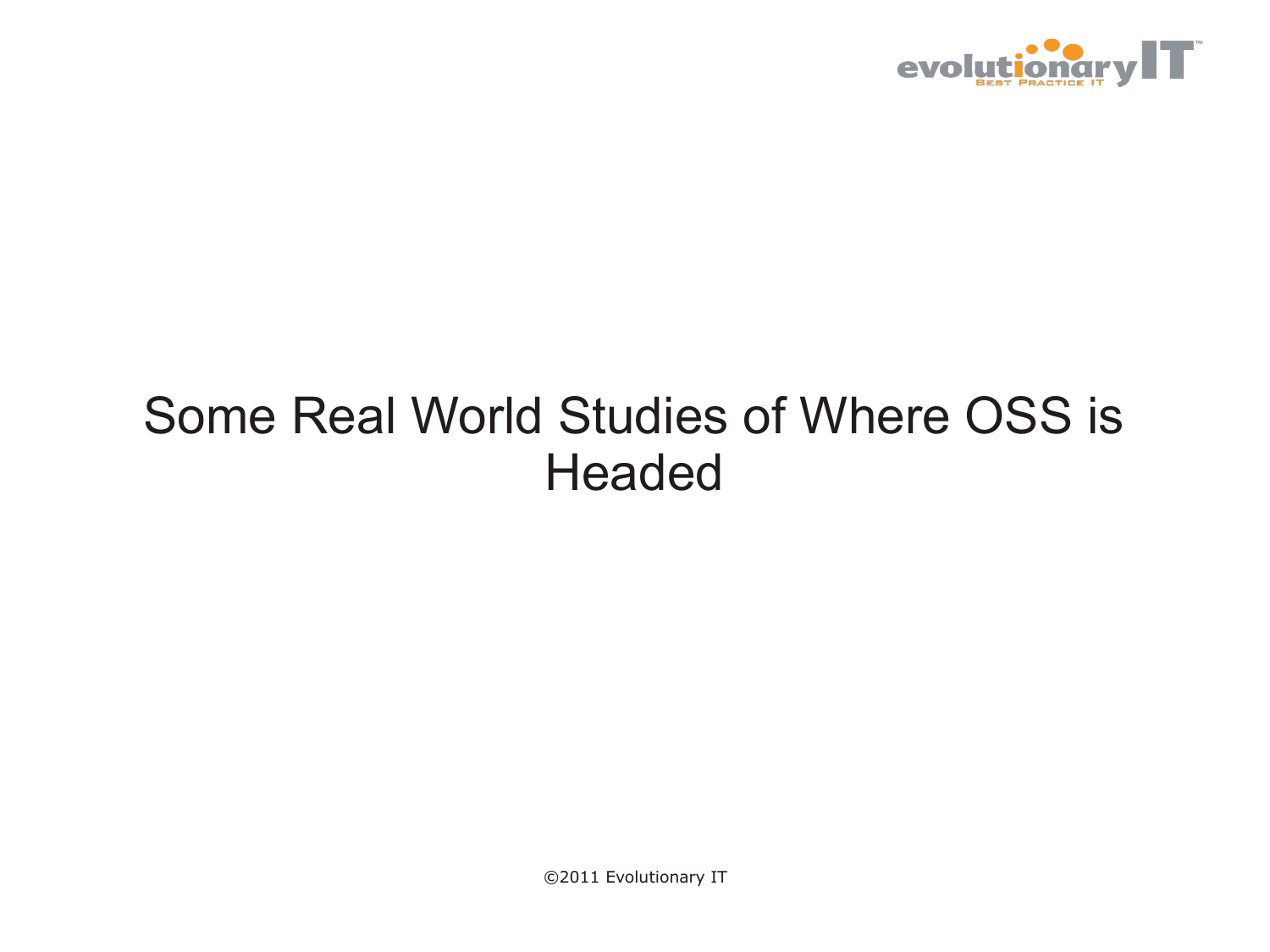

- 87 percent realized cost saving by open source
- 92 percent had their quality expectations met or exceeded by open-source software.
- 72 percent knew that much of the proprietary software they license includes open-source components
- 39 percent regularly combine open source and proprietary software to solve business problems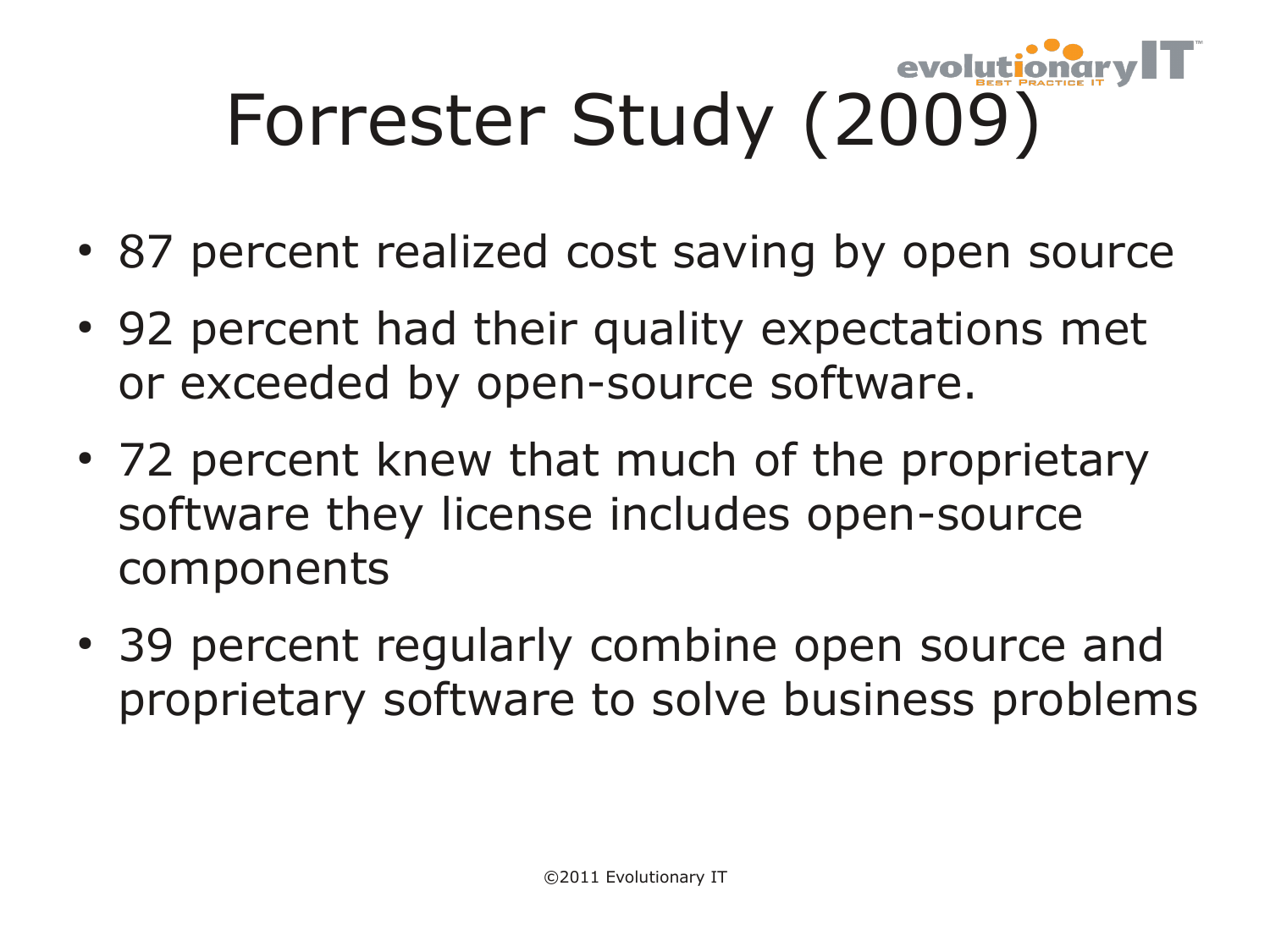

# Open is the Future

### IDC now expects worldwide open-source revenue to grow at a 22.4 percent compound annual growth rate to top \$8.1 billion by 2013.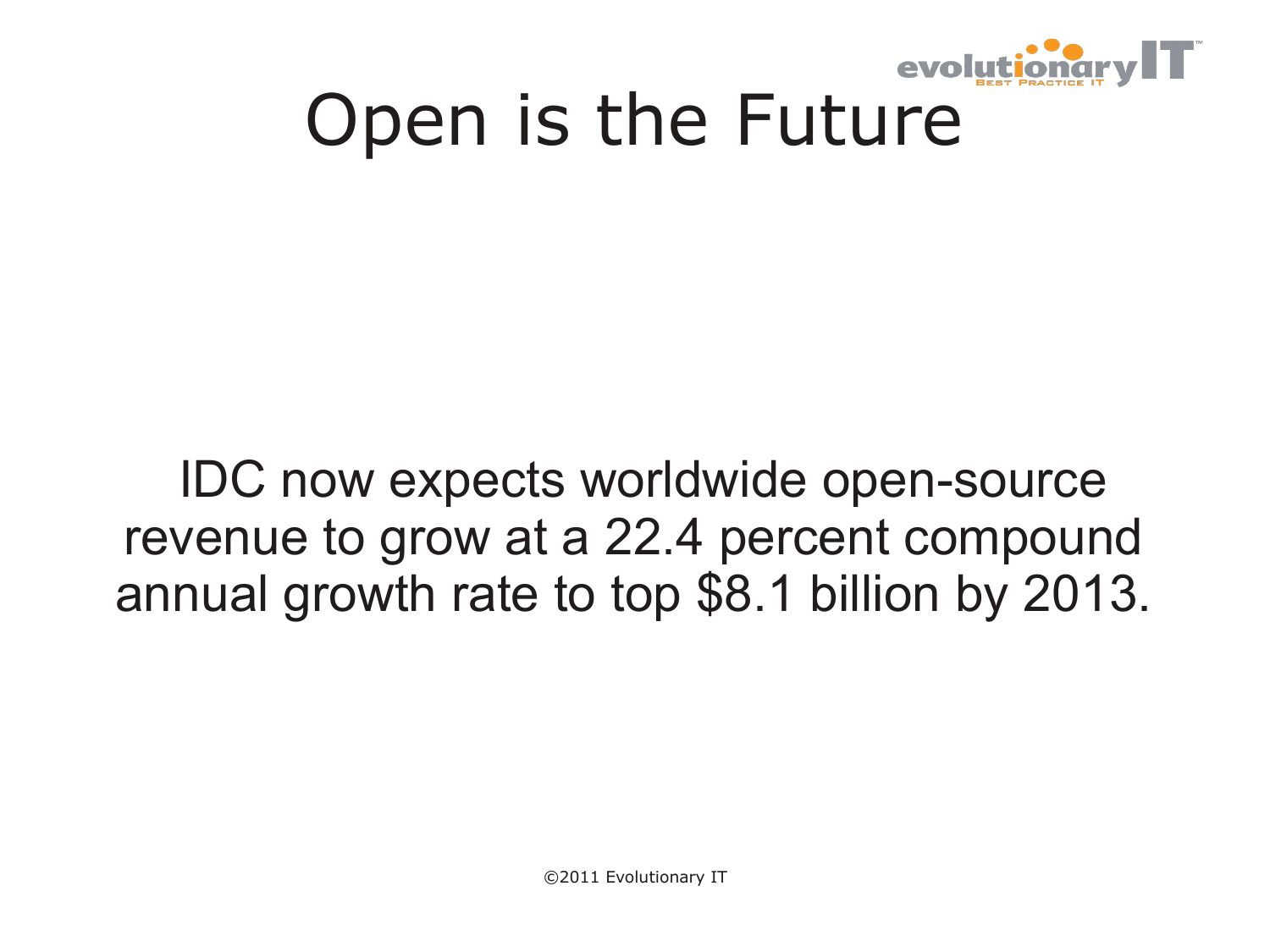

# We Cost Less

- 2004 SAP Study
- In 2004, open source software saved large companies (with annual revenue of over \$1 billion) an average of \$3.3 million.
- Medium-sized companies (between \$50 million and \$1 billion in annual revenue) saved an average \$1.1 million.
- Firms with revenues under \$50 million saved an average \$520,000.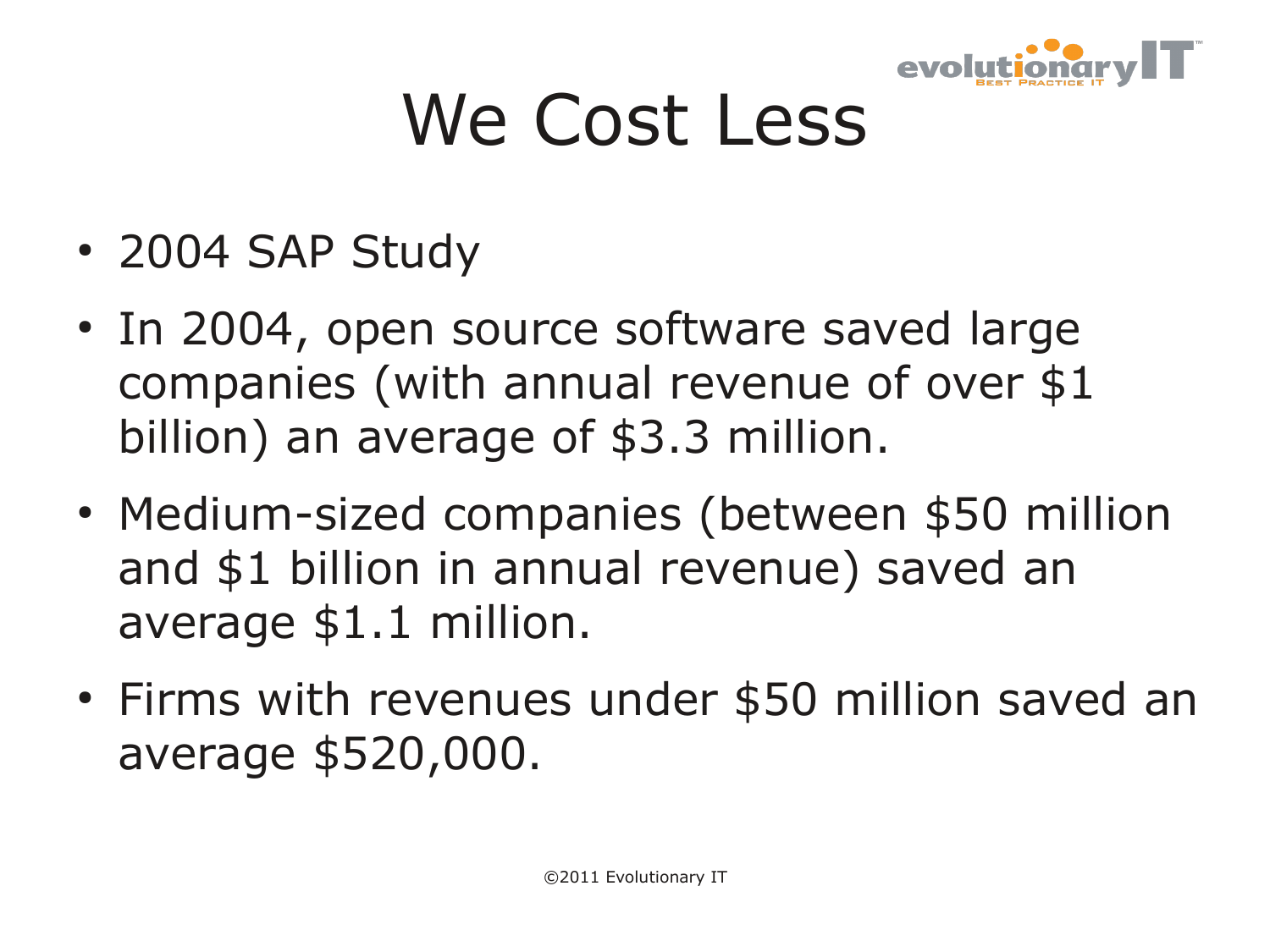

### Cost isn't the only benefit of Open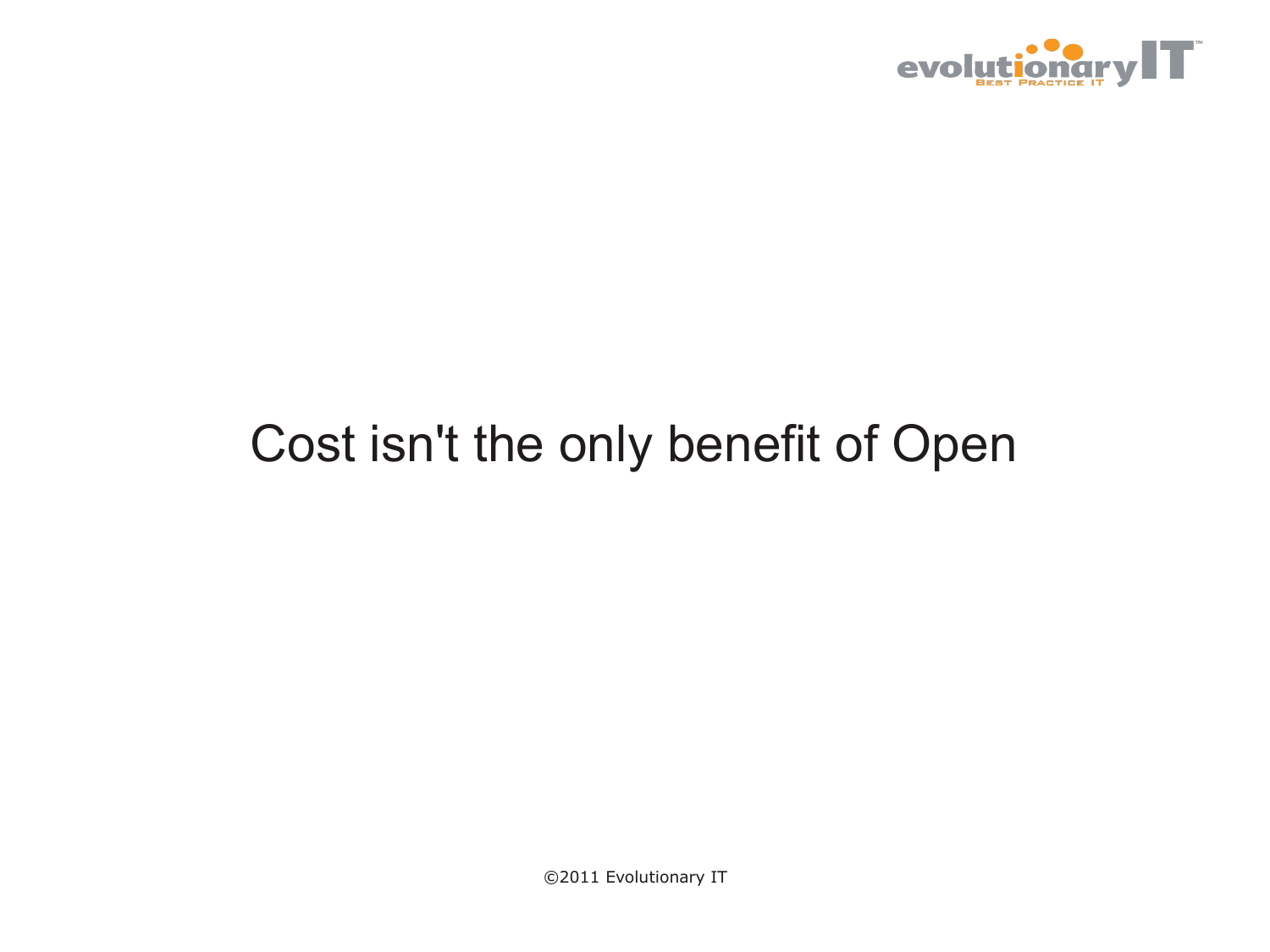

# Benefits of OS

- Access to Source
- Auditability
- Freedom
- Support
- No License Fee
- No License Compliance Headache
- No Forced Upgrades
- No Vendor Lock-in
- Open-ness
- Reliability
- Flexibility
- Stability
- Security
- Innovation
- Cost
- It ROCKS!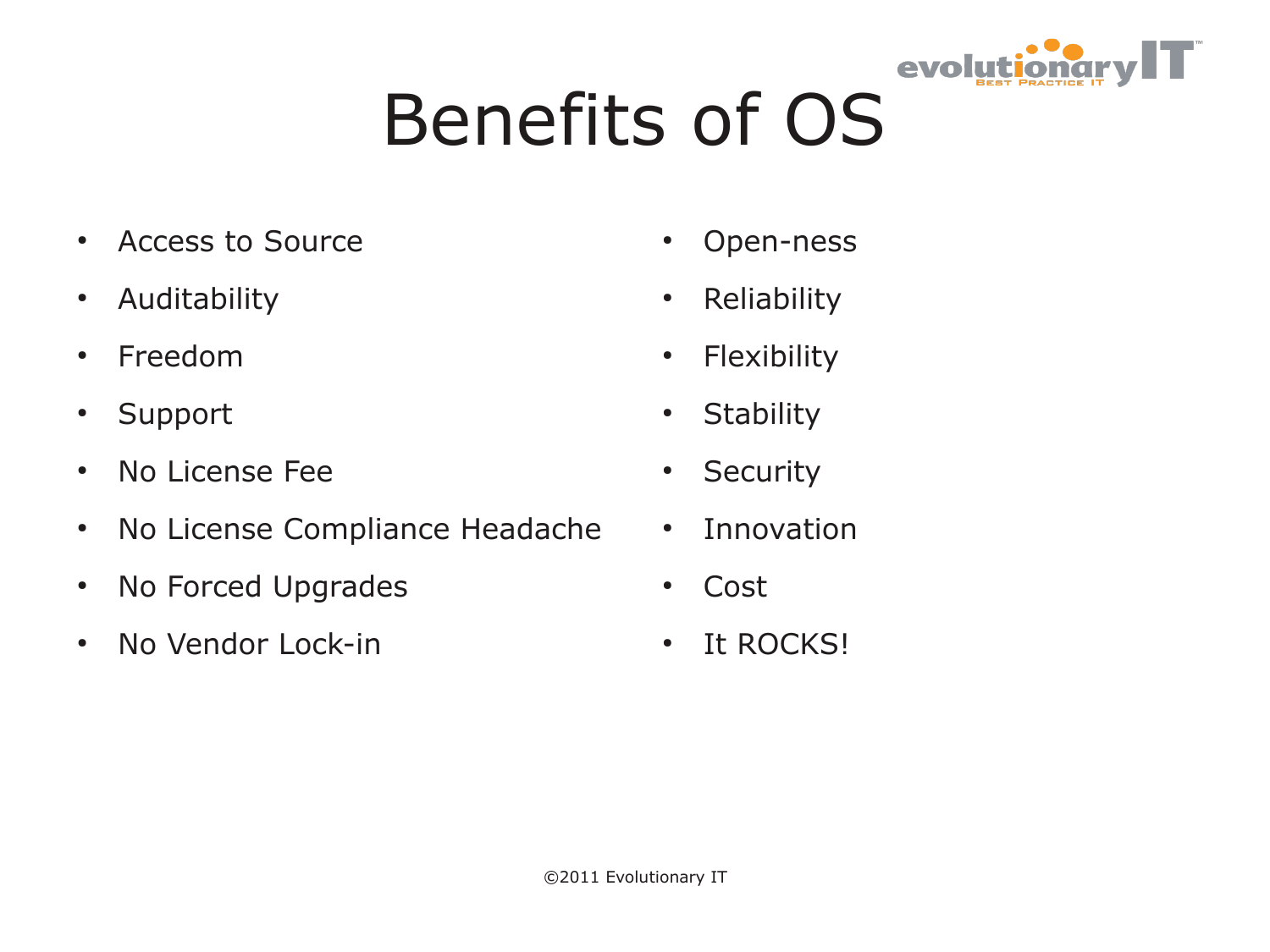

# How NOT to Sell

- Freedom
- Zealotry
- Bigotry
- Unidimensional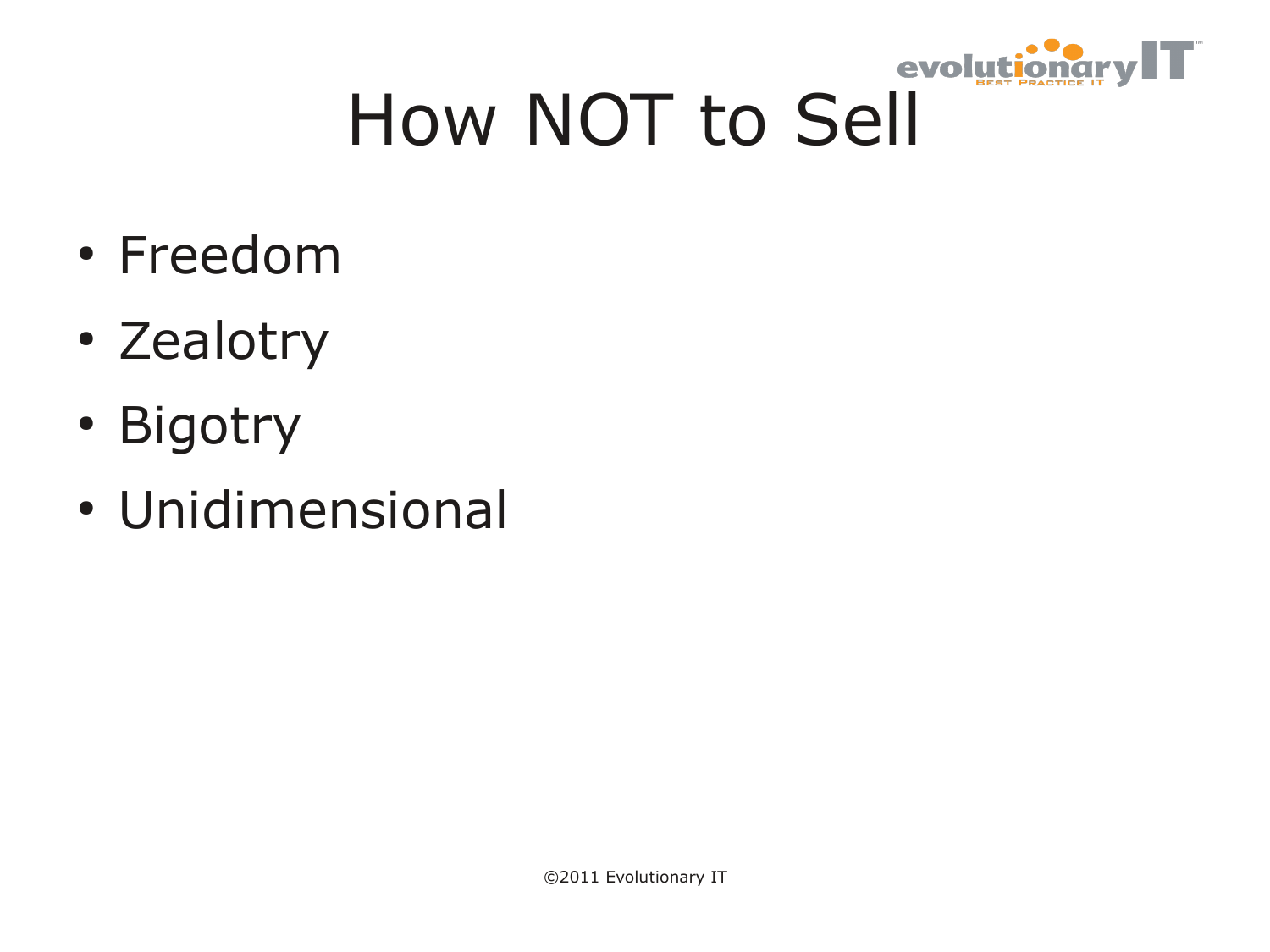

# What is this?

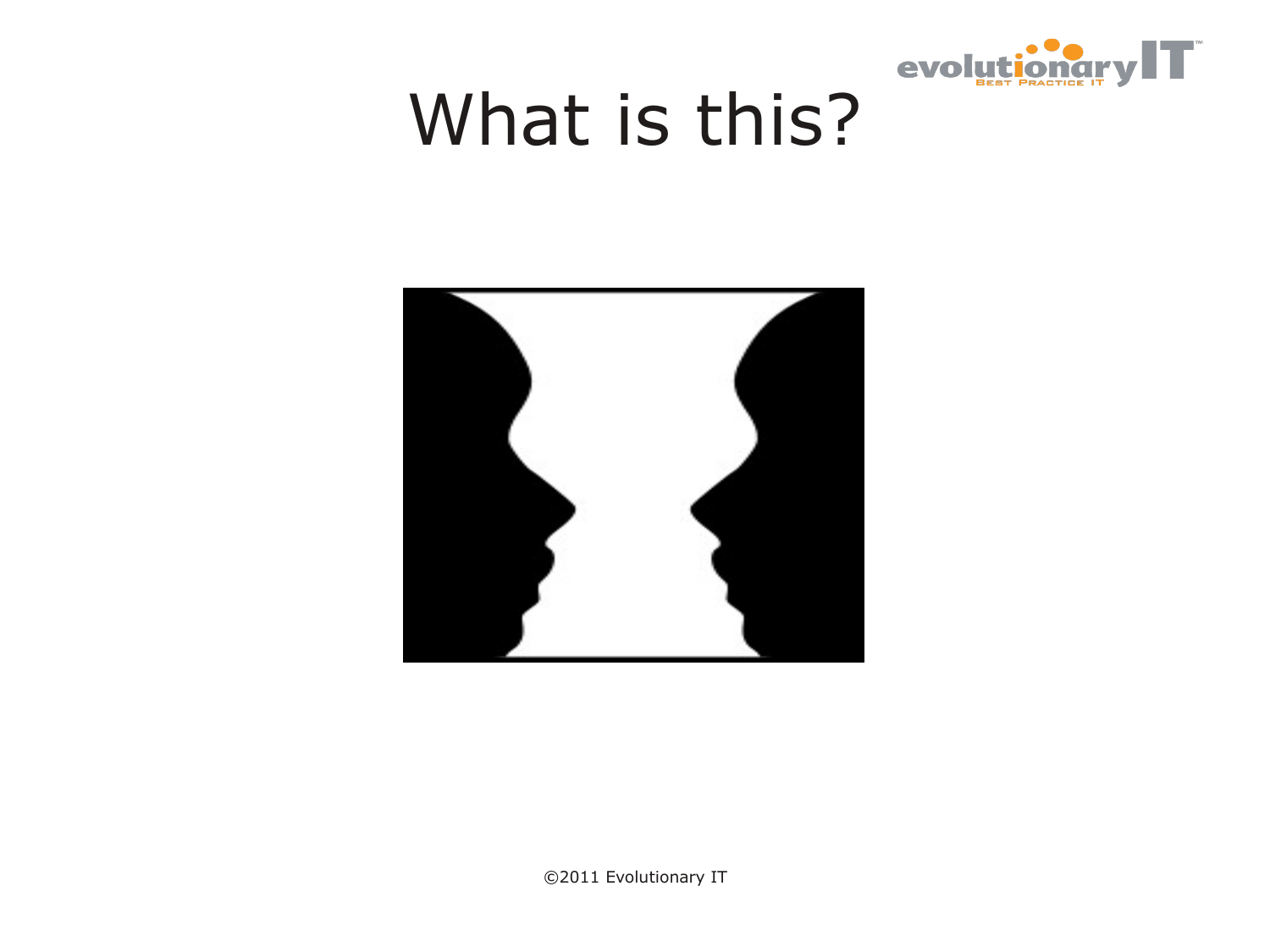

# Open Source

- Based on quality alone sells itself
- We can help by using quantitative and or qualitative measures
- It is all about how we communicate the value it yields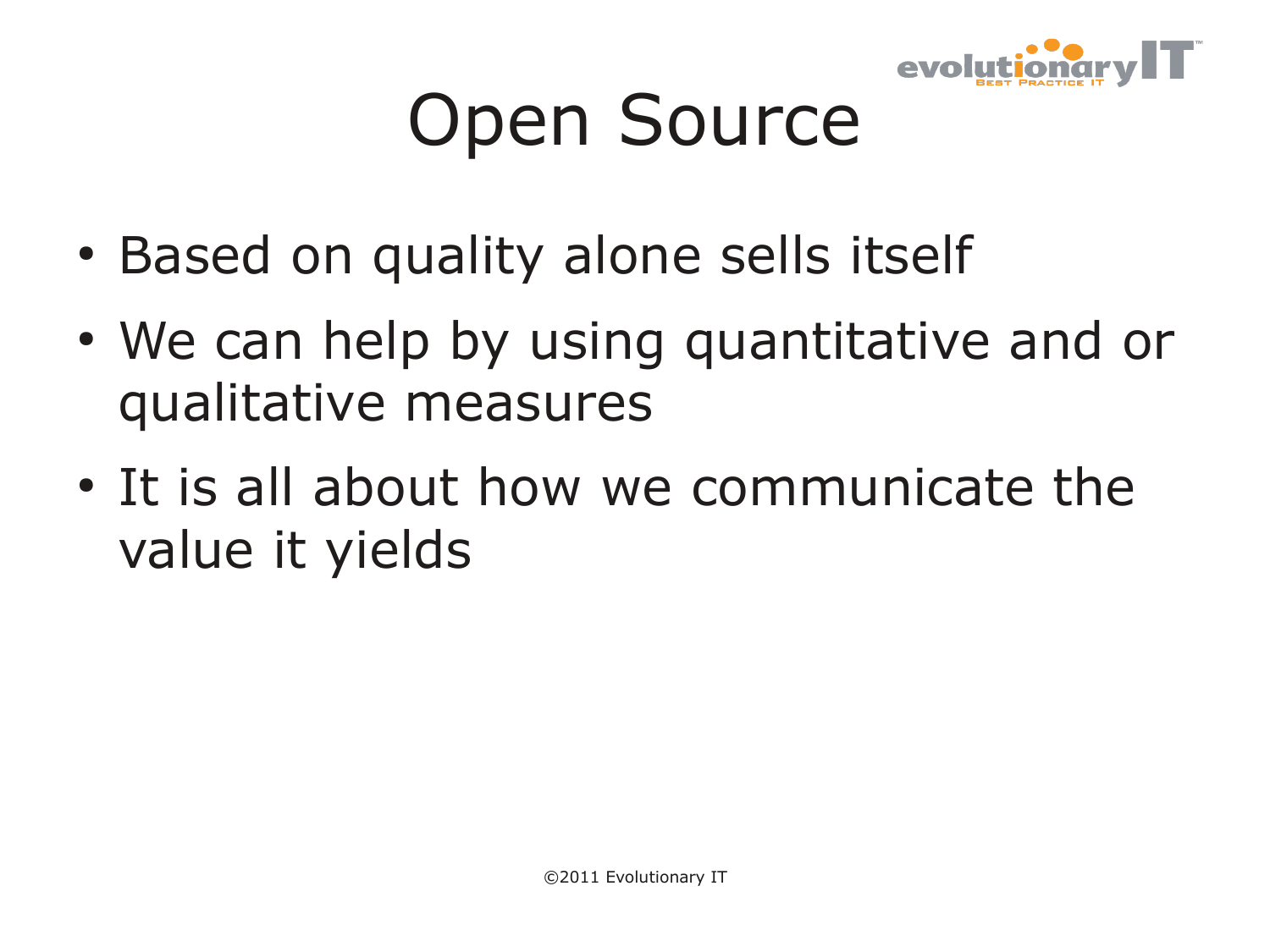

## Thank You

- BLU
- MIT (For the space & support)
- All of you!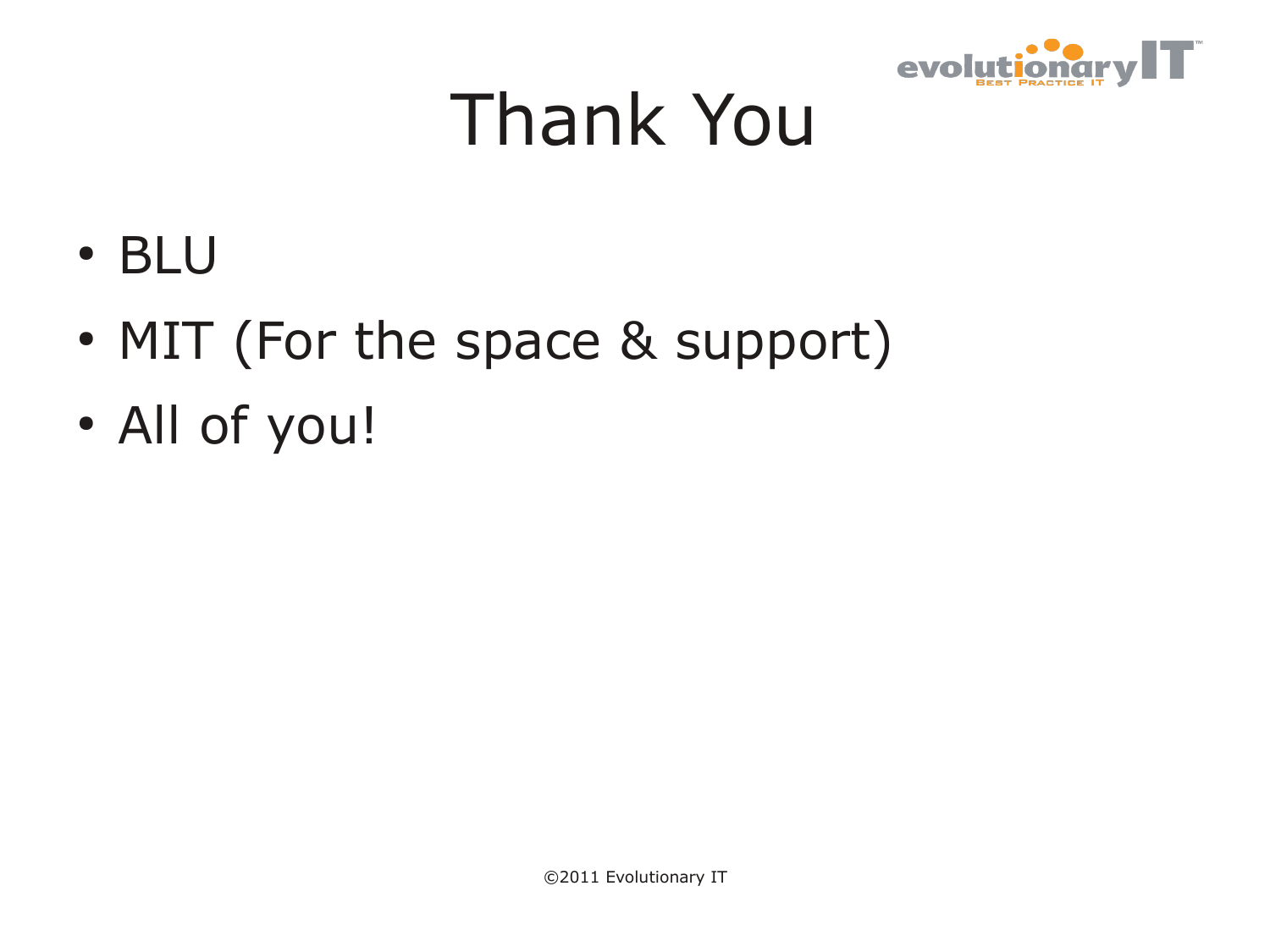

## Let's Connect

### Find me on all social networks [http://network.evolutionaryit.com](http://network.evolutionaryit.com/)